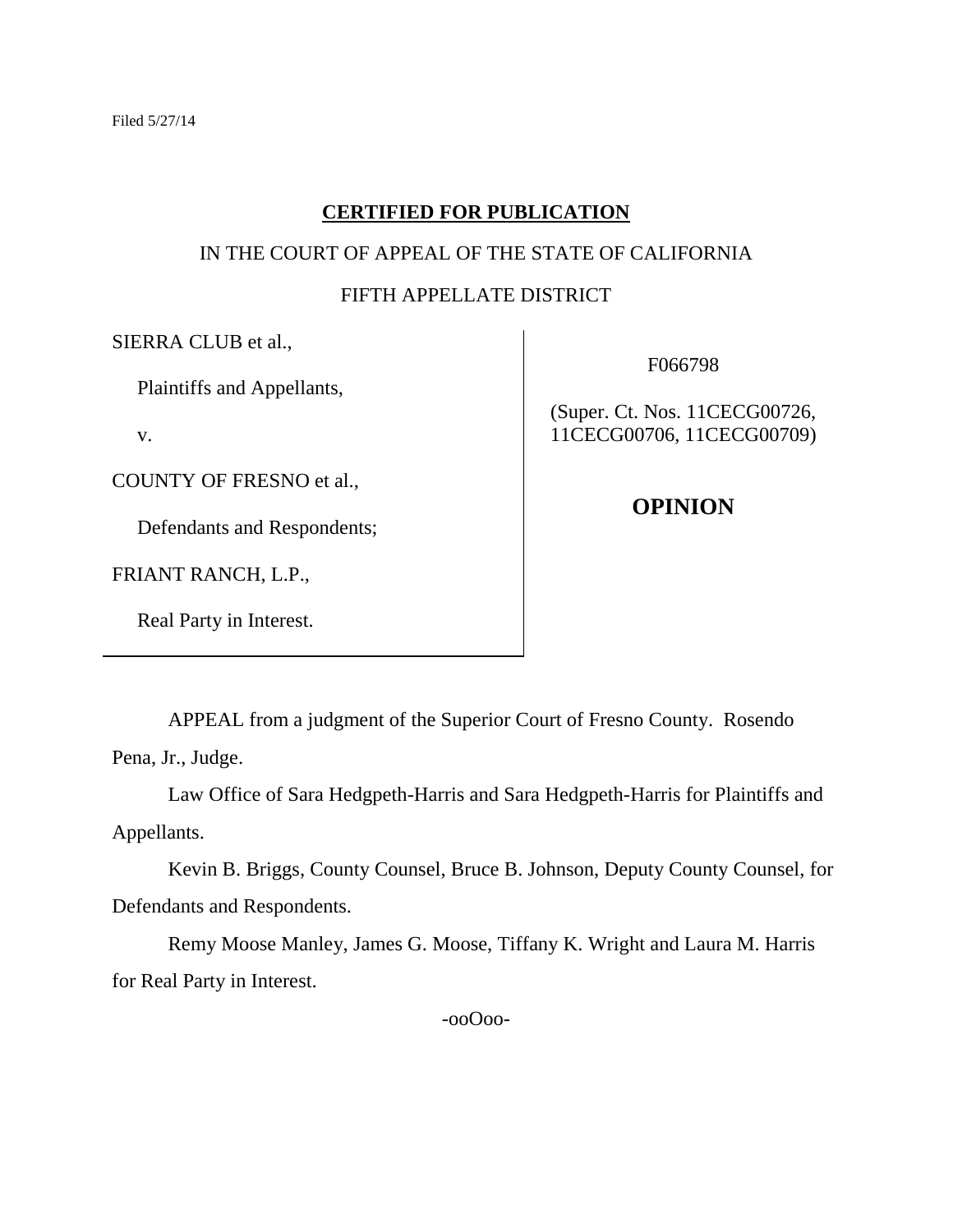# **INTRODUCTION**

In February 2011, the County of Fresno (County) approved the Friant Ranch project, a proposed master-planned community for persons age 55 or older located in north-central Fresno County (the Project). The Project is located on 942 acres of unirrigated grazing land adjacent to the unincorporated community of Friant, below Friant Dam and Millerton Lake, near the San Joaquin River.

This appeal argues that (1) the Project was inconsistent with land use and traffic policies in County's general plan and (2) the environmental impact report (EIR) for the Project failed to comply with the California Environmental Quality Act (CEQA).<sup>1</sup> The CEQA claims challenge the adequacy of the EIR's discussion of certain issues involving (1) treated effluent from the proposed wastewater treatment facilities and (2) air quality impacts.

As to the claims of general plan inconsistency, we conclude that the Project is not inconsistent with the land use element, since the agricultural use designation was properly changed by amendment, thereby avoiding an inconsistency, and the issues regarding traffic policy TR-A.2 were not exhausted during the administrative process.

We conclude the CEQA claims involving wastewater disposal lack merit because the amount and location of wastewater use and disposal and the hydrogeology of the site ultimately chosen for the wastewater treatment plant were addressed in sufficient detail during the environmental review process.

As to the CEQA claims involving air quality, we conclude that (1) the EIR was inadequate because it failed to include an analysis that correlated the project's emission of air pollutants to its impact on human health; (2) the mitigation measures for the project's long-term air quality impacts violate CEQA because they are vague,

**<sup>1</sup>** Public Resources Code, section 21000 et seq. All further statutory references are to the Public Resources Code unless otherwise indicated.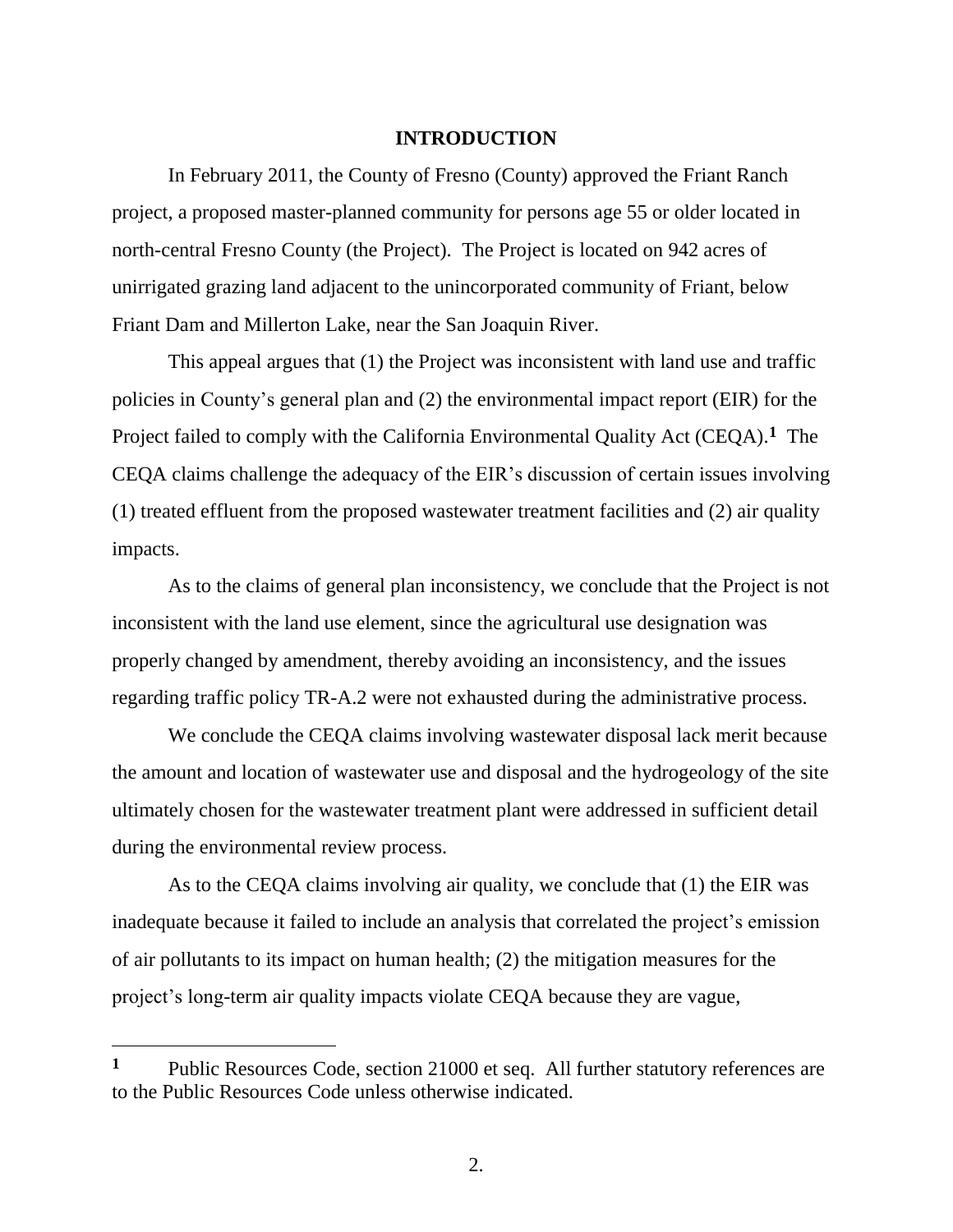unenforceable and lack specific performance criteria; and (3) the statement that the air quality mitigation provisions will *substantially* reduce air quality impacts is unexplained and unsupported. These defects must be cured by the preparation of a revised EIR.

We therefore reverse the judgment.

#### **FACTS**

# *Parties*

Plaintiffs Sierra Club, League of Women Voters of Fresno, and Revive the San Joaquin (collectively, plaintiffs) alleged that they are nonprofit organizations concerned with protecting the environment, public participation in the political process, and protection and restoration of the San Joaquin River, respectively.

County is the local governmental entity that acted as the lead agency in the preparation of the EIR for the Project and, through its board of supervisors, issued approvals necessary for the Project. Real party in interest Friant Ranch, L.P. is the Project proponent. This opinion refers to County and Friant Ranch, L.P. collectively as "defendants."

#### *The Project*

The Project proposes the development of the Central Valley's first master planned retirement community for "active adults" (age 55 and older) on a 942-acre site in north central Fresno County, just south of the San Joaquin River. The development includes single- and multi-family residential units that are age restricted, some residential units that are not age restricted, a commercial village center, a recreation center, trails, open space, and parks and parkways.

County approved Alternative 3 of the Project, which includes the construction of approximately 2,500 residential units and 250,000 square feet of commercial space on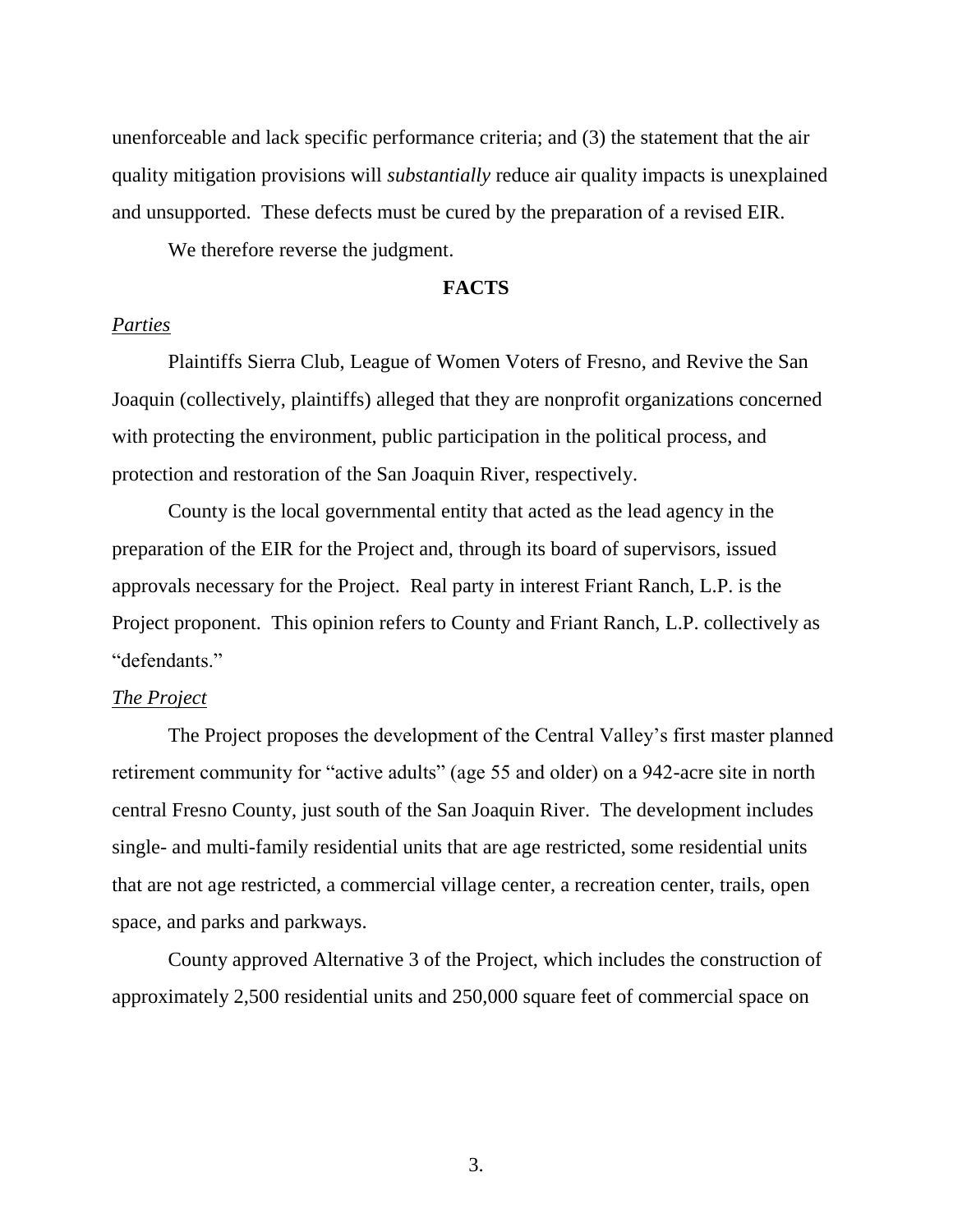482 acres and the dedication of 460 acres to open space. **2** The Project's construction is divided into five phases with an estimated 10-year build-out.

The residential and commercial growth envisioned by the Project will require additional wastewater treatment capacity. The hydrogeology of the site proposed for the new wastewater treatment facilities, the concerns about the amount and location of the storage, and the application of the facilities' treated effluent, are the subject of the CEQA claims raised in this appeal.

The initial proposal for the Project placed new wastewater treatment facilities adjacent to a small existing plant in the Friant Ranch Specific Plan area and indicated that treated effluent might be discharged from the new plant into the San Joaquin River during winter months, when demand for irrigation was low.<sup>3</sup> County rejected this site and found that the alternative site for the new wastewater treatment and disposal facilities on land known as the "Beck Property" was environmentally superior. The Beck Property is approximately 145 acres located west of Friant Road and south and east of Lost Lake Park. The site was used by a gravel extraction operation and presently contains highly disturbed agricultural land and an aggregate mining quarry. The quarry will be used to create an effluent pond that is capable of storing treated effluent year-round.

# *Governmental Approvals*

 $\overline{a}$ 

In October 2007, County distributed a notice of preparation regarding the draft EIR for the Project. Two years later, the draft EIR was released. The 45-day period for the public to submit comments on the draft EIR and the Project ended on December 15,

**<sup>2</sup>** As initially proposed, the project planned for the development of 667 acres (as opposed to 482 acres) and the construction of 2,996 residences.

**<sup>3</sup>** The version of the Friant Ranch Specific Plan approved by County's board of supervisors eliminated the possibility of discharging the treated effluent into the river and inserted the following: "No discharge of wastewater into the San Joaquin River from the wastewater treatment plant will occur."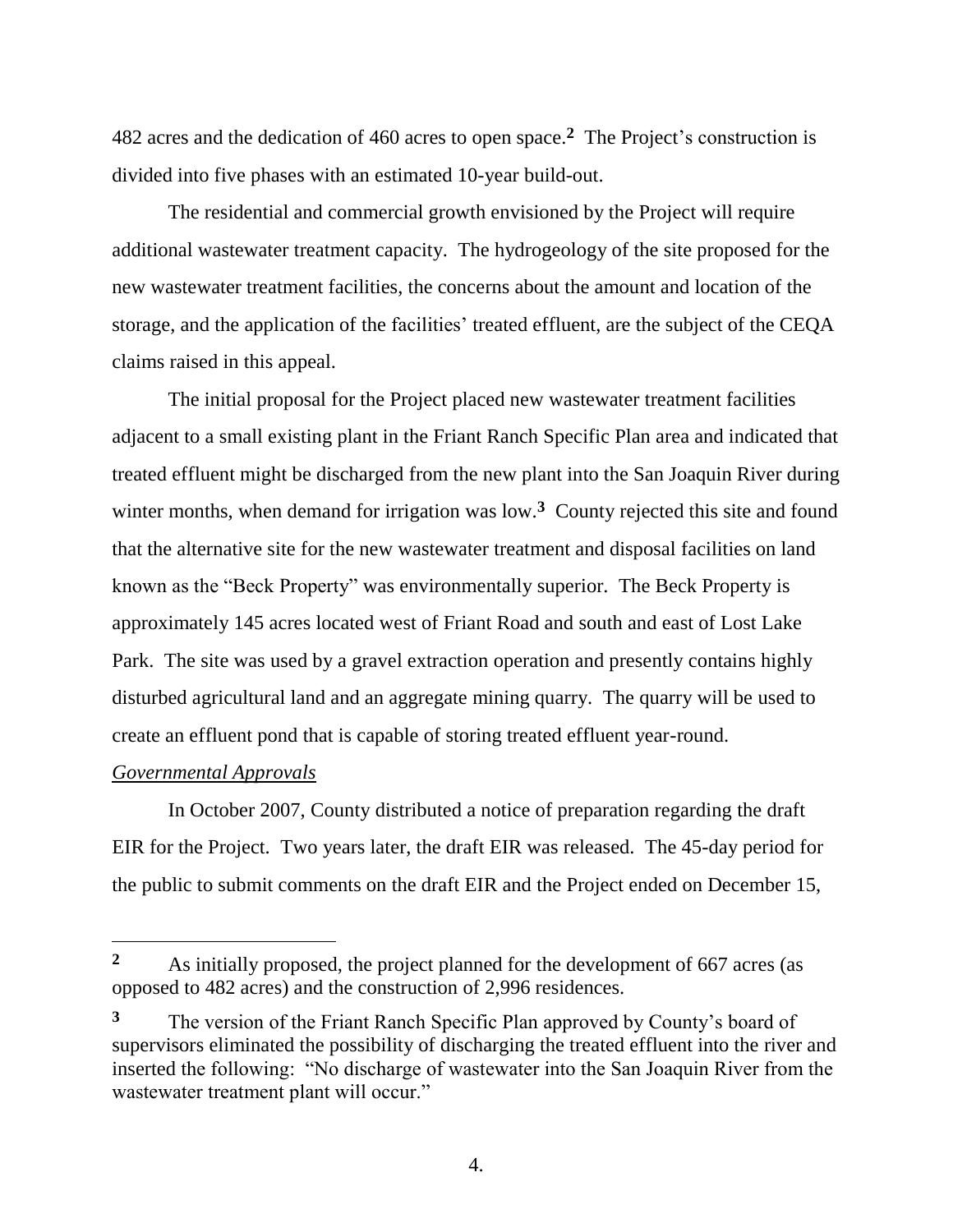2009. The final EIR, which included the comments presented and County's responses, was released in August 2010.

On February 1, 2011, County's board of supervisors approved the Project by adopting resolution No. 11-031, which certified the final EIR and approved General Plan Amendment No. 511, which updated the Friant Community Plan (a component of the Fresno County General Plan) and authorized the proposed Friant Ranch Specific Plan. The update to the Friant Community Plan expanded the area covered from the existing unincorporated community of Friant to include the proposed development—that is, the area covered by the Friant Ranch Specific Plan. One controversy generated by the board of supervisors' approval of the Project and general plan amendment relates to the redesignation of land in the Project area from agricultural use to commercial, residential, public facility, and open space uses and whether that redesignation was consistent with the general plan's policy of preserving valuable agricultural land. General Plan Amendment No. 511 did not change any of the land use goals and policies set forth in the general plan.

Other County action required for the Project includes amending the Friant Redevelopment Plan, changing zoning, and entering into a development agreement for the project. The final EIR states that County will consider issuing conditional use permits for the wastewater treatment plant and related use of treated wastewater for irrigation of Lost Lake Park and other disposal sites.

This appeal concerns primarily the approvals issued by County because County (1) acted as the lead agency for the CEQA review and (2) approved aspects of the Project that plaintiffs contend are inconsistent with County's general plan. Nevertheless, the Project cannot be completed without approvals from other state and federal agencies.

One such state agency involved in approving the Project is the Central Valley Regional Water Quality Control Board. The final EIR states that the Project will require the Water Quality Control Board to adopt waste discharge and water reclamation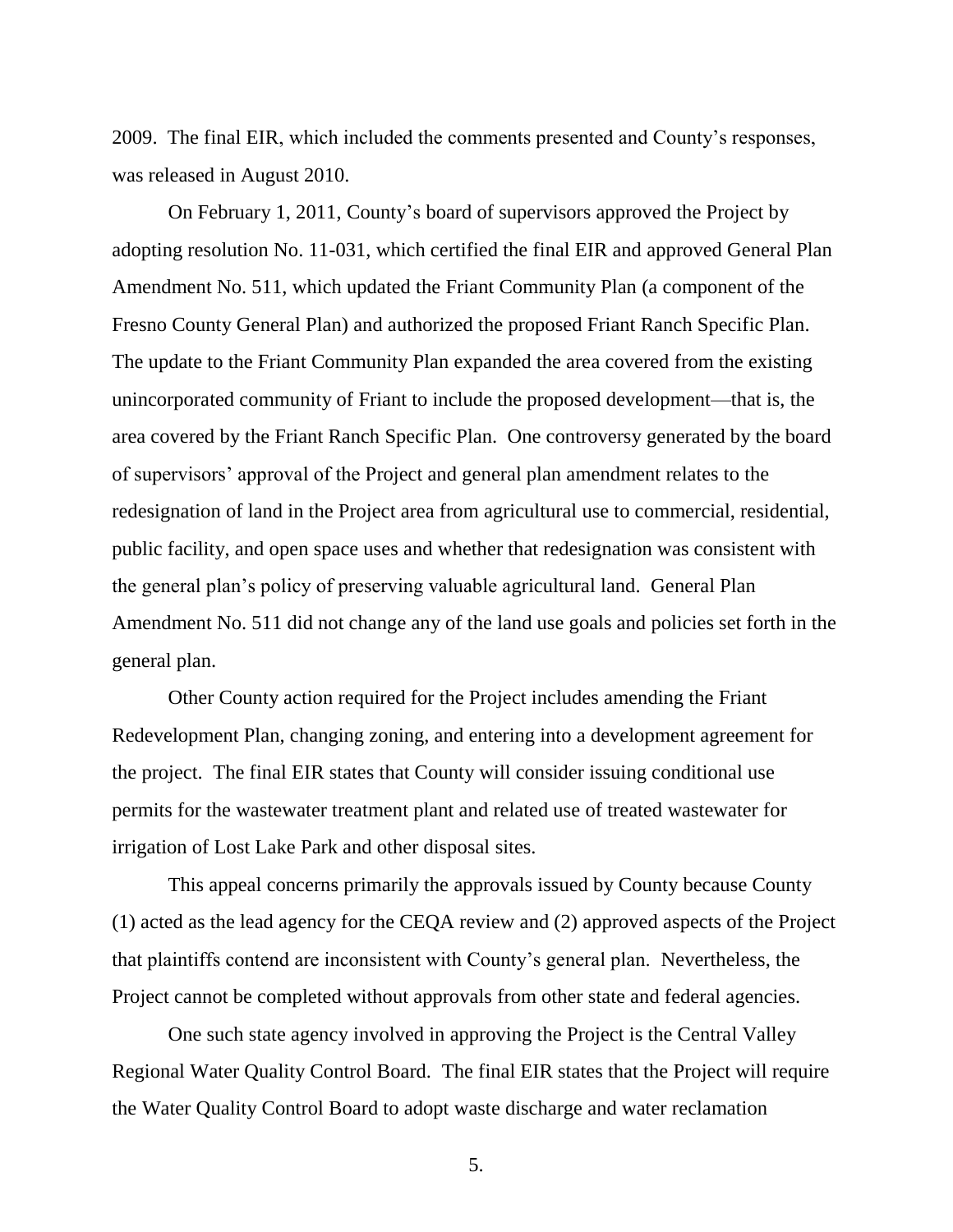requirements for land disposal of treated effluent, adopt a National Pollutant Discharge Elimination System (NPDES)**<sup>4</sup>** permit for any discharge of treated effluent to the San Joaquin River, issue a Clean Water Act section 401 certification, and take other action.

In addition, the San Joaquin Valley Air Pollution Control District (Air District) might review certain aspects of the Project. The final EIR states that the proposed Project might require the Air District to (a) process an air permit application for the wastewater treatment plant, (b) process an air impact assessment, (c) issue a dust control permit, and (d) take appropriate action to ensure compliance with Air District's Rule 9510.

## *Contents of EIR*

 $\overline{a}$ 

The draft EIR states that the Friant Ranch Specific Plan area was being used for cattle grazing and the Project did not propose to convert to nonagricultural uses any (1) prime farmland, (2) farmland of statewide importance, or (3) land designated unique farmland. Also, no land within the Project area is subject to a Williams Act contract or a Farmland Security Zone contract. Based on these facts, the draft EIR stated that the growth proposed by the Project was being directed to "an area that does not include valuable agricultural land." Accordingly, the draft EIR concluded that the Project was consistent with County's land use policies designed to protect agricultural resources in Fresno County.

The majority of the land in the Friant Ranch Specific Plan area was designated "Agriculture" by County's general plan. Similarly, most of the land was zoned "Exclusive Agriculture (AE-20 and AE-40)." The remainder was zoned for trailer parks (about 35 acres), commercial uses (about 4 acres) or residential (about 2.5 acres). As a

**<sup>4</sup>** The NPDES is part of the federal Clean Water Act, title 33 United States Code section 1251, et seq., and sets forth the conditions under which a state with an approved water quality control program may issue permits for the discharge of pollutants in wastewater. (33 U.S.C. § 1342(b).)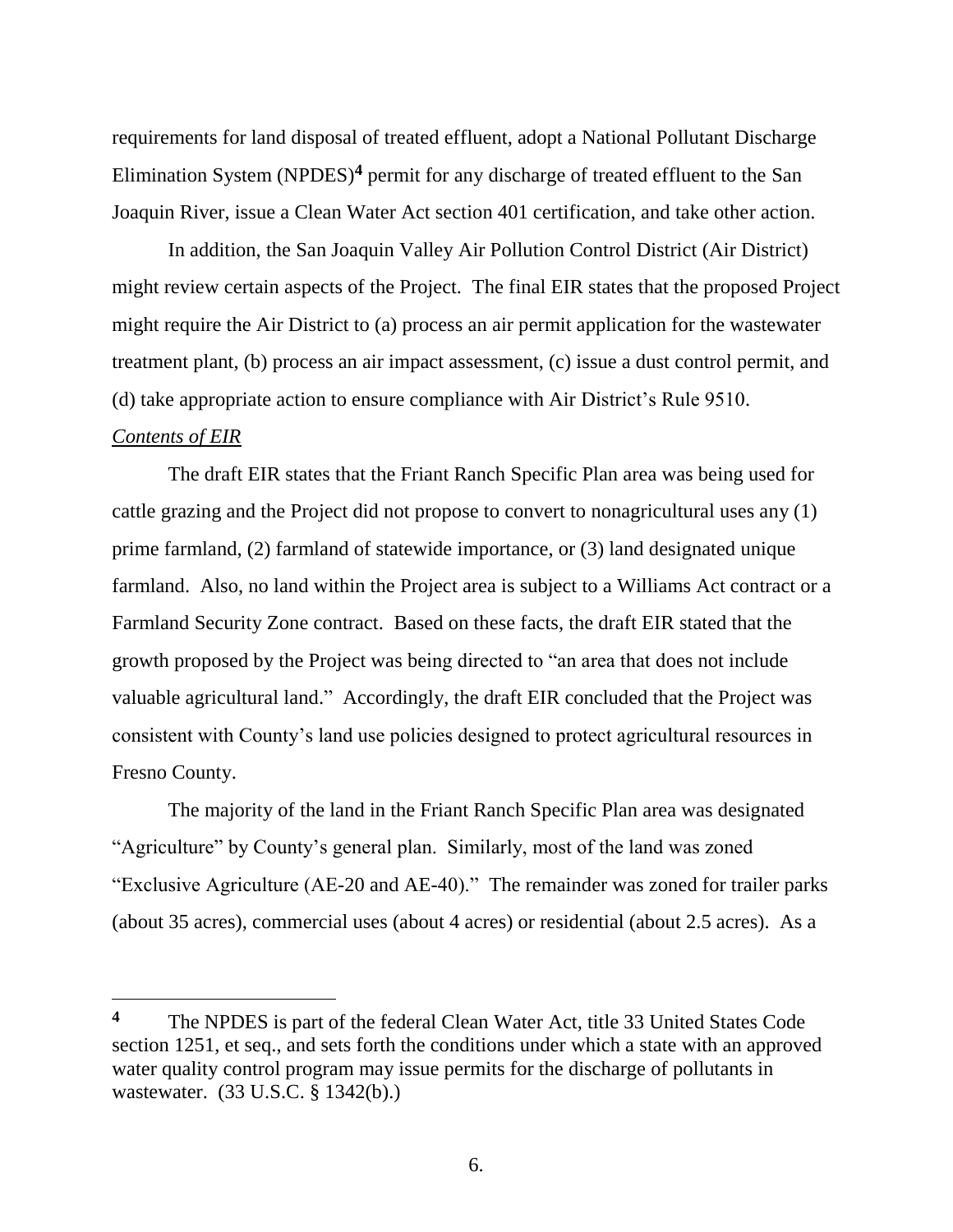result of County's approval of the Project, the land previously designated for agriculture was redesignated for commercial, residential, public facility and open space use.

The EIR discusses the disposal of effluent resulting from the treatment of wastewater at the proposed wastewater treatment plant. The discussion of wastewater issues relevant to this appeal is described later in this opinion. (See part III.A, *post*.) Similarly, matters relevant to plaintiffs' claims that the EIR's analysis of air quality impacts was inadequate and the mitigation measures are flawed are also set forth below. (See part IV.A, *post*.)

#### **PROCEEDINGS**

Following the Board of Supervisor's approval of the Project, County filed a notice of determination for the Project on February 3, 2011, which triggered the 30-day statute of limitations for bringing a CEQA claim. (§ 21167, subd. (c); Guidelines, § 15112, subd.  $(c)(1)$ .)<sup>5</sup>

Plaintiffs' petition for writ of mandate and complaint challenges County's approval of the Project and certification of the final EIR and alleged violations of CEQA and the Planning and Zoning Law requirement that land use decisions be consistent with the applicable general plan.

After extensive briefing by the parties, a hearing on the merits was held on September 21, 2012. On December 14, 2012, the trial court delivered its ruling from the bench, denying all of the claims and entering judgment in favor of defendants.

In February 2013, plaintiffs filed a notice of appeal from the judgment entered against them.

**<sup>5</sup>** The term "Guidelines" refers to the regulations that implement CEQA and are codified in California Code of Regulations, title 14, section 15000 et seq.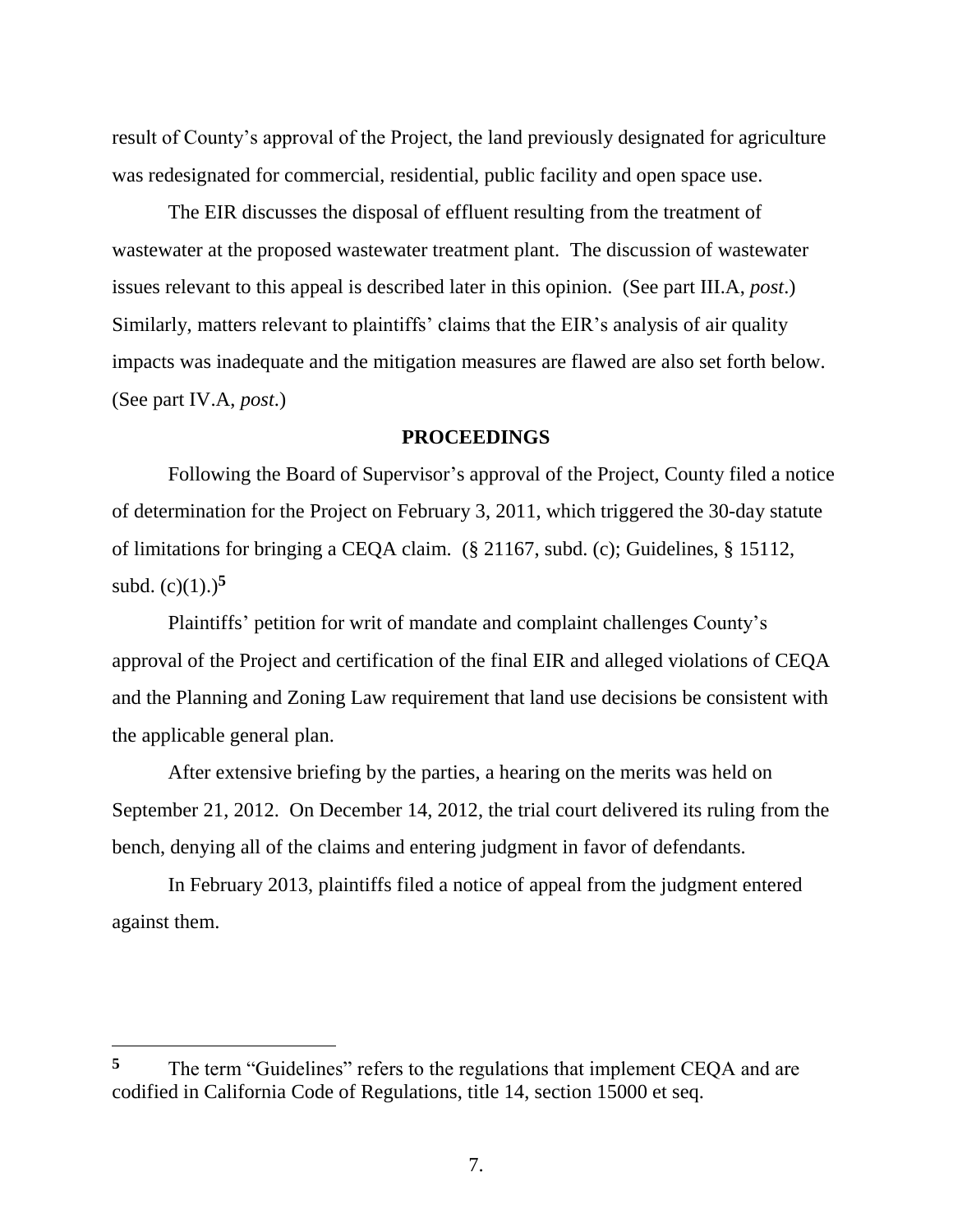#### **DISCUSSION**

# I. PROJECT'S CONSISTENCY WITH GENERAL PLAN

California's Planning and Zoning Law requires County's specific plans, zoning ordinances, subdivision map approvals and other land use or development actions to be consistent with County's general plan. (Gov. Code, §§ 65454 [specific plans], 65860 [zoning ordinances] & 66473.5 [subdivision maps].)

#### A. Standard of Review

A local governing body's determination that a project is consistent with a general plan is subject to judicial review under the abuse of discretion standard. (*Families Unafraid to Uphold Rural etc. County v. Board of Supervisors* (1998) 62 Cal.App.4th 1332, 1338 (*FUTURE*).) An abuse of discretion is established if the governing body did not proceed as required by law, made a determination that was not supported by findings, or made findings of fact that were not supported by substantial evidence. (*Ibid.*) A finding of fact related to general plan consistency is not supported by substantial evidence if, based on the evidence before the local governing body, a reasonable person could not have reached the same conclusion. (*Ibid*.)

Defendants argue that the deferential arbitrary and capricious standard of review should be applied to County's determination that the project was consistent with the general plan.

We believe that the arbitrary and capricious standard and the abuse of discretion standard are the same in substance. (*Endangered Habitats League*, *Inc. v. County of Orange* (2005) 131 Cal.App.4th 777, 782, fn. 3; cf. *Haraguchi v. Superior Court* (2008) 43 Cal.4th 706, 711-712 [the abuse of discretion standard of review, in the context of a motion to recuse a prosecutor, uses an arbitrary and capricious test for the application of the law to the facts].) Because this court used the abuse of discretion standard in *Woodward Park Homeowners Assn., Inc. v. City of Fresno* (2007) 150 Cal.App.4th 683,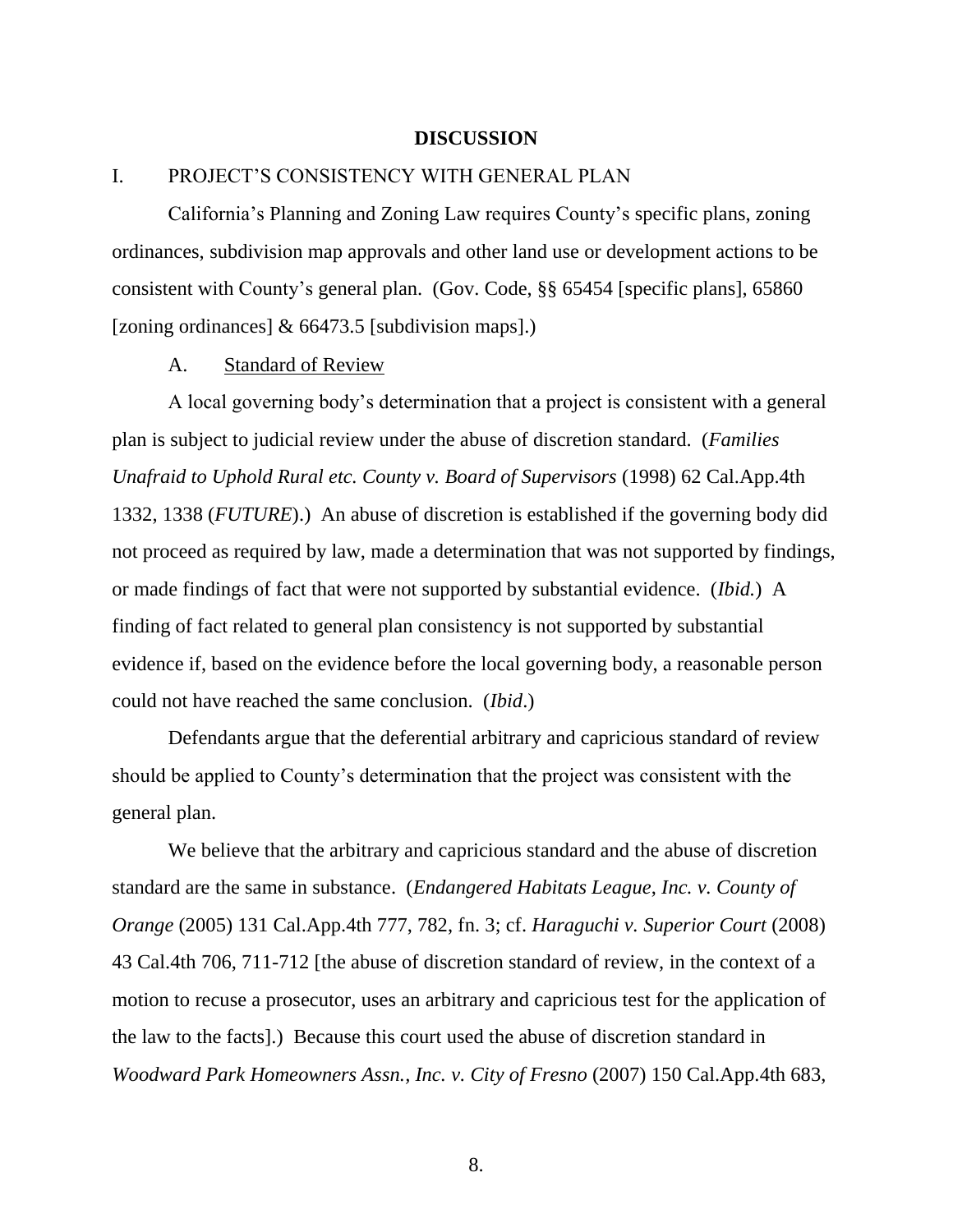at page 706, we will proceed in this appeal using that formulation of the standard of review.

When the particular issue presented on appeal involves the interpretation of an ambiguous provision of a general plan, appellate courts defer to the local government's resolution of that ambiguity so long as the interpretation adopted is reasonable. (*Save Our Peninsula Committee v. Monterey County Bd. of Supervisors* (2001) 87 Cal.App.4th 99, 142.) In other words, the local government may adopt *any* reasonable interpretation; it is not required to select the most likely interpretation out of the range of possible reasonable interpretations.

Lastly, appellate courts review the local government's consistency determination, not the decision of the trial court. Consequently, our review is independent of the trial court's decision. (See *California Native Plant Society v. City of Rancho Cordova* (2009) 172 Cal.App.4th 603, 637 [question on appeal is same question presented to trial court].)

#### B. General Plan Land Use Policy LU-A.1

The agriculture and land use element of County's general plan states that its goal regarding agriculture is to promote the long-term conservation of productive and potentially productive agricultural lands and to accommodate agriculturally related activities and support services. To achieve this goal, the general plan lists 21 policies. The first is land use policy LU-A.1 (County Ag Use Policy), which states:

"The County shall maintain agriculturally-designated areas for agriculture use and shall direct urban growth away from valuable agricultural lands to cities, unincorporated communities, and other areas planned for such development where public facilities and infrastructure are available."

The parties disagree about the meaning of the County Ag Use Policy and whether County violated the policy when it approved the project. We conclude that County interpreted the policy in a reasonable manner when it determined agricultural land use designations could be changed by amendment and a project is consistent with the County Ag Use Policy if *some* public facilities and infrastructure are available in the Project area.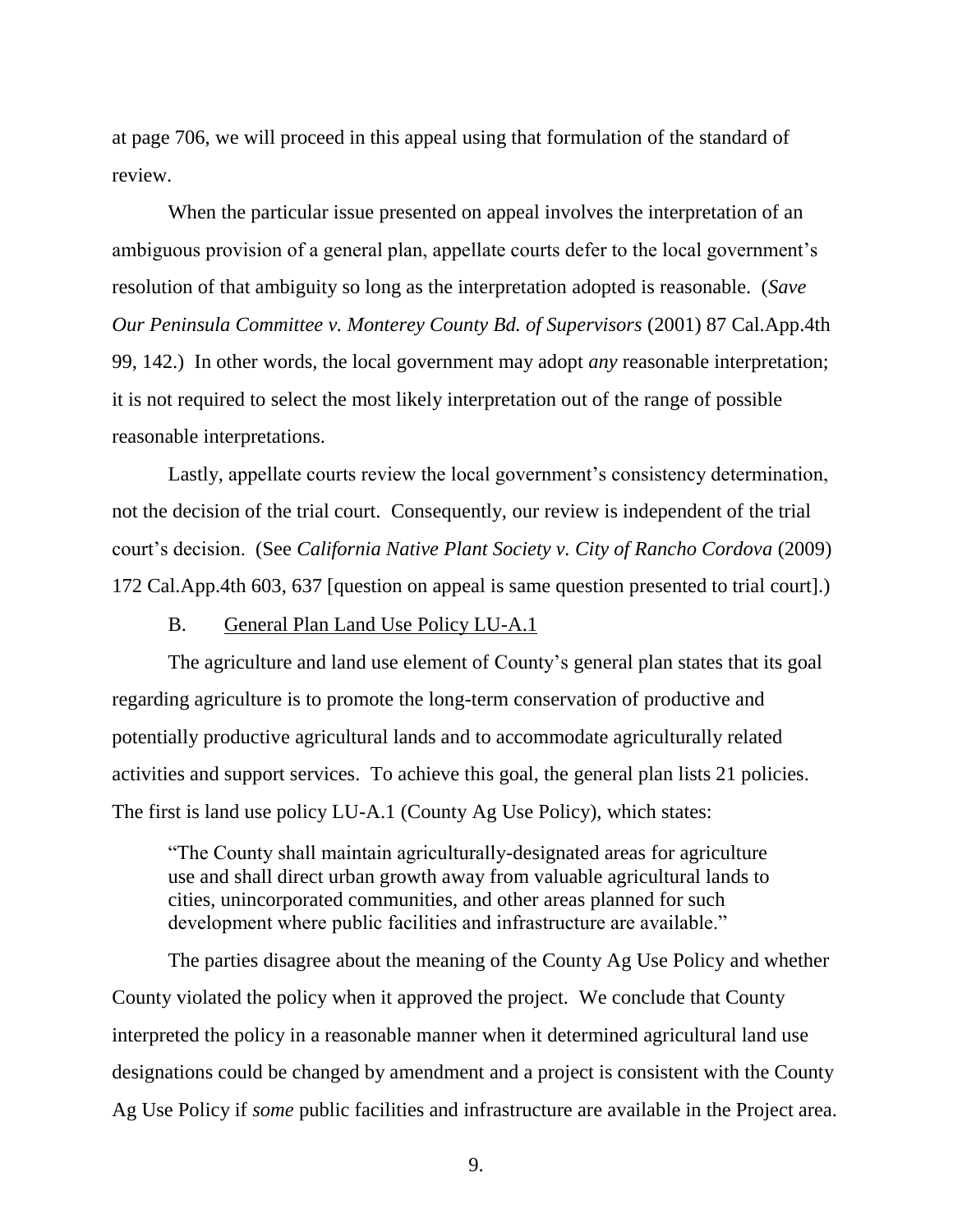## *1. Plaintiffs' Contentions*

Plaintiffs' argument that the Project is inconsistent with the County Ag Use Policy begins with the contention that the policy is fundamental, mandatory and unambiguous. Plaintiffs interpret the mandatory language of the policy to mean that County is prohibited from changing the designation of land that has been designated for agriculture. Based on this interpretation, plaintiffs conclude that the project is inconsistent with the County Ag Use Policy because the Project included the redesignation and rezoning of an agricultural area to allow for intensive urban use.

Plaintiffs also contend that the Project is inconsistent with the County Ag Use Policy because the Project is located in an area where public facilities and infrastructure are not available.

# *2. Defendants' Contentions*

As to the interpretation of the County Ag Use Policy, defendants contend it does not prohibit changes in land use designations that are accomplished by amendments to the general plan. Defendants support this contention by arguing it is unreasonable to interpret the policy to mean that land designated "Agriculture" must retain that designation in perpetuity.

Defendants also contend that the project is consistent with the County Ag Use Policy because (1) it protects valuable agricultural land by directing growth to less productive grazing land and (2) it directs growth to the existing community of Friant and ensures appropriate improvement and expansion of public facilities there.

#### C. Changing Land Use Designations

The first disagreement over the proper interpretation of the County Ag Use Policy centers on the phrase "shall maintain agriculturally-designated areas for agricultural use .…" This phrase is not interpreted in isolation. Consequently, we will discuss other provisions in the general plan that may shed light on its meaning.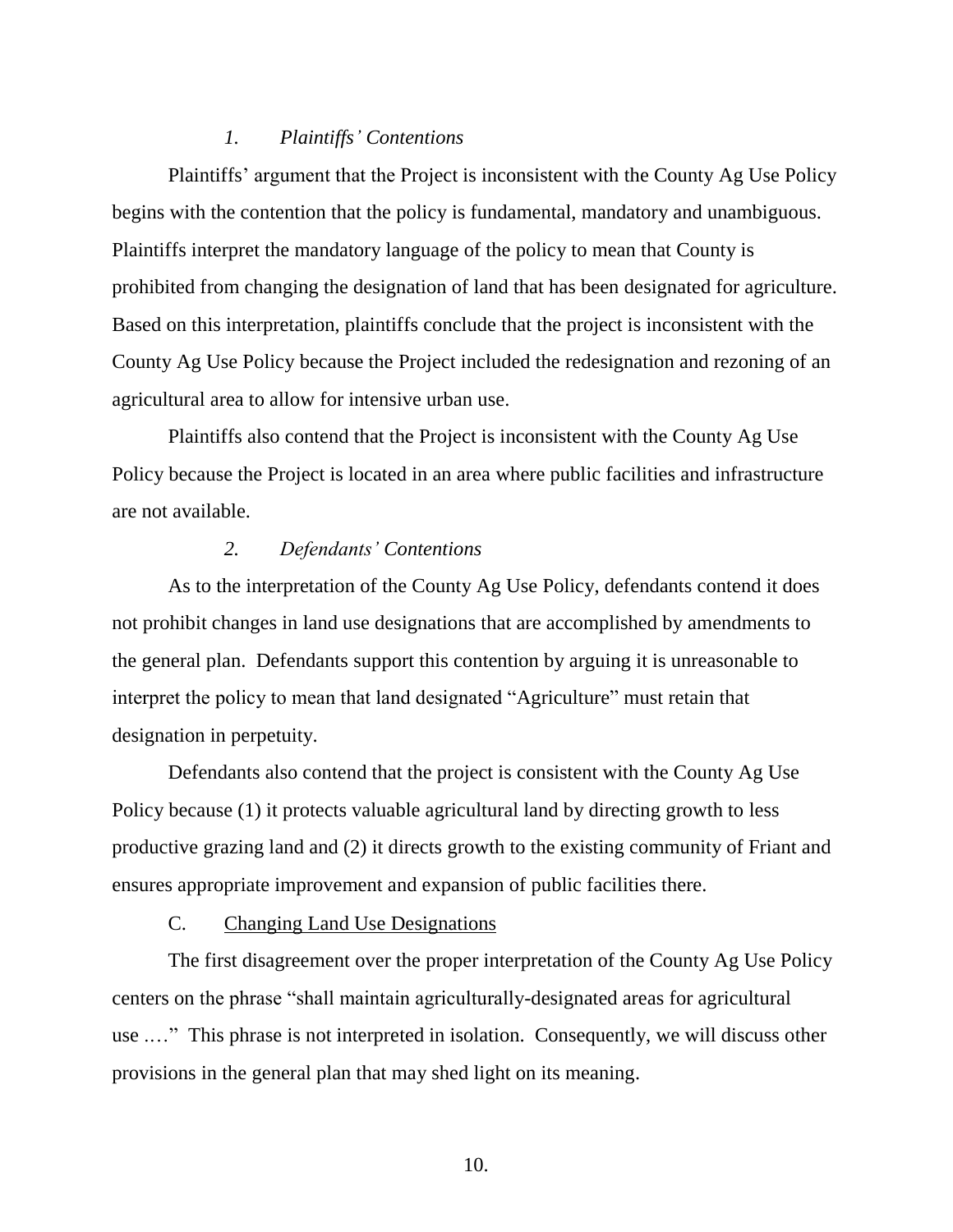#### *1. Other Provisions in General Plan*

Plaintiffs support their view that County is prohibited from redesignating agriculturally designated areas to other uses by referring to the general plan's (1) definition of "policy" as a "[s]pecific statement guiding action and implying clear commitment" and (2) statement that the "use of the word[s] 'shall' in a policy is an unequivocal directive .…" Because the general plan does not define the word "maintain," plaintiffs cite a dictionary that defines "maintain" to mean (1) to cause something to exist or continue without changing or (2) to keep in an existing state.

Defendants argue that the "shall maintain" language in the County Ag Use Policy does not prohibit general plan amendments that change the designation of land that had been designated "Agriculture." Defendants refer to the provision in the general plan that authorizes amendments and County's history of adopting amendments that change land use designation. Defendants also quote three other agriculture policies (LU-H.8, LU-F.39 and LU-A.14) as evidence that the general plan recognized situations could arise where the redesignation of agricultural land is necessary.

Amendments to the general plan are addressed in the introduction under the heading "REVISING AND AMENDING THE GENERAL PLAN." The first paragraph under the heading states that the general plan "must be flexible enough to respond to changing conditions and at the same time specific enough to provide predictability and consistency in guiding day-to-day land use and development decisions. Over the years, conditions and community needs change and new opportunities arise; the plan needs to keep up with these changes and new opportunities." After mentioning two types of periodic review of the general plan, the paragraph concludes:

"From time to time, the County will be asked to consider proposals for specific amendments to the plan. The County will initiate some of these proposals itself, but most will be initiated by private property owners and developers. *Most general plan amendments involve changes in land use designations for individual parcels.*"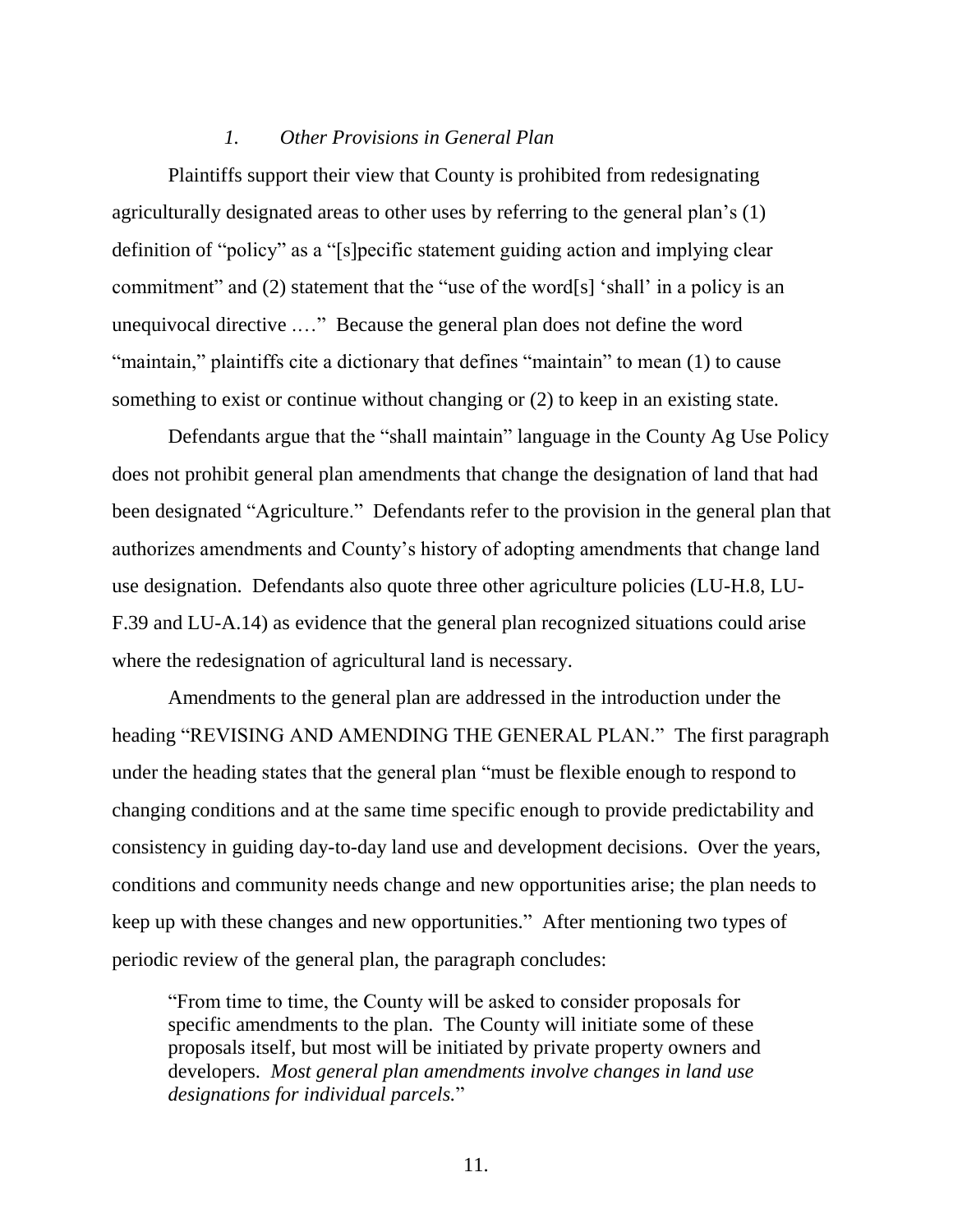#### *2. Analysis of General Plan's Provisions*

The starting point for our examination of the meaning of the general plan is similar to the analysis used for statutes, contracts and other instruments. The first question is whether the provision in question is ambiguous. (E.g., *Winet v. Price* (1992) 4 Cal.App.4th 1159, 1165 [the existence of contractual ambiguity is a threshold question to the determination of meaning]; *Coburn v. Sievert* (2005) 133 Cal.App.4th 1483, 1494- 1496 [initial examination of statute concerns whether statute is ambiguous].) Generally, whether language is ambiguous (i.e., susceptible to more than one reasonable interpretation) presents a question of law. (*Winet v. Price*, *supra*, at p. 1165.)

Where a provision of the general plan is ambiguous, the next and final question is whether the local governing body adopted a reasonable interpretation when it resolved that ambiguity. (*No Oil, Inc. v. City of Los Angeles* (1987) 196 Cal.App.3d 223, 244 [addressing whether city council's interpretation of ambiguous term in general plan was arbitrary, capricious or entirely lacking in evidentiary support].)

We conclude that the statement in the County Ag Use Policy that "County shall maintain agriculturally-designated areas for agricultural use" is ambiguous as to whether County may amend the general plan and change the designation of land that had been designated "Agriculture." It is possible to interpret this language to mean that County may not ever change the agricultural designations made by the general plan. Alternatively, it is possible to interpret the language to mean, simply, that County shall allow only agriculture uses on land that is designated "Agriculture." Under this latter interpretation, the language does not address the subject of changing land use designations—it deals only with the designation that exists at the time in question.

The general plan's statement that "[m]ost general plan amendments involve changes in land use designations for individual parcels" clearly indicates that land use designations are not locked in forever. This reference to "land use designations" is broad and, because there is no limiting language, it is reasonable to interpret it as covering *all*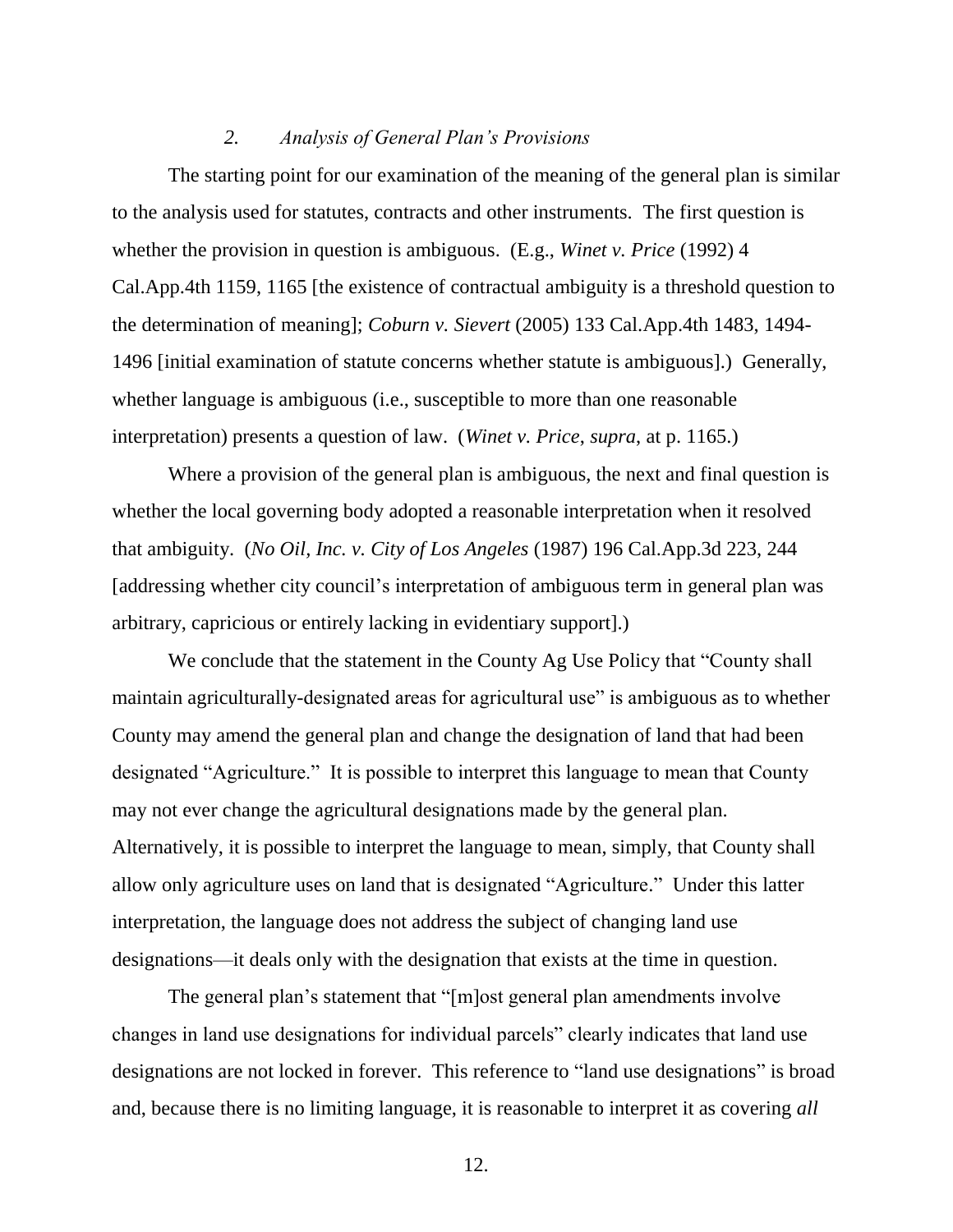*types* of land use designations, including the designation "Agriculture." Therefore, General Plan Amendment No. 511, which changed the land use designation of the parcels in the Project area, is a type of general plan amendment authorized by the express language of the general plan.

In summary, County's interpretation of the County Ag Use Policy and the other provision of the general plan to allow general plan amendments that change a land use designation from "Agriculture" to another use was one of the interpretations to which the general plan was reasonably susceptible. Therefore, County did not abuse its discretion in adopting that interpretation.

## D. Available Public Facilities and Infrastructure

The second dispute over the proper interpretation and application of the County Ag Use Policy relates to the provision that County "shall direct urban growth [to areas] where public facilities and infrastructure are available." Plaintiffs cite the EIR's statement that the project is consistent with the County Ag Use Policy "in that growth is being directed in an area that does not include valuable agricultural land and where public facilities and infrastructure are available *or can be expanded*." (Italics added.) In plaintiffs' view, the italicized language does not appear in the policy itself and demonstrates that the project is inconsistent with the wording of the County Ag Use Policy.

Defendants argue that plaintiffs' interpretation of that policy is not reasonable because it effectively limits growth to areas where the necessary public facilities and infrastructure are in existence and excludes growth in areas where only *some* public facilities and infrastructure are available.

We conclude that that County reasonably interpreted the County Ag Use Policy to mean that County could direct growth to an area where an expansion of existing facilities and the development of new facilities was required. County's interpretation is supported by policy PF-A.1, which provides: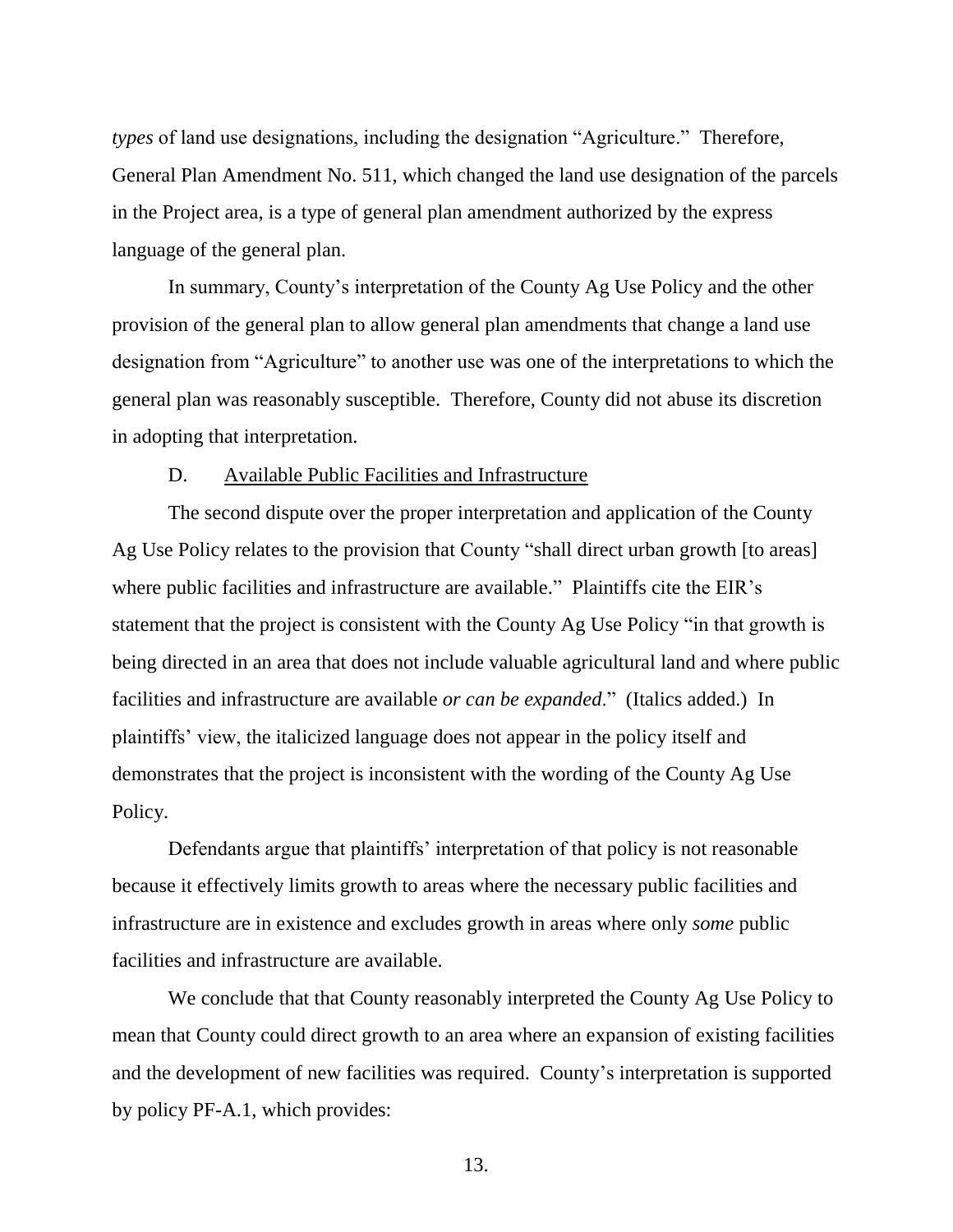"The County shall ensure through the development review process that public facilities and services will be developed, operational, and available to serve new development. The County shall not approve new development where existing facilities are inadequate *unless the applicant can demonstrate that all necessary public facilities will be installed or adequately financed and maintained* (through fees or other means)." (Italics added.)**<sup>6</sup>**

The foregoing policy clearly indicates that new development can be approved in an area where the public facilities need to be expanded. Therefore, County did not abuse its discretion when it interpreted the County Ag Use Policy to mean that growth was allowed in areas that needed to expand public facilities and infrastructure.

# E. Traffic Policy Addressing Levels of Service

# *1. General Plan Provisions*

 $\overline{a}$ 

The general plan's "Transportation and Circulation Element" addresses various modes of transportation and their related facilities, including streets and highways. Goal TR-A is to "plan and provide a unified, coordinated, and cost-efficient countywide street and highway system that ensures the safe, orderly, and efficient movement of people and goods." Policy TR-A.1 addresses standards used in the planning and construction of streets and roads. Policy TR-A.2 (LOS Policy) provides in full:

"The County *shall* plan and design its roadway system in a manner that *strives to meet* Level of Service (LOS) D on urban roadways within the spheres of influence of the cities of Fresno and Clovis and *LOS C on all other roadways in the county*.

"Roadway improvements to increase capacity and maintain LOS standards should be planned and programmed based on consideration of the total overall needs of the roadway system, recognizing the priority of maintenance, rehabilitation, and operation of the existing road system.

**<sup>6</sup>** This policy is part of the "Public Facilities and Services Element" of the general plan. Goal PF-A is to "ensure the timely development of public facilities and to maintain an adequate level of service to meet the needs of existing and future development."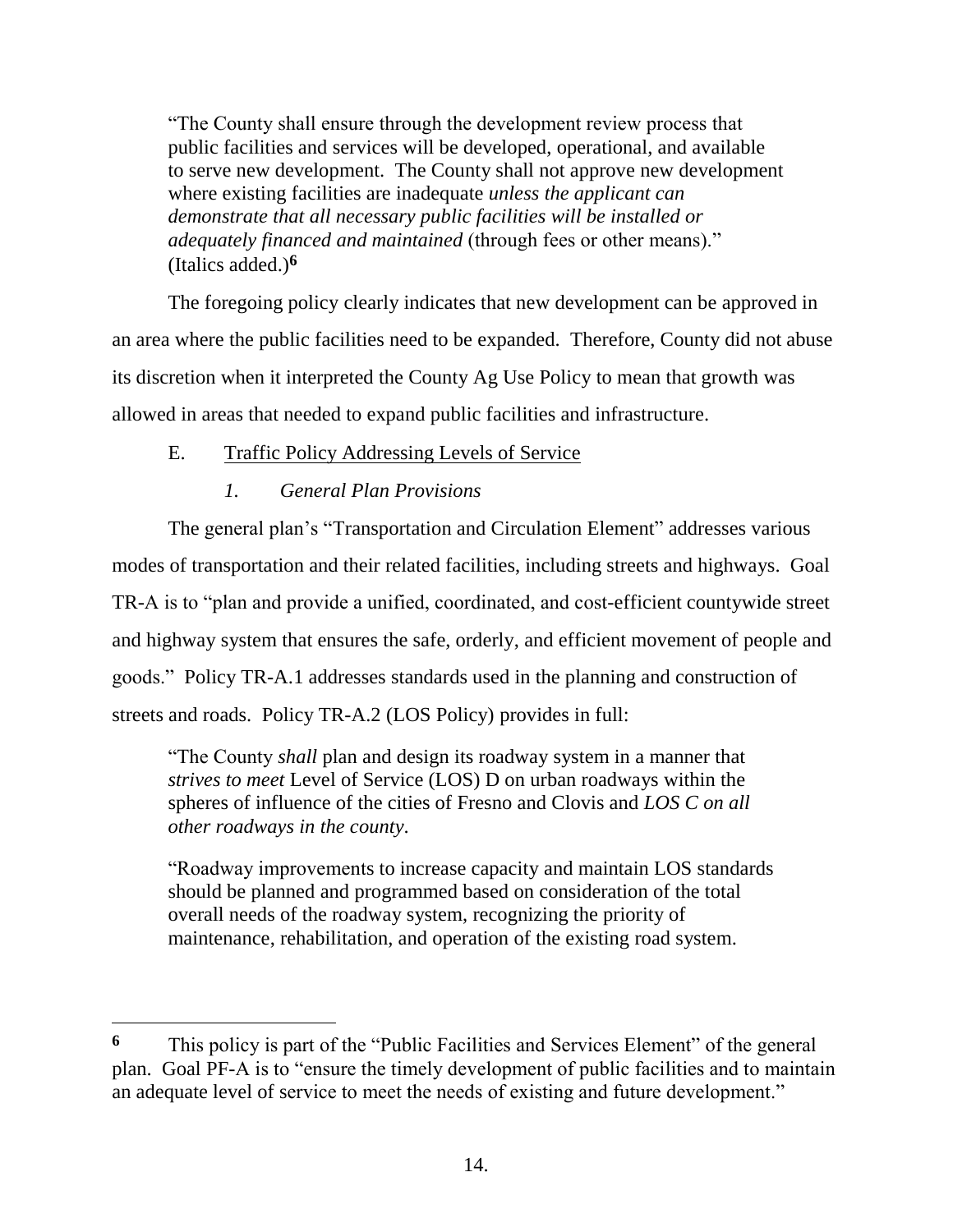"The County may, in programming capacity-increasing projects, allow exceptions to the level of service standards in this policy where it finds that the improvements or other measures required to achieve the LOS policy are unacceptable based on established criteria. In addition to consideration of the total overall needs of the roadway system, the County shall consider the following factors:

"a. The right-of-way needs and the physical impacts on surrounding properties;

"b. Construction and right-of-way acquisition costs;

"c. The number of hours that the roadway would operate at conditions below the standard;

"d. The ability of the required improvement to significantly reduce delay and improve traffic operations; and

"e. Environmental impacts upon which the County may base findings to allow an exceedance of the standards.

"In no case *should* the County plan for *worse than LOS D on rural County roadways*, worse than LOS E on urban roadways within the spheres of influence of the cities of Fresno and Clovis, or in cooperation with Caltrans and the Council of Fresno County Governments, plan for worse than LOS E on State highways in the county." (Italics added.)

The first paragraph of the LOS Policy uses the word "shall" and the last paragraph

uses the word "should." The general plan contrasts the meaning of "should" with the unequivocal directive "shall" by stating that "the word 'should' is a less rigid directive that will be honored in the absence of compelling and countervailing considerations."

*2. Contentions of the Parties*

 $\overline{a}$ 

Plaintiffs contend that the project is inconsistent with the general plan's LOS

Policy because it plans for roadways and intersections operating at worse than acceptable levels of service.**<sup>7</sup>**

<sup>&</sup>lt;sup>7</sup> ""Level of service' is a way of describing relative traffic congestion on a roadway" segment or intersection. LOS is stated as a letter grade ranging from A through F, with A being the best." (*Friends of Lagoon Valley v. City of Vacaville* (2007) 154 Cal.App.4th 807, 820, fn.5.)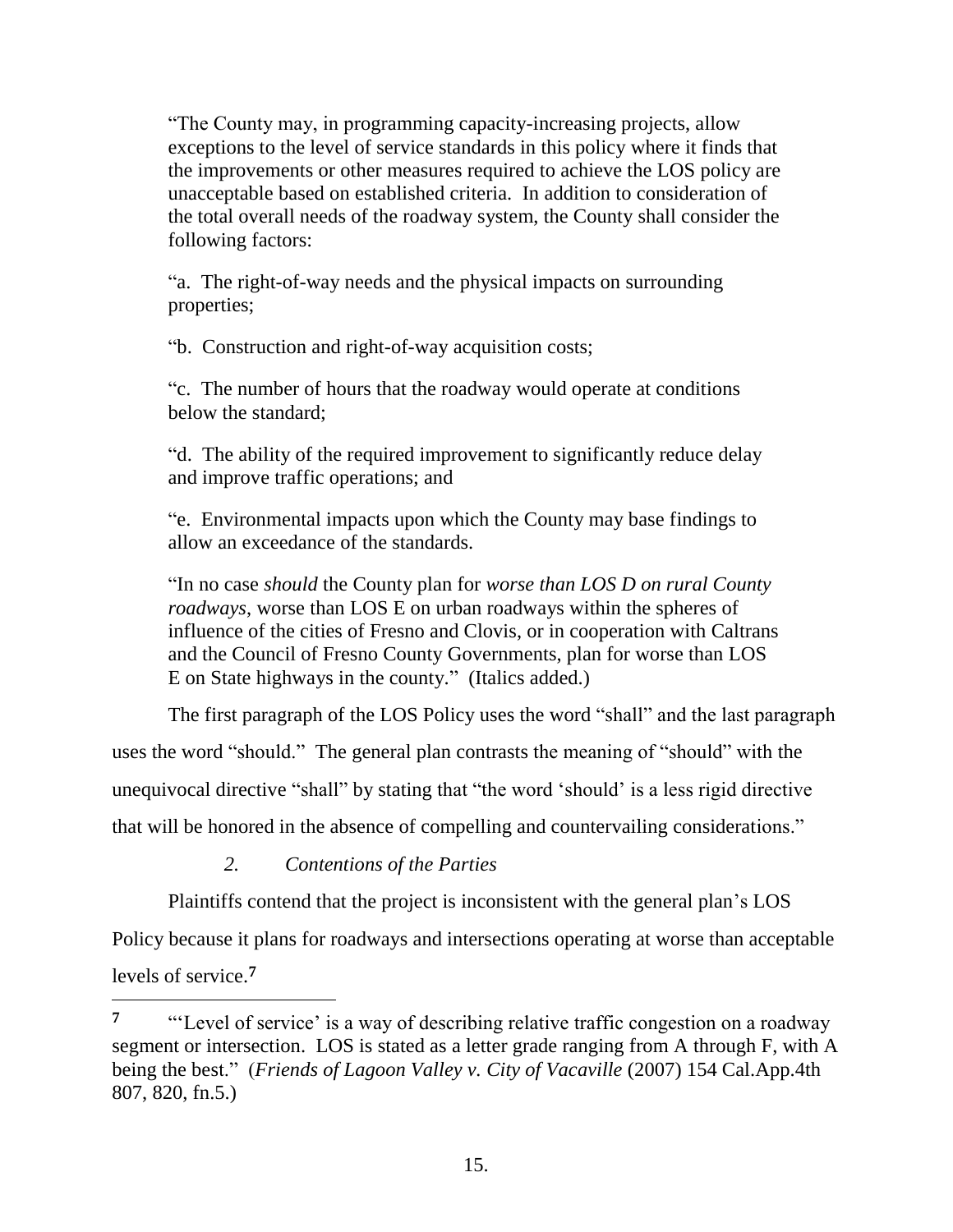Defendants disagree with this claim of inconsistency and also argue that plaintiffs are barred by Government Code section 65009, subdivision (b)(1) from pursuing the claim because they did not exhaust their administrative remedies on the issue.

Plaintiffs' reply brief addresses exhaustion by contending the claim that the project's contribution to unacceptable levels of service on numerous county roadways and intersections is inconsistent with the LOS Policy raised during the administrative proceedings. Plaintiffs support their position by citing a single document—the December 15, 2009, letter in which the City of Fresno set forth its comments to the draft EIR. The contents of the letter, which are crucial to the exhaustion issue, are described in part I.E.4, *post*.

# *3. Legal Principles Governing Exhaustion*

The exhaustion of administrative remedies is required by Government Code section 65009, which provides in relevant part:

 $\degree$ (b)(1) In an action or proceeding to attack, review, set aside, void, or annul a finding, determination, or decision of a public agency made pursuant to this title at a properly noticed public hearing, the issues raised shall be limited to those raised in the public hearing or in written correspondence delivered to the public agency prior to, or at, the public hearing .…"

The reference to "this title" means title 7 of the Government Code, which "title may be cited as the Planning and Zoning Law." (Gov. Code, § 65000.) Government Code section 65009, subdivision (b)(1) uses mandatory language that states "the issues raised [in an action] shall be limited to those raised" administratively. (See Gov. Code, § 14 ["[s]hall" is mandatory].) As a result, judicial enforcement of the exhaustion requirement is not discretionary. Instead, exhaustion is "a jurisdictional prerequisite to judicial action challenging a planning decision. [Citations.]" (*Friends of Lagoon Valley v. City of Vacaville, supra,* 154 Cal.App.4th at p. 831.)

The purpose of Government Code section 65009, which also includes a 90-day statute of limitations, "is to provide certainty for property owners and local governments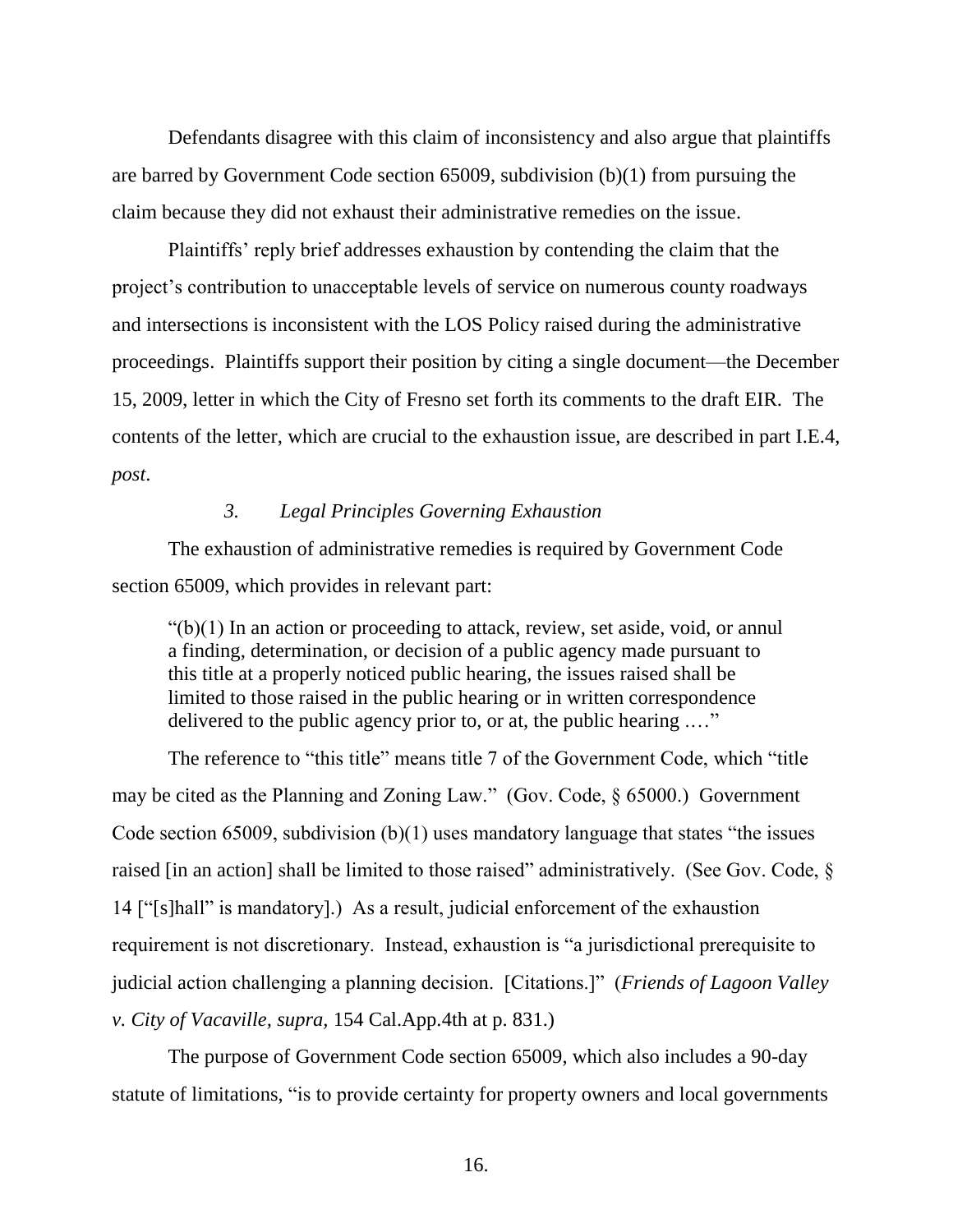regarding decisions made pursuant to this division." (Gov. Code,  $\S$  65009, subd. (a)(3).) Certainty is increased by the exhaustion requirement because it prevents administrative agencies from being surprised in court and provides them an opportunity to address issues and make any necessary findings or changes before the issue is subject to judicial review. (*Friends of Lagoon Valley v. City of Vacaville, supra,* 154 Cal.App.4th at p. 831.) The exhaustion requirement also lightens the burden on the court system by encouraging the development of a complete record before the administrative agency and allowing the agency to exercise its expertise on the issues raised. (*Evans v. City of San Jose* (2005) 128 Cal.App.4th 1123, 1137.)

The petitioner has the burden of proving an issue was exhausted. (*North Coast Rivers Alliance v. Marin Municipal Water Dist. Bd. of Directors* (2013) 216 Cal.App.4th 614, 624.) Whether exhaustion occurred is usually deemed a question of law. (*Ibid*.) As a result, appellate courts conduct an independent (i.e. de novo) review when evaluating whether an issue was raised at the administrative level. (*Ibid*.)

In the instant case, the primary legal question regarding exhaustion is whether the objections submitted to County during the administrative process were *sufficiently specific* to raise the issue of the project's alleged inconsistency with the LOS Policy.

Courts usually begin discussing the specificity required by referring to the rationale underlying the exhaustion doctrine. In *Porterville Citizens for Responsible Hillside Development v. City of Porterville* (2007) 157 Cal.App.4th 885, we stated that the objections must be sufficiently specific so that the agency has the opportunity to evaluate and respond to them. (*Id*. at p. 909.) Similarly, in *Coalition for Student Action v. City of Fullerton* (1984) 153 Cal.App.3d 1194, the Fourth Appellate District stated: "The essence of the exhaustion doctrine is the public agency's opportunity to receive and respond to articulated factual issues and legal theories *before* its actions are subject to judicial review. The doctrine is not satisfied by a relatively few bland and general references …." (*Id*. at p. 1198; cf. *Sierra Club v. City of Orange* (2008) 163 Cal.App.4th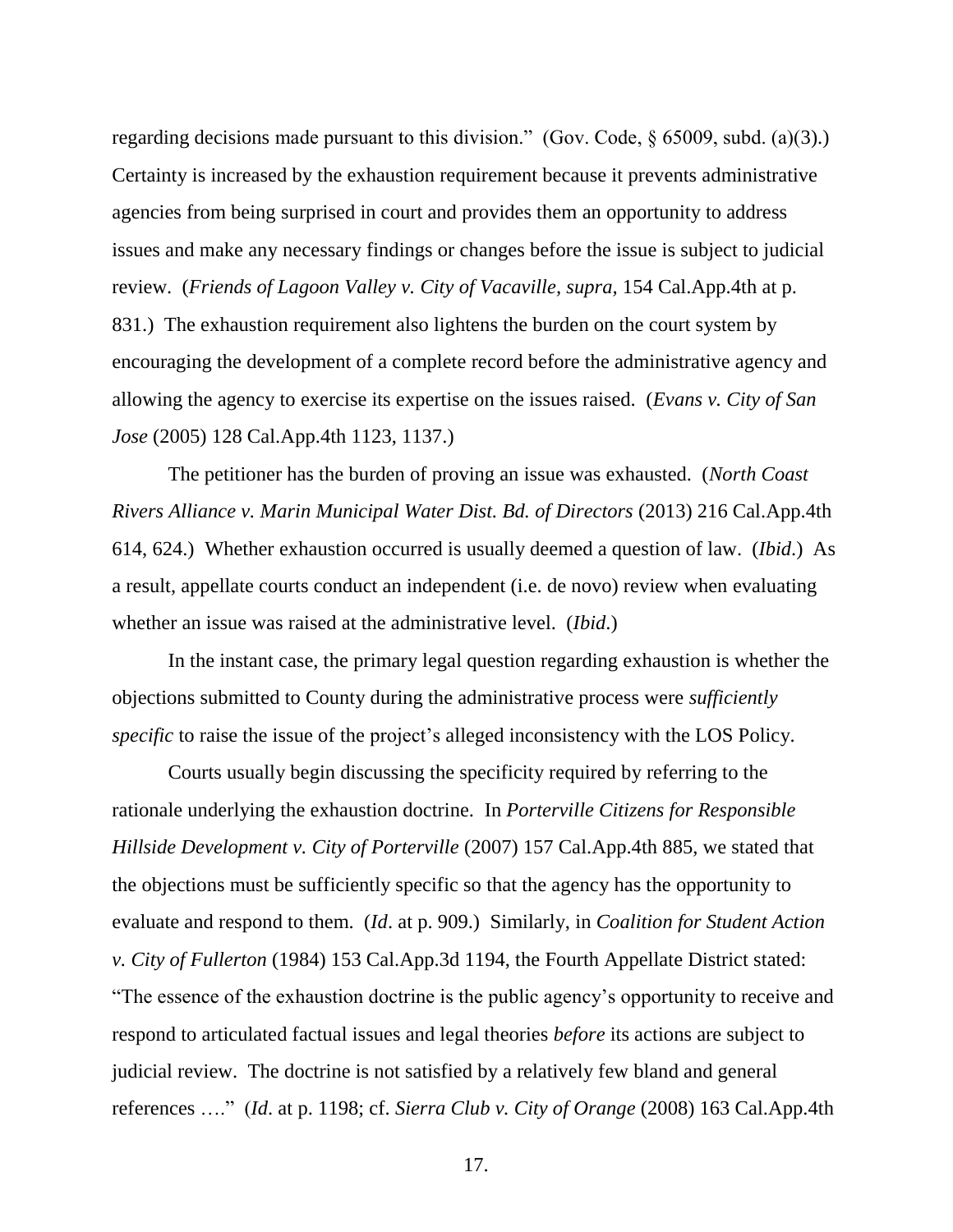523, 535-536 [isolated and unelaborated comments will not suffice; nor will general objections to project approval].)

Some courts have adopted statements that suggest a relatively high degree of specificity is required. For example, in *Mani Brothers Real Estate Group v. City of Los Angeles* (2007) 153 Cal.App.4th 1385, the Second Appellate District stated: "The 'exact issue' must have been presented to the administrative agency to satisfy the exhaustion requirement. [Citation.]" (*Id*. at p. 1394.) The rationale given for the "exact issue" standard is that requiring less would enable litigants to narrow, obscure or even omit arguments before the final administrative authority in the hope a trial court would reach a more favorable decision. (*North Coast Rivers Alliance v. Marin Municipal Water Dist. Bd. of Directors*, *supra*, 216 Cal.App.4th at p. 623.)

Other appellate decisions set forth principles regarding specificity that appear more moderate. For example, we have stated that less specificity is required to preserve an issue in an administrative proceeding than to preserve an issue for appeal in a judicial proceeding because citizens are not expected to bring legal expertise to the administrative proceeding. (*Woodward Park Homeowners Assn., Inc. v. City of Fresno*, *supra*, 150 Cal.App.4th at p. 712.)

#### *4. Comments Presented During Administrative Process*

Plaintiffs attempt to prove exhaustion of the claim that the project is inconsistent with the general plan's LOS Policy by referring to language in the 26-page comment letter the city manager of the City of Fresno submitted on the draft EIR. We will discuss the portions of that letter that address (1) inconsistencies with the general plan and (2) traffic.

The letter contains six paragraphs of comments under the heading "Chapter 3.9 Land Use and Planning." The first sentence of the comments states the objection in broad terms: "The Project presents fundamental inconsistencies with the land use and planning policies in the County of Fresno General Plan and the General Plans of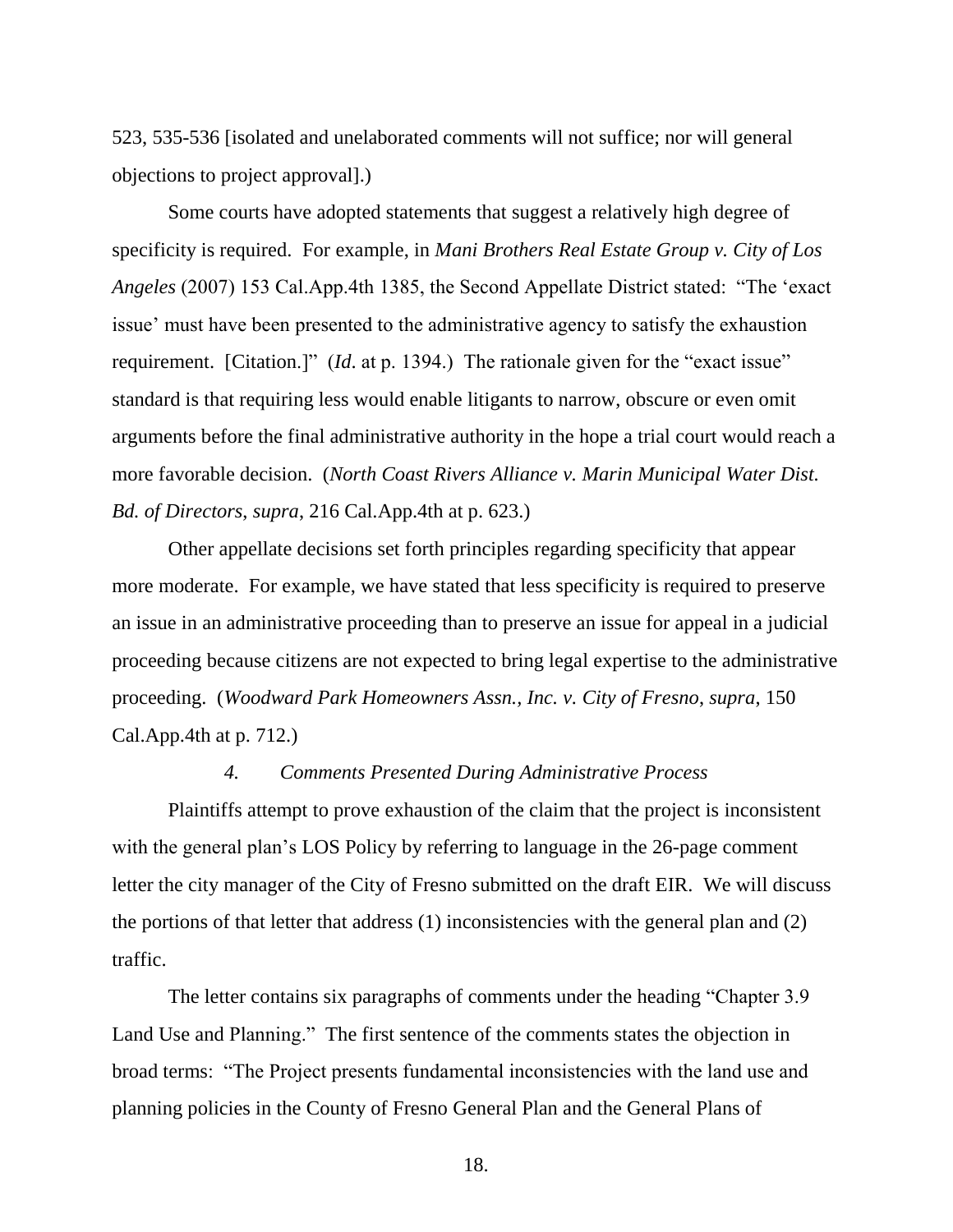surrounding cities." The letter then describes alleged inconsistencies in more detail, which include (1) the project's development of intense urban uses on agricultural land and (2) the failure to direct urban development to areas with existing services that support development. None of the inconsistencies raised in this portion of the letter mention "roadways," "roads," "streets," "highways," "intersections," "levels of service," or "traffic." Furthermore, this portion of the letter makes no reference to transportation policies in general or to the LOS Policy in particular.

The City of Fresno's comments to "Chapter 3.13 Transportation/Traffic" of the draft EIR are set forth at pages 14 through 21 of the letter. The first and third paragraph of that discussion states:

"The EIRs traffic and transportation impacts analysis, and Appendix D (Traffic Impact Study, or TIS) is inadequate in many respects.

 $"$ [[]  $\ldots$  [[]]

"Appendix D indentifies Friant Road and Willow Avenue as the major routes providing access to the Project site. Yet *the EIR identifies multiple road segments and intersections on both Friant Road and Willow Avenue as operating at unacceptable levels of service either now or by 2030. Furthermore, the EIR concludes that no mitigation can feasibly result in either of these two major access routes operating at acceptable levels of service*. Yet the EIR's traffic analysis concludes that development under the Friant Ranch Specific Plan, on property served by these two unacceptably impeded roadways will have absolutely 'no impact' to emergency services access. The EIR … must explain how it determines that access for necessary medical services will not be significantly affected by the unacceptable traffic conditions on Friant Road and Willow Avenue."

The italicized language was quoted in plaintiffs' reply brief to support their position that the issue regarding the project's inconsistency with the LOS Policy was presented to County during the administrative proceedings and, as a result, the administrative remedies were exhausted.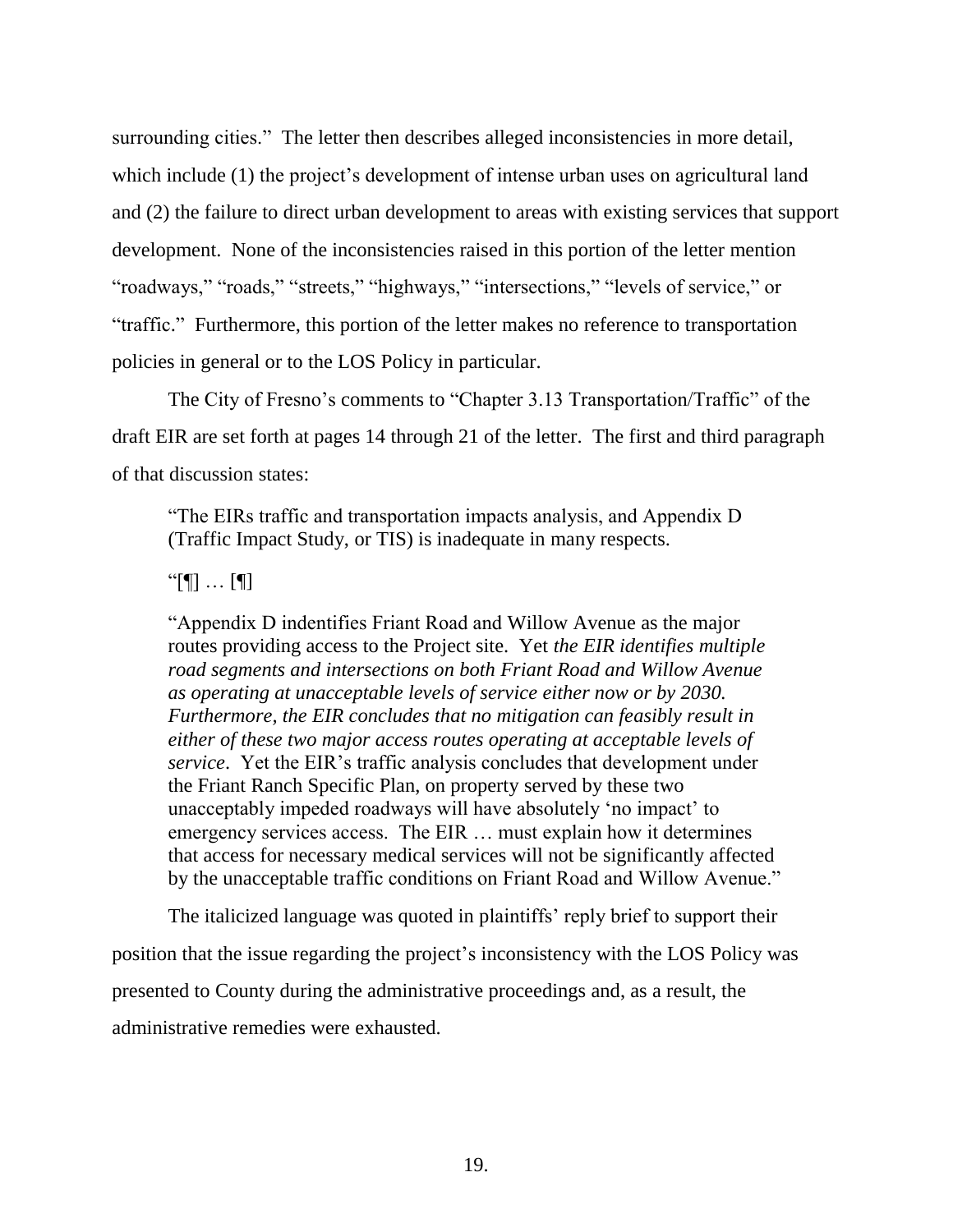#### *5. Application of Exhaustion Requirement*

Our analysis of whether the contents of the letter satisfy the exhaustion requirement starts from the perspective of what the letter omits and what it contains.

First, the portion of the letter cited by plaintiffs, omits any mention of (1) the general plan, (2) the requirement for consistency with the general plan, or (3) any statutory provision that requires consistency with the general plan (e.g., Gov. Code, § 65454). **8** In addition, the letter does not cite the LOS Policy or reference the text of that policy, either verbatim or in a summarized form.

Second, the portion of the letter cited by plaintiffs includes the factual assertion, which is accurate, that "the EIR identifies multiple road segments and intersections on both Friant Road and Willow Avenue as operating at unacceptable levels of service ...." This factual assertion appears to provide part of the foundation for the objection the City of Fresno set forth in the last sentence of the paragraph. That objection states: "The EIR … must explain how it determines that access for necessary [i.e., emergency] medical

**<sup>8</sup>** This court has concluded that it is possible to exhaust a claim—that is, apprise the agency of the relevant facts and issues—*without identifying the precise statute at issue*. (*Building Industry Assn. of Central California v. County of Stanislaus* (2010) 190 Cal.App.4th 582, 597-598 (*BIA*); accord, *McPherson v. City of Manhattan Beach* (2000) 78 Cal.App.4th 1252, 1264.)

In *BIA*, *supra*, 190 Cal.App.4th 582, the petitioner's administrative challenge to a farmland mitigation program added to a county's general plan included the contention that the county did not have the authority to require involuntary agricultural conservation easements. (*Id*. at p. 597.) The petitioner did not refer to Civil Code section 815.3, subdivision (b)—the statute that prohibited conditioning the issuance of a land use entitlement on the granting of such an easement. (*BIA*, *supra*, at p. 597.) In *BIA*, we concluded the exhaustion requirement was satisfied because the petitioner's challenge at the administrative level adequately raised the issue concerning the county's authority to require such easements. (*Id*. at p. 598.) Therefore, in the instant appeal, the omission of the statutory provision containing the consistency requirement from the City of Fresno's comment letter does not resolve the exhaustion question presented.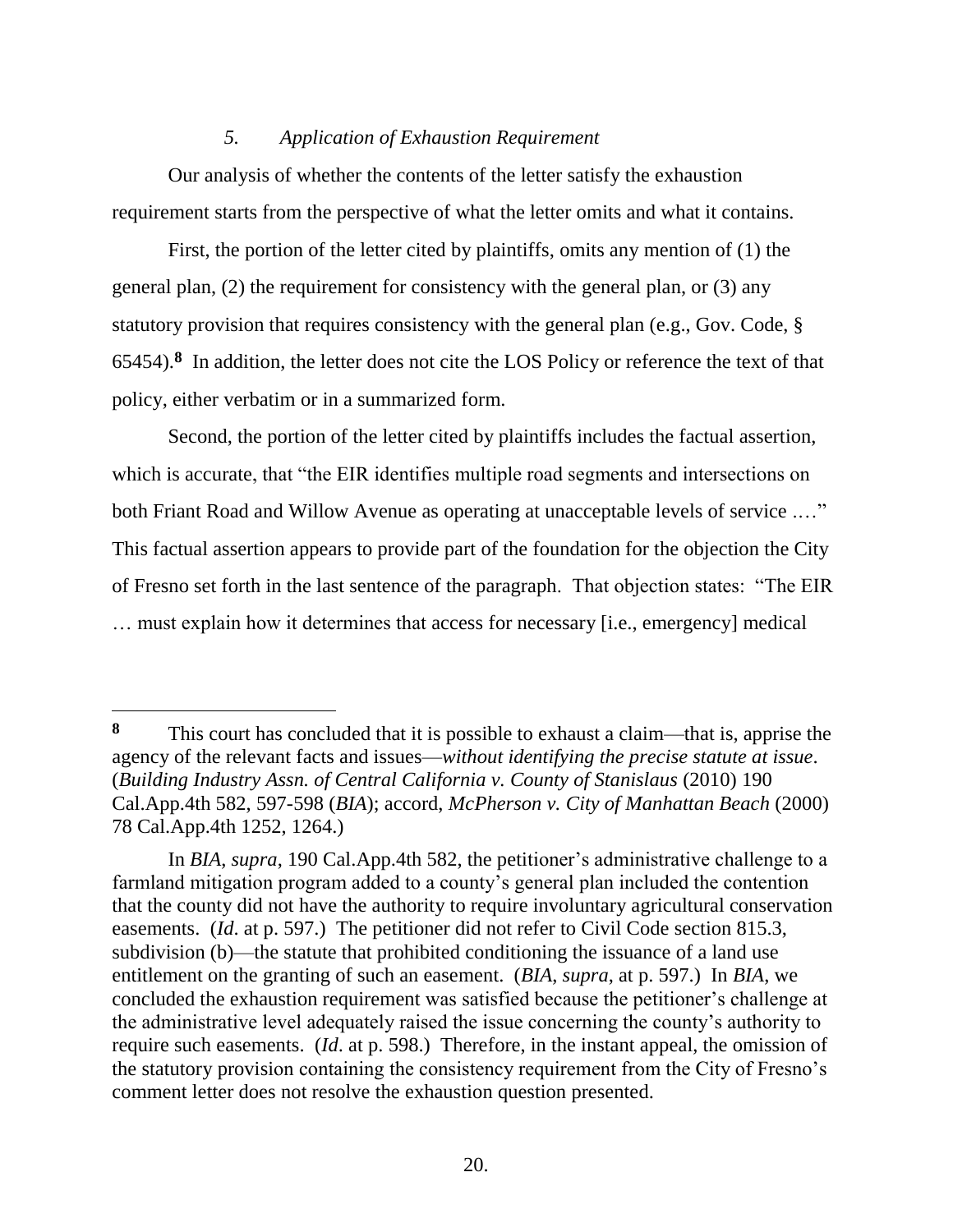services will not be significantly affected by the unacceptable traffic conditions on Friant Road and Willow Avenue."

The paragraph that includes the language quoted by plaintiffs to prove exhaustion stands in contrast to other portions of the letter that (1) explicitly mention the general plan, (2) articulate an allegation of inconsistency and (3) refer to the requirements of the policy in question. As discussed earlier, the section of the letter that addresses land use and planning makes the broad assertion that the project presents fundamental inconsistencies with the general plan and then sets forth the following specific claim: "The policies of directing urban development to incorporated areas with existing services to support development and away from agricultural land are contradicted by the Project." This language illustrates that when the City of Fresno wished to raise the question of general plan inconsistency it was capable of doing so with direct language. The absence of any comparable language in the portion of the letter relied upon by plaintiffs would lead an objectively reasonable person reading that part of the letter to infer that the claim of general plan inconsistency regarding levels of service for traffic was not being raised by the letter.

As a result, the letter's reference to unacceptable levels of service on certain road segments and intersections did not inform County that it should address whether those levels of service were consistent with the general plan's traffic policies. Thus, County was not put on notice that it should explain how it resolved various issues concerning the application of the traffic policies to the facts of this case. In particular, County had no reason to (1) set forth its interpretation of the LOS Policy, (2) explain how it applied that interpretation to the facts of the case, and (3) make any findings of fact that might have been necessary to establish that one of the exceptions articulated in the LOS Policy applied.

Accordingly, we conclude the City of Fresno's comment letter was not specific enough to satisfy the exhaustion requirement on the issue of the project's inconsistency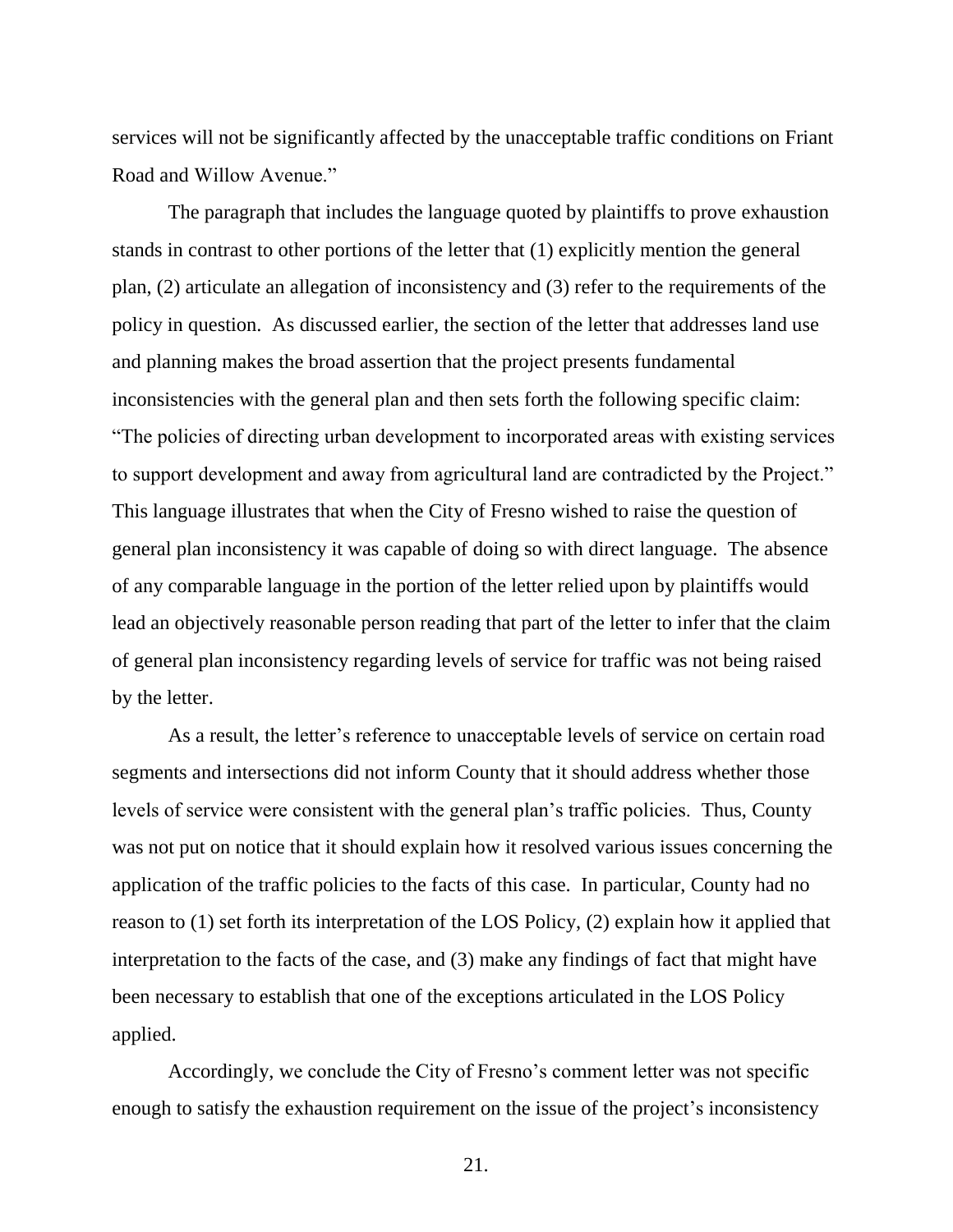with the general plan LOS Policy. For example, plaintiffs now interpret the language that "[i]n no case *should* the County plan for worse than LOS D on rural County roadways" (italics added) to be a clear prohibition. If a claim of inconsistency had been articulated during the administrative process, County's personnel who responded to the public comment would have been alerted to the need to set forth their interpretation of the LOS Policy, including the meaning of the word "should" and other phrases.<sup>9</sup> Because the question of general plan consistency was not raised in connection with general comments about traffic and levels of service or in connection with specific comment about the LOS Policy, County had no reason to set forth its interpretation of that policy or explain how it applied the policy to the facts of this case. Consequently, we do not know how County's personnel would have interpreted the policy's language and whether, if necessary under that interpretation, they would have treated this project as an allowable exception to the stated levels of service. In short, County was not given an opportunity to respond to the factual and legal issues related to the application of the LOS Policy before its actions were subject to judicial review. (*Coalition for Student Action v. City of Fullerton, supra,*  153 Cal.App.3d at p. 1198.) Therefore, we conclude that the issue of the project's inconsistency with the general plan's LOS Policy was not exhausted at the administrative level.

#### II. CEQA PRINCIPLES

 $\overline{a}$ 

#### A. Standard of Review

The parties agree that the CEQA claims are reviewed on appeal under the abuse of discretion standard set forth in section 21168.5. We concur. Our "inquiry shall extend only to whether there was a prejudicial abuse of discretion. Abuse of discretion is

<sup>&</sup>lt;sup>9</sup> One such phrase is "shall plan ... in a manner that strives to meet" the stated levels of service.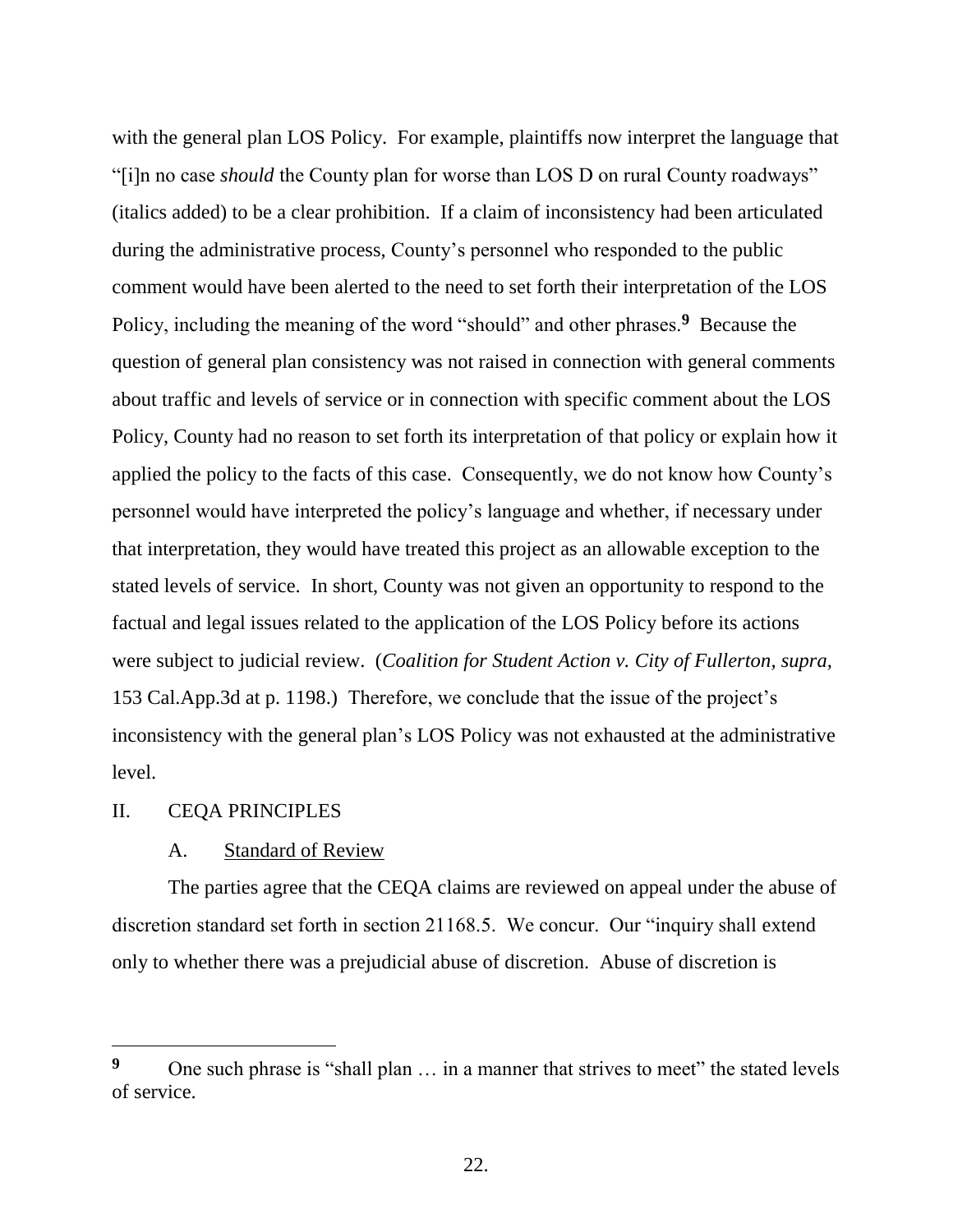established if the agency has not proceeded in a manner required by law or if the determination or decision is not supported by substantial evidence." (§ 21168.5.)

Under this abuse of discretion standard, we independently review claims that a public agency committed legal error (i.e., did not proceed in the manner required by law) in the preparation of an EIR. (*Vineyard Area Citizens for Responsible Growth, Inc. v. City of Rancho Cordova* (2007) 40 Cal.4th 412, 426-427 (*Vineyard Area Citizens*).) In comparison, we review claims that an agency committed factual errors under the substantial evidence standard. (*Id*. at p. 426.)

#### B. Rules of Law Governing Adequacy of EIR's Discussion

Generally, claims that the information presented in an EIR is legally inadequate under CEQA can be divided into two types. The first type involves a situation where the EIR does not discuss a topic that a statute, regulation or judicial opinion says must be discussed. This type of claim is relatively easy to decide—either the required information was in the EIR or it was omitted. (E.g., *Laurel Heights Improvement Assn. v. Regents of University of California* (1988) 47 Cal.3d 376, 404 [EIR concluded there were no feasible alternative sites for relocation of biomedical research facilities; EIR's discussion was insufficient because it contained no analysis of alternative locations].)

The second type of claim, which is presented in this case, is more complex. It involves an EIR that has at least addressed the required topic and a claim by the plaintiff that the information provided about that topic is insufficient. Conceptually, this type of claim involves reviewing courts drawing a line that divides *sufficient* discussions from those that are *insufficient*. Drawing this line and determining whether the EIR complies with CEQA's information disclosure requirements presents a question of law subject to independent review by the courts. (*Madera Oversight Coalition, Inc. v. County of Madera* (2011) 199 Cal.App.4th 48, 102.) The terms themselves—sufficient and insufficient—provide little, if any, guidance as to where the line should be drawn. They are simply labels applied once the court has completed its analysis.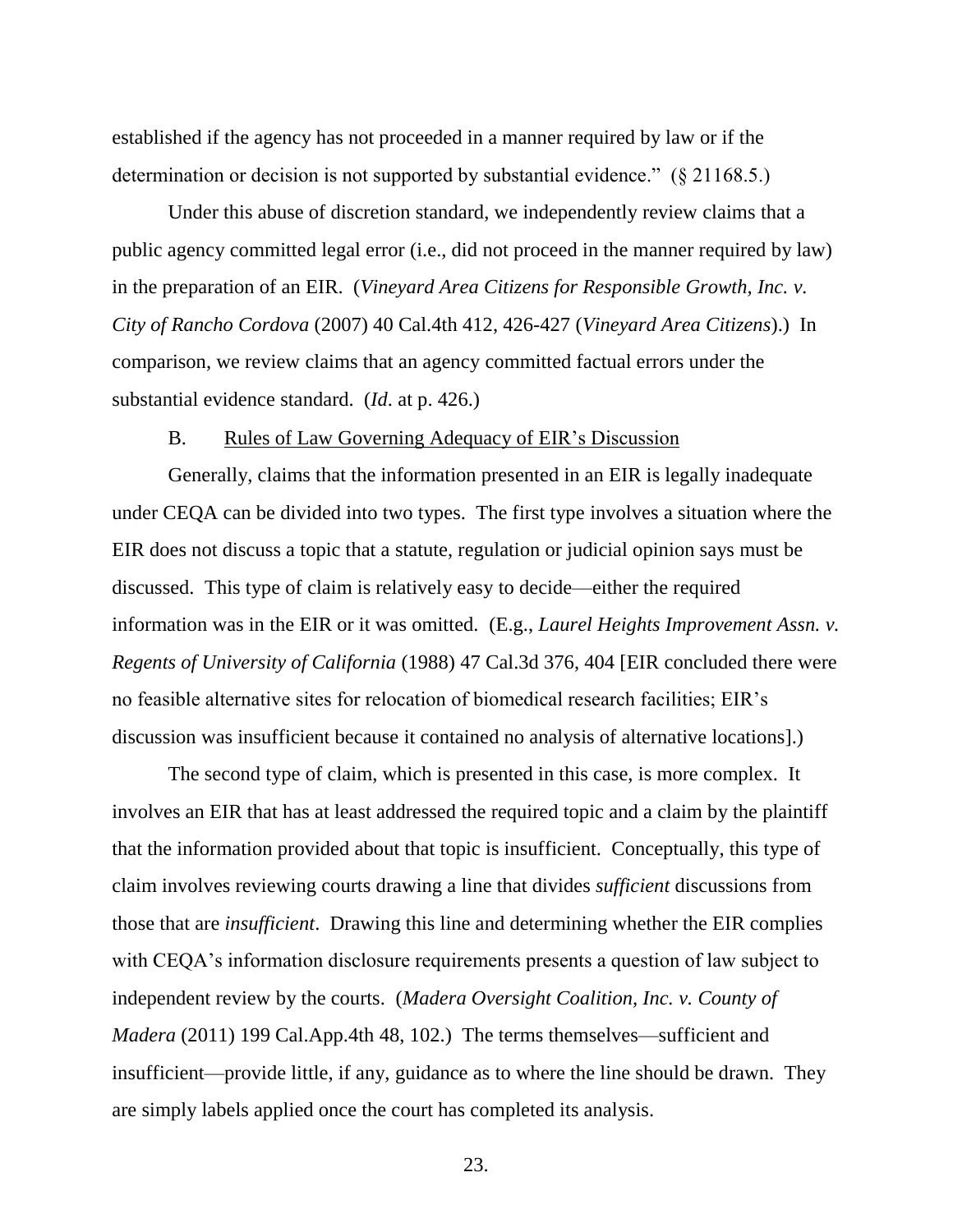In *Association of Irritated Residents v. County of Madera* (2003) 107 Cal.App.4th 1383 (*AIR*), this court set forth the following general principles to help define the line between sufficient and insufficient discussions in an EIR:

"When assessing the legal sufficiency of an EIR, the reviewing court focuses on adequacy, completeness and a good faith effort at full disclosure. [Citation.] 'The EIR must contain facts and analysis, not just the bare conclusions of the agency.' [Citation.] 'An EIR must include detail sufficient to enable those who did not participate in its preparation to understand and to consider meaningfully the issues raised by the proposed project.' [Citation.] Analysis of environmental effects need not be exhaustive, but will be judged in light of what was reasonably feasible." (*Id*. at p. 1390; see Guidelines, § 15151 [standards of adequacy].)

This court has also recognized that a good faith effort at full disclosure does not mandate perfection and does not require an analysis to be exhaustive. (*San Joaquin Raptor Rescue Center v. County of Merced* (2007) 149 Cal.App.4th 645, 653.)

Because the standard of review established by section 21168.5 refers to a *prejudicial* abuse of discretion, plaintiffs claiming the information in an EIR was insufficient must demonstrate that the failure to include relevant information precluded informed decisionmaking by the lead agency or informed participation by the public. (*Madera Oversight Coalition, Inc. v. County of Madera, supra,* 199 Cal.App.4th at pp. 76-77; *AIR*, *supra*, 107 Cal.App.4th at p. 1391.) Plaintiffs need not show that the outcome of the administrative process would have been different if the lead agency had complied with CEQA's disclosure requirements. (*San Joaquin Raptor Rescue Center v. County of Merced*, *supra*, 149 Cal.App.4th at p. 653.)

# III. ADEQUACY OF EIR's DISCUSSION OF WASTEWATER IMPACTS

Plaintiffs contend that the EIR's discussion of wastewater generated by the proposed treatment plant lacks sufficient information about (1) the amount and location of wastewater application and (2) the hydrogeology of the Beck Property, the site selected for the proposed treatment plant and storage pond.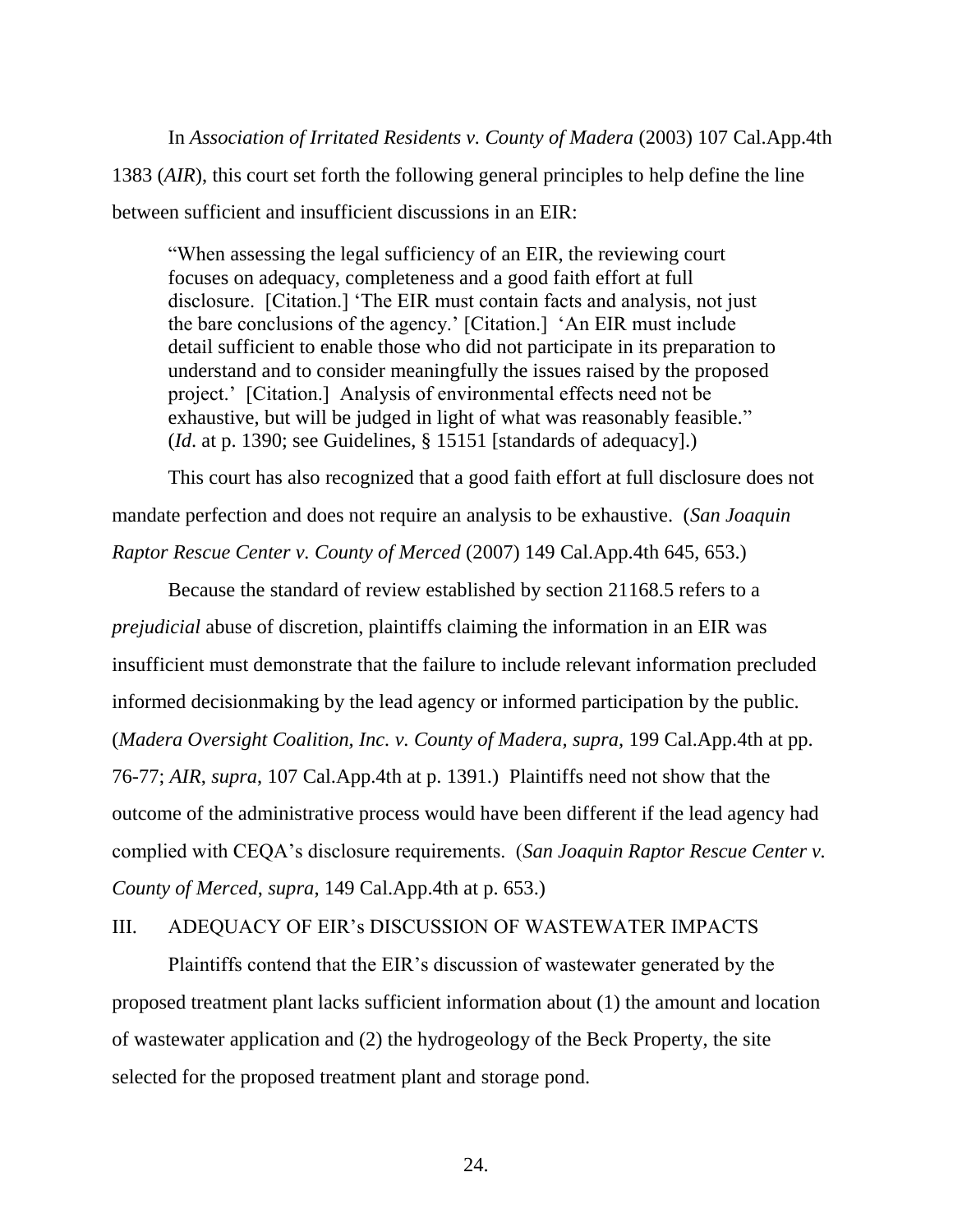# A. Disclosures Regarding Amount of Effluent Produced and Recycled *1. Draft EIR*

Section 3.14 ("Utilities and Service Systems") of the draft EIR described the existing water, wastewater treatment, effluent disposal, storm drainage and solid waste service in the project area. As to wastewater treatment and effluent disposal, the draft EIR set forth various state and federal laws, regulations and other standards that affect wastewater service. Then, the draft EIR described the existing facilities for handling wastewater in the project area as follows:

"Nearly all of the buildings in the Friant Community are currently serviced by individual septic systems. The Millerton Lake Village Mobile Home Park is the only portion of the Friant Community that is currently served by a small sewer system package treatment plant. A new wastewater treatment plant is needed to provide adequate service levels and accommodate new development within the existing Friant Community."

The draft EIR addressed the project's need for a new wastewater treatment plant by discussing the possibility of locating a new wastewater treatment facility immediately adjacent to the small existing plant. This location is east of Friant Road and north of much of the proposed development.

The draft EIR stated that the proposed wastewater facilities would be built in three phases, as the development project is built out. When completed, the facilities would be able to handle approximately 800,000 gallons of wastewater per day (roughly 900 acrefeet per year). The wastewater would be treated to achieve tertiary quality effluent that would meet the state water quality standards for unrestricted use.**<sup>10</sup>**

**<sup>10</sup>** "Tertiary" refers is the third stage of treatment. It means "a wastewater treatment process that goes beyond secondary treatment, which may include filtration, coagulation, and nutrient removal." (Cal. Code Regs., tit. 23, § 3671 [definitions of "primary treatment," "secondary treatment" and "tertiary treatment].) Similarly, secondary treatment is more extensive that primary treatment, which is a minimum level of treatment concerned with separating substances that readily settle or float from the water being treated. (*Ibid*.) The standards for use of recycled water are contained in title 22 of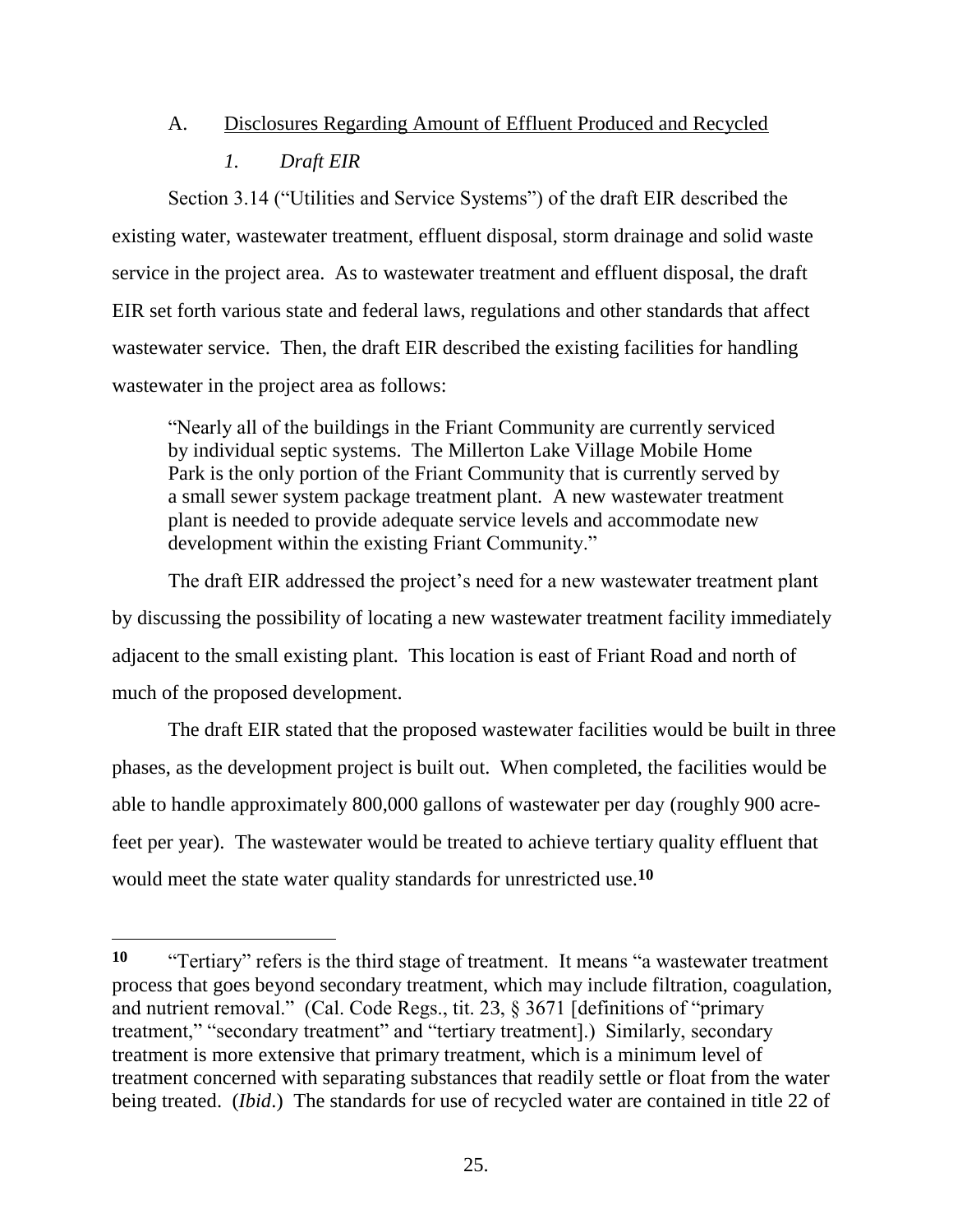The draft EIR, in six paragraphs at pages 3-368 and 3-369, discussed the use or disposal of the wastewater once it has been treated by the new plant. During the summer months, all treated effluent was to be used irrigating landscape within the Project and turf at Lost Lake Park. During the winter months, when plants and grasses are dormant, the treated effluent could not be applied to land at the same rates as summer and, therefore, it was to be stored or disposed of in another way. The draft EIR stated that it was doubtful that storage ponds could be provided *within* the Friant Ranch development and proposed disposal of the treated effluent by discharge into the San Joaquin River, such discharges being limited to the months of October through April. If the requisite approval for the proposed discharge could not be obtained, the draft EIR stated that alternative disposal options would be considered, "such as storage or percolation at locations in the immediate vicinity (see Figure 3.14-4 for Beck Property effluent storage option)." Figure 3.14-4 presents an aerial view of the Beck Property and Lost Lake Park that includes a superimposed outline of a proposed 25-acre storage on the Beck Property.

A controversial part of the draft EIR's discussion of effluent disposal and use relates to the calculations regarding (1) the amount of treated effluent that would be generated by the proposed wastewater treatment plant, (2) potential applications of that treated effluent, and (3) the volume of treated effluent that could not be applied and, therefore, would have to be stored or discharged. The draft EIR addressed the controversy by stating:

"Water balance calculations have been prepared, demonstrating a balance between effluent production and available reclamation areas, allowing application of all effluent in a manner that does not exceed the agronomic demand of the receiving lands. The calculations take into account the effects of a wet (100-year recurrence interval) rainfall year."

the California Code of Regulations. (E.g., Cal. Code Regs., tit. 22, § 60304 [use of recycled water for irrigation].)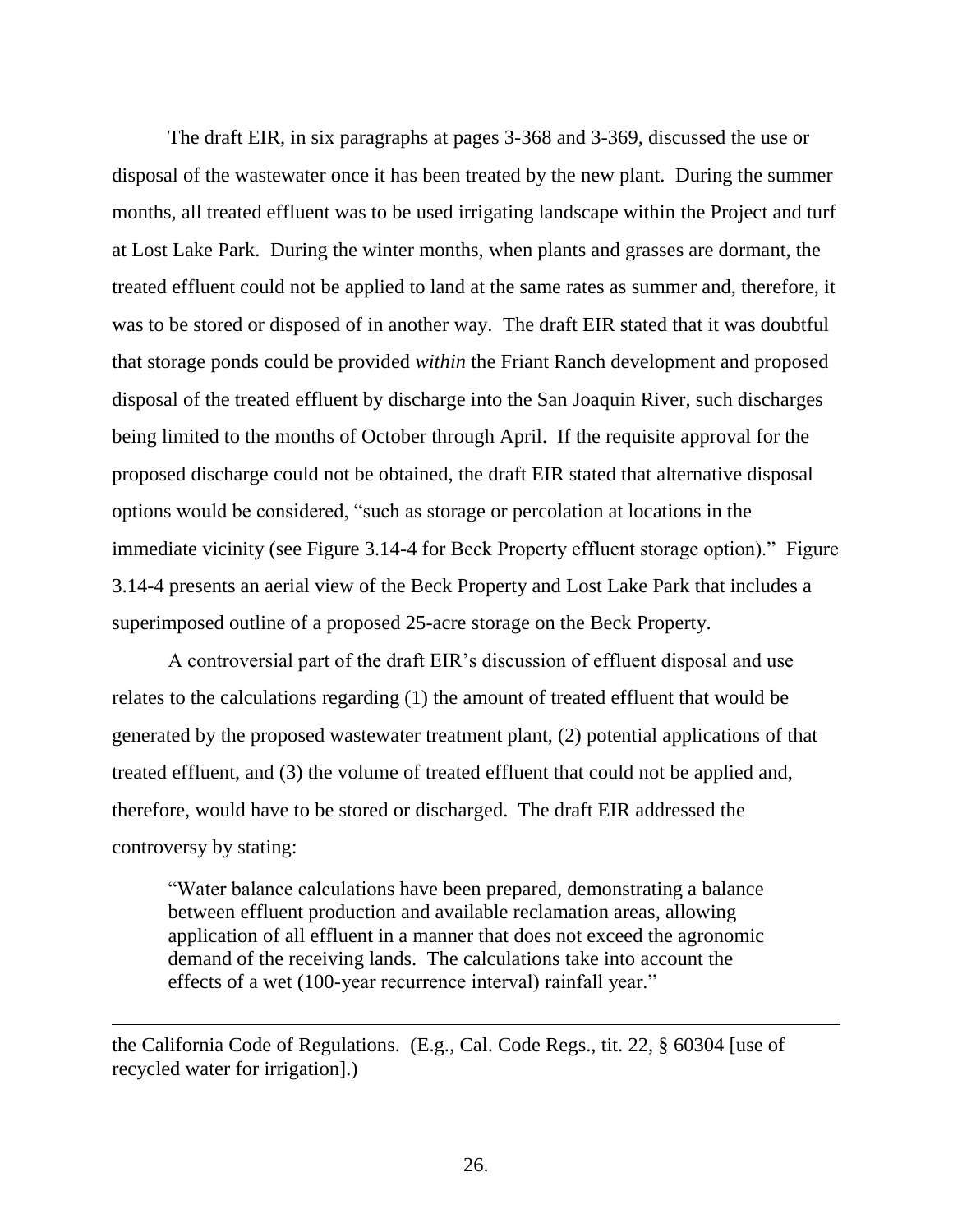The water balance calculations referred to were included in the draft EIR as an appendix to an appendix. "Appendix L—Water Quality Impact Analysis" of the draft EIR contained three reports. One such report was dated December 2007 and titled "Anti-Degradation Analysis—Part 1." This report assessed wastewater discharge into the San Joaquin River and wastewater reclamation for project landscaping and irrigation at Lost Lake Park. It had six appendices of its own, including Appendix E, which was labeled "Friant Ranch Alternatives Water Balance" (Appendix E).

Appendix E is a one-page table providing six categories of information for three alternatives for the disposal of treated wastewater. The alternatives were described as (1) "Irrigate in Summer/Store in Winter," (2) "Irrigate in Summer/Discharge in Winter," and (3) "Irrigate Year Round/Store on Rainy Days." The first alternative listed the phase-one irrigation area as 85 acres, the build-out irrigation area as 225 acres, and the requisite storage volume and storage area as 113,100,000 gallons and 35 acres, respectively.

The data in Appendix E, together with other information in the draft EIR, can be analyzed mathematically to derive additional information about the "Irrigate in Summer/Store in Winter" alternative. First, the treatment plant's expected annual production of 900 acre-feet of treated wastewater can be divided by the irrigation area of 225 acres to conclude that, not factoring in losses from evaporation, each acre in the irrigation area would receive 4 acre-feet of treated wastewater per year. Second, the information about (1) the amount of treated wastewater that needs to be stored and (2) the amount of wastewater produced each day can be used to calculate the number of days that wastewater will be stored. When the 113.1 million gallons of stored effluent is divided by 800,000 gallons of effluent per day, the resulting figure is approximately 141 days. Because a year contains 365 days, the 141 days of storage implies an irrigation season of 224 days.

Another report in Appendix L to the draft EIR is titled "Anti-Degradation Analysis—Part II" (Part II) and was completed in April 2009, 16 months after the first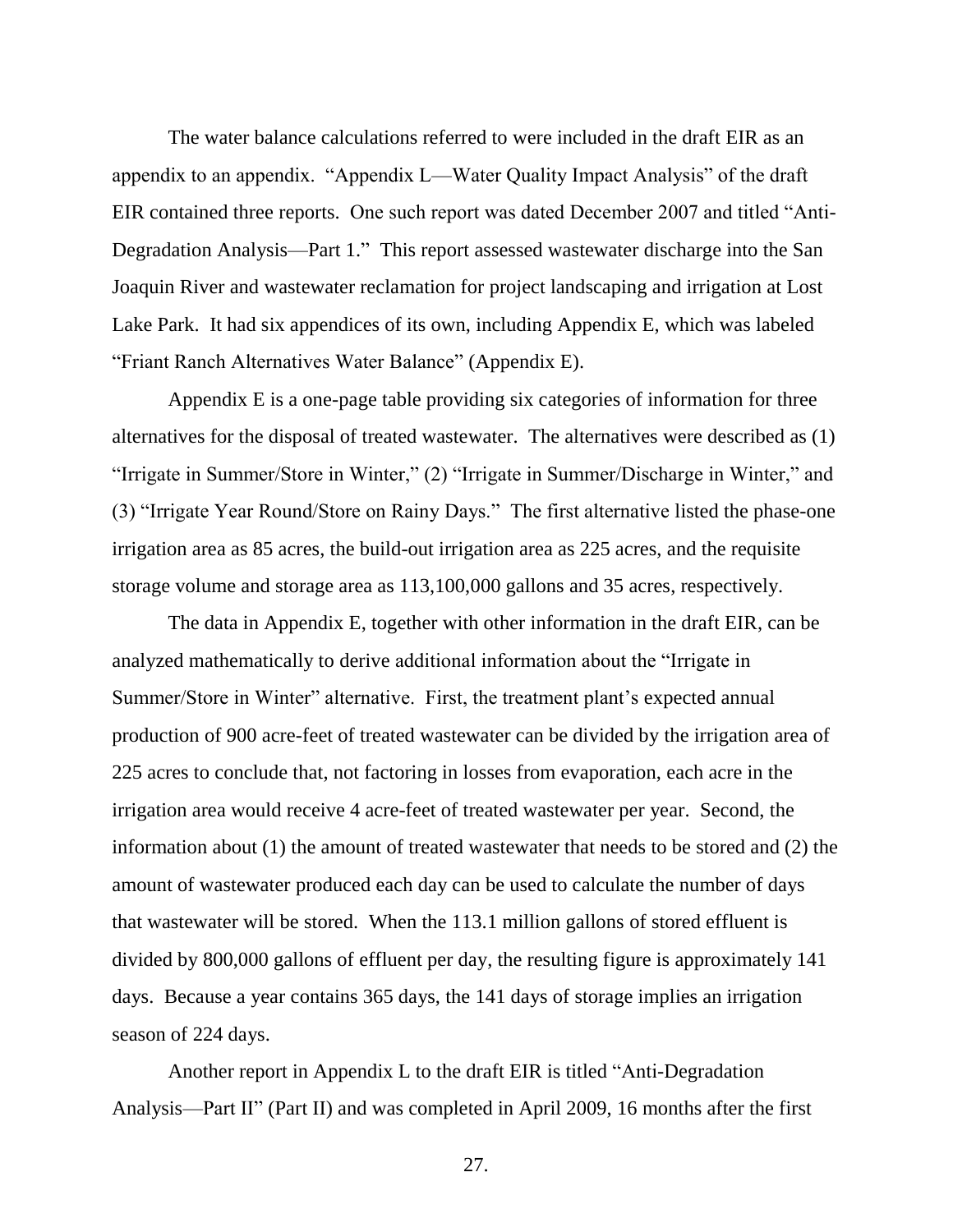part. It contained a two-paragraph section of text labeled "Seasonal Storage with Irrigation" that stated:

"Because irrigation demand is seasonal, recycled water produced during the winter, when demand is neglible, must be stored for future use or disposed of in some manner. Seasonal storage of wintertime flows for subsequent irrigation requires physical space for the storage facility. For example, a preliminary water balance reveals that a storage pond would need to provide approximately 370 acre-ft of storage and would occupy an area of approximately 42 acres."

Part II then discussed possible locations for such a storage facility and concluded that, with the exception of the Beck Property, no available site was suitable for such a storage pond. It is unclear whether Part II's reference to the "preliminary water balance" meant the same water balance set forth in Appendix E. The numbers presented in Part II—42 acres and 370 acre-feet—do not appear in Appendix E, which lists 35 acres as the storage area needed for approximately 113.1 million gallons (i.e., 347 acre-feet) of wastewater.<sup>11</sup> The larger storage volume mentioned in Part II implies more days of storage are needed, which implies a shorter irrigation season. The calculations show storage for approximately 151 days of the plant's output, which is the number of days from November 1st to March 31st, inclusive (nonleap year).

A reader of the draft EIR and its attachments would be confused about the number of acres needed for the effluent storage pond because the numbers provided are not consistent. Figure 3.14-4 (October 2009) in the draft EIR shows a proposed 25-acre storage pond on the Beck Property. Yet, Appendix E indicates that 35 acres of storage is needed for the "Irrigate in Summer/Store in Winter" alternative. Also, the discussion in

**<sup>11</sup>** Because one acre-foot equals 325,851 gallons (see *O.W.L. Foundation v. City of Rohnert Park* (2008) 168 Cal.App.4th 568, 576, fn. 2), 113.1 million gallons equal approximately 347 acre-feet. The 370 acre-feet referenced in Part II equals approximately 120 million gallons.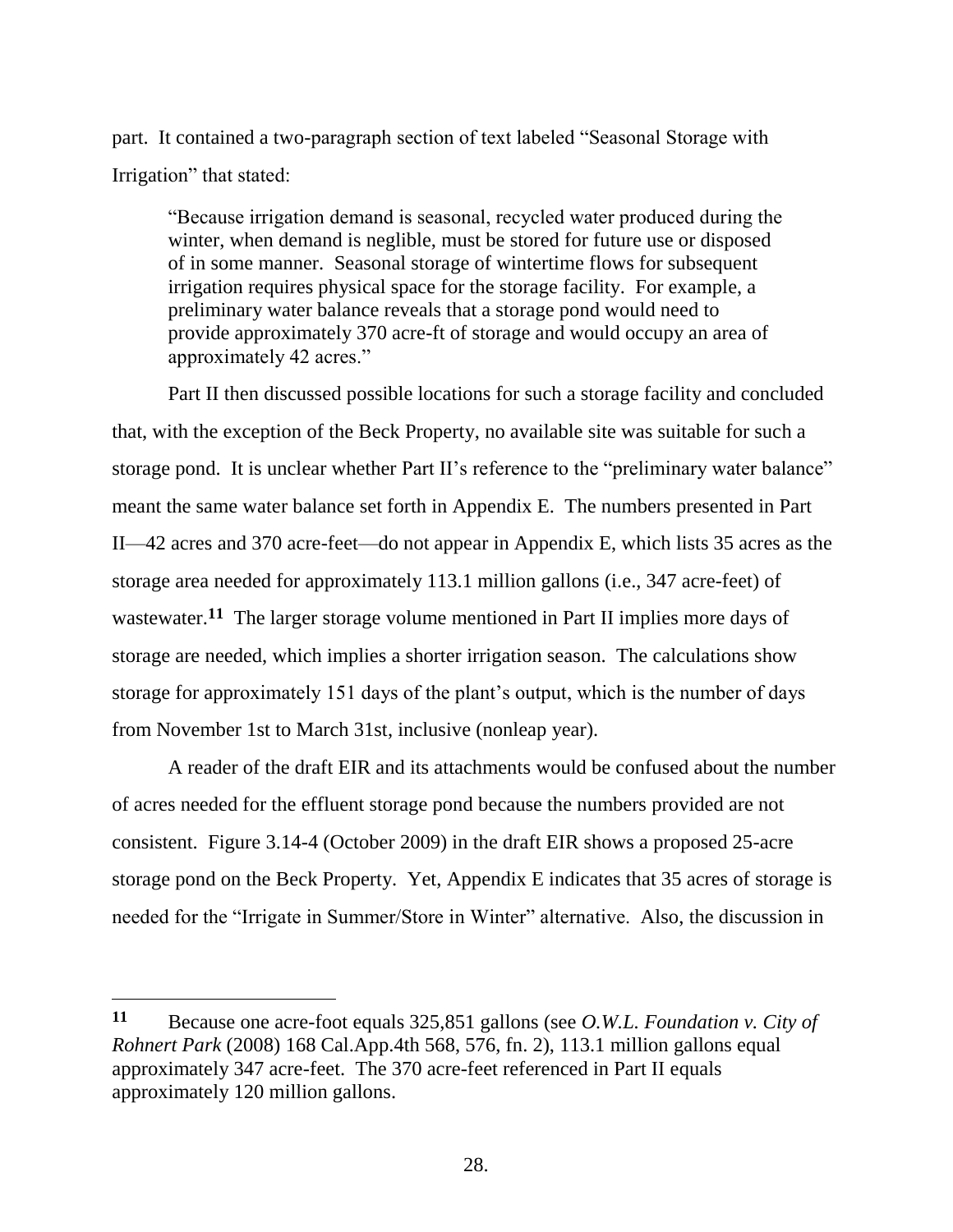Part II of the anti-degradation analysis indicates that a 42-acre storage pond would be needed.

# *2. Final EIR*

The final EIR was released in August 2010. Section 2.4 contained the project description and addressed the treatment and disposal of wastewater as envisioned at that time. The project description stated that permits were required from the Regional Water Quality Control Board for "irrigation with treated effluent of Specific Plan landscaping and off-site disposal of treated effluent on suitable nearby lands such as the Beck Property (identified in Figure 2-6) and/or Lost Lake Park (and, if sufficient winter land disposal areas are not available, seasonal discharge to the San Joaquin River) .…" (Fn. omitted.) The footnote described the Beck Property as the location of an effluent storage pond, but not as an alternate site for the treatment plant. The footnote also provided information about the proposed storage pond and how the stored effluent would be used, stating that (1) the mining pit at the north end of the Beck Property would be used as the storage pond for seasonal irrigation of the remaining irrigable land on the Beck Property, (2) a maximum of approximately 100 days of effluent would be stored, (3) a pipeline would carry the effluent from the wastewater treatment plant to the Beck Property, and (4) the recycled wastewater would be applied to the Beck Property at agronomic rates.

The final EIR also contained comments to the draft EIR and County's responses. One comment criticized the generality of the water balance information in the draft EIR and stated it was difficult to ascertain the precise water balance for the project. In addition, the comment asserted that Friant Ranch, L.P. "should prepare a water balance that compares recycled water produced and recycled water demand on a monthly basis." (Italics omitted.) County's response provided in part:

"A water supply balance has been conducted for the Project to determine and plan for expected effluent supply and demand. Effluent will be applied to landscape irrigation use as needed (during irrigation season from spring to fall) and excess effluent (e.g., effluent during winter months not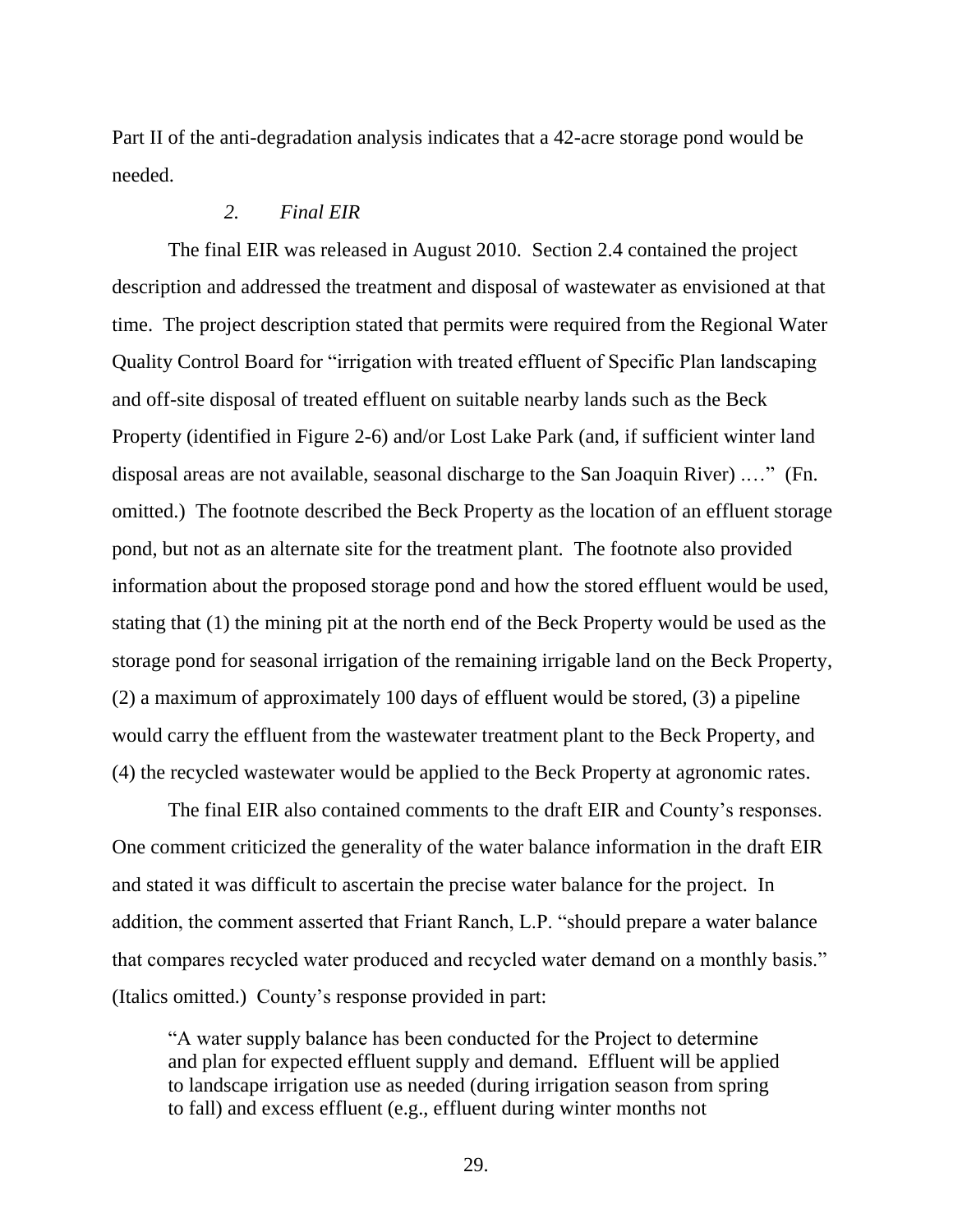otherwise disposed of) would be stored in tanks or ponds located onsite or at the off-site disposal sites for subsequent use onsite (see e.g., DEIR page 366). The Beck property disposal option includes over-winter storage, where effluent would be held until it could be used for irrigation. The water balance shows the Beck Property has capacity to provide 100 days storage, which is sufficient to accommodate wastewater generated by the Project, with enough remaining land to use the balance of reclaimed water for agriculture irrigation after supplying 400 acre-feet to the development areas of the Specific Plan Area for landscape irrigation.… The excess effluent will be used off-site, once the on-site demand is met."

The final EIR included a March 2009 memorandum prepared by Live Oak Associates, Inc., an ecological consulting firm, that analyzed the biological resources associated with the Beck Property. The memorandum was designated as Appendix Q to the final EIR. It set forth the conclusion that the use of tertiary treated effluent to irrigate crops on the Beck Property during the spring, summer, and fall, and the storage of effluent in the existing mining pit, would have a negligible impact on the San Joaquin River. This conclusion was based on the factual assertion that effluent applied to the Beck Property to irrigate crops and the effluent stored in the pond would not reach the river.

# *3. Planning Commission Recommendation*

After the final EIR was distributed in August 2010, County's planning commission reviewed the project and the final EIR and issued a staff report. The staff report was dated October 7, 2010, and recommended the Beck Property as the environmentally superior location for the wastewater treatment plant. In addition, the planning commission recommended that there be no discharge of treated wastewater from the plant into the San Joaquin River. As a result of these two recommendations, more scrutiny was placed on whether there was enough storage capacity at the Beck Property to hold the treated effluent during the winter months and what, if anything, would happen to the treated effluent while it was stored. For example, one concern was whether the stored effluent would seep into the river.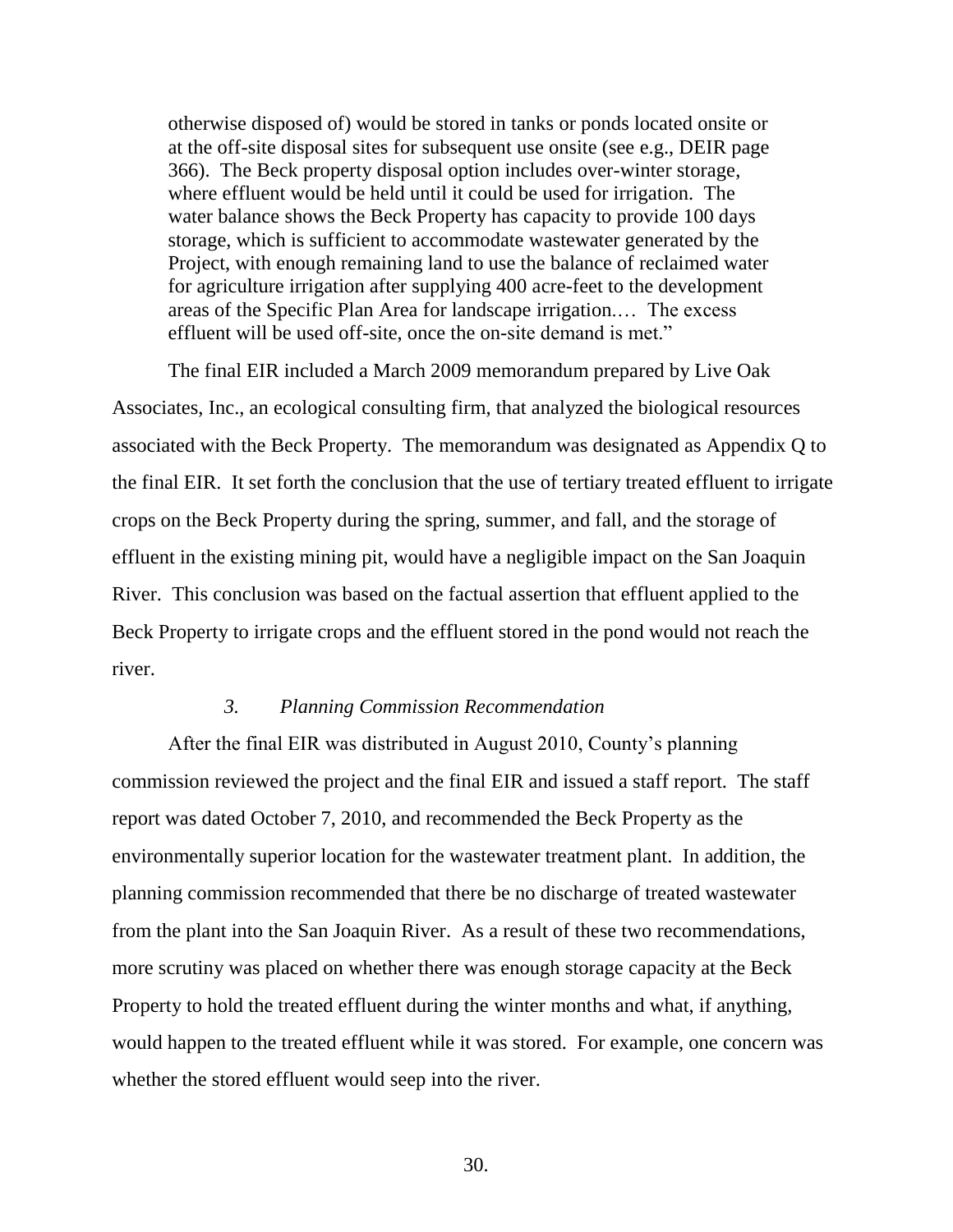#### *4. Infrastructure Master Plan*

Some of the concerns about the Beck Property and the winter storage of effluent were addressed in the Friant Ranch Infrastructure Master Plan dated September 2010 (IMP). The IMP addressed a smaller version (i.e., fewer residences) of the Friant Ranch Specific Plan than initially proposed. Under the scaled-down version, the expected wastewater production from the residences at Friant Ranch, commercial and industrial flows, and the existing and future uses in the Friant Community Plan area was estimated at 625,000 to 725,000 gallons per day or up to 815 acre-feet per year. This volume of effluent is about 10 percent less than the 900 acre-feet per year discussed in the draft EIR.

The IMP stated that the preferred alternative for winter effluent disposal was storage in the existing pond at the Beck Property and that the existing size of the pond was "more than adequate to provide 100-day storage of over-winter effluent" and "[w]ith a total available capacity of approximately 600 ac-ft, at project build-out, this pond actually provides for over a year of storage of effluent."<sup>12</sup> Figure 7 in the IMP is a map of the Beck Property that shows the location of the proposed treatment plant and an outline of the effluent storage pond, which is significantly larger than the outline of the 25-acre storage pond shown on a map in the draft EIR. Figure 7 helps resolve any confusion about the size of the proposed storage pond that might have been created by the various descriptions in the draft EIR and its attachments.

The IMP also addressed the project's water balance, which is a broader water issue than balancing wastewater production with application and storage. Effluent

**<sup>12</sup>** This statement that the 600 acre-feet of storage represents over a year of effluent storage, when read in context, is referring to the effluent production of the development proposed, not the total production (i.e., 815 acre-feet per year) of the wastewater treatment plant, which included contributions from the Friant Community Plan area, not just the development within the Friant Ranch Specific Plan area.

The IMP identifies an alternate plan for disposal of winter effluent that involves the discharge to the San Joaquin River during the months of October through April.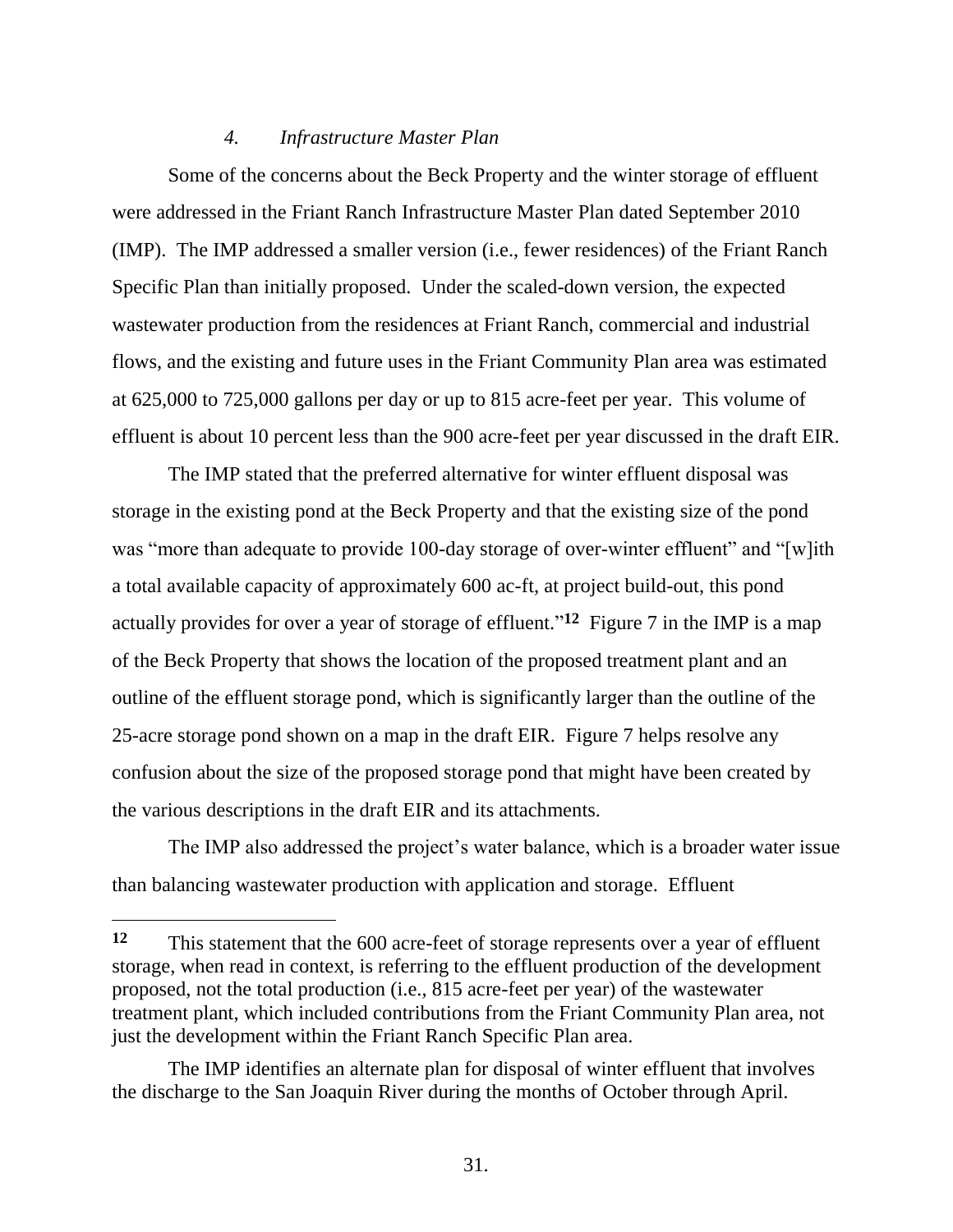reclamation—that is, use of recycled water for irrigation—is a part of the project's overall water balance. The IMP stated that, at project build-out, about 575 acre-feet of recycled water per year**<sup>13</sup>** would be available for irrigation on the project site and the Beck Property, which amount would be sufficient to irrigate approximately 120 to 150 acres. The project's roadways, landscaped slopes, parks, parkways, and commercial and activity centers contains about 85 irrigation acres and the remaining 35 to 65 acres would be located on the Beck Property.

The IMP does not discuss in specific terms how the remainder of the effluent from the treatment plant would be used. Instead, it includes a general statement (much like the statement in the draft EIR) that water balance calculations have been prepared and those calculations demonstrate "a balance between effluent production and available reclamation areas, allowing application of all effluent in a manner that does not exceed agronomic demand of the receiving lands." Whether this general statement is intended to cover the 815 acre-feet of total effluent production or just the effluent attributable to Friant Ranch is not clear.

# *5. Two Hearings by the Board of Supervisors*

 $\overline{a}$ 

On December 7, 2010, County's board of supervisors held a public hearing where one of the agenda items was the consideration of the Project and the final EIR. At the hearing, concerns on many topics were expressed, including locating the proposed wastewater treatment plant and storage pond in the San Joaquin River bottom. A vote on the approval of the Project was not taken at that hearing. Instead, the board of supervisors decided that issues raised at the hearing should be clarified. Accordingly,

**<sup>13</sup>** The estimate of 575 acre-feet per year is based upon a combined residential and commercial flow of approximately 510,000 gallons per day. This number does not include the 165,000 gallons per day of projected peak flow from the Friant Community Plan area. Thus, the project's water balance, as discussed in the IMP, does not address how all of the treated effluent (i.e., 815 acre-feet per year) produced by the treatment plant would be used.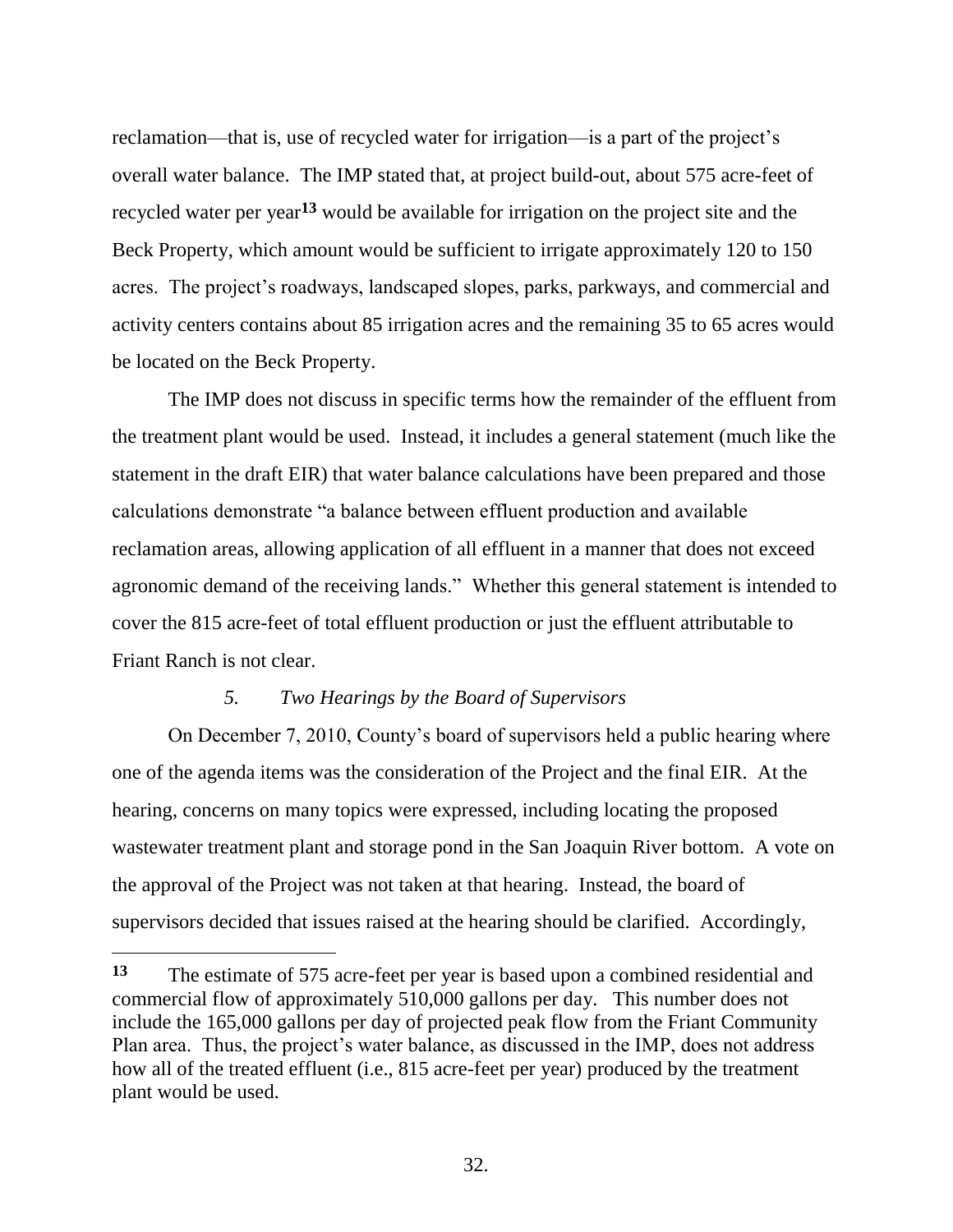they continued the matter to the February 1, 2011, hearing and allowed further comments and rebuttal.

At the February 1, 2011, hearing of County's board of supervisors, the wastewater treatment plant and associated issues were addressed again. Travis Crawford from the Quad Knopf consulting firm testified that the Beck Property, a former gravel quarry, was identified as the environmentally superior site for the plant and effluent storage and disposal. He also stated that, at full build-out, there was enough area at the Beck Property and the open spaces areas of the Friant Ranch Specific Plan to use the wastewater without discharging into the San Joaquin River.

Joe Glicker works for CH2M Hill, the company designated to design, build and operate the proposed wastewater treatment plant. He testified about the plant and the storage capabilities planned for the Beck Property. The slides Glicker used at the hearing were printed out and included in the administrative record. Glicker addressed a scenario of 240 to 250 million gallons of sewage being delivered to the treatment plant and producing 240 to 250 million gallons of effluent—that is, recycled water. He stated "at full capacity of the plant, you would get between 240 to 250 million gallons of sewage that goes into the plant that all comes out as recycled water and would go into the pond .…" These figures, when reduced to gallons per day, equal approximately 675,000 to 685,000 gallons per day, which is in the middle of the range of 625,000 to 725,000 gallons per day discussed in the IMP.

Glicker presented a slide showing that all effluent would be reused for irrigation and none would be discharged into the river. His figures included 15 million gallons (about 46 acre-feet) being added to the storage pond by rainfall and losses of 75 million gallons (about 230 acre-feet) to evaporation and 3 to 4 million gallons (about 9 to 12 acre-feet) to percolation. The other two uses were Friant Ranch irrigation at 110 to 120 million gallons and farm reuse at 65 million gallons.

As to storage capacity and the system in general, Glicker stated: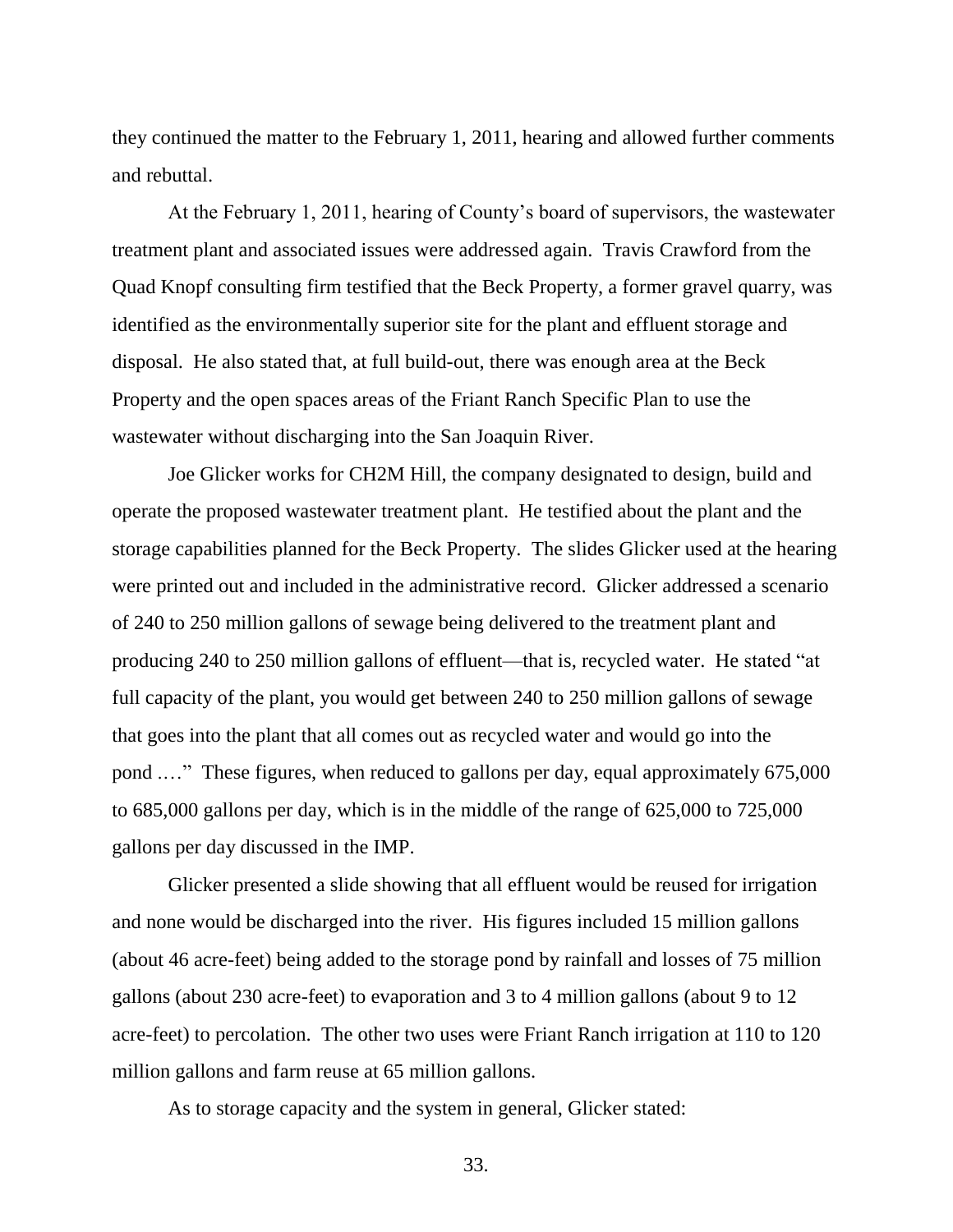"The reuse system as we've looked at it is very well thought out. The pond is an oversized pond, a large amount of storage. In a typical year, there's about a year and a half of storage in the pond. The kinds of landscape and agricultural uses and the crops that ha[ve] been selected to be used on the Beck property are the kinds of crops that use reused water well. So it is a system that we feel adequately balances the water and the water that's going into the plant will get used in the reuse operations."

Glicker's slide about the uses of the effluent appears to be the only document in the administrative record that provides figures for all inflows into the pond and for all the ways that water in the pond could leave.

## B. Adequacy of Disclosures Concerning Wastewater

#### *1. Contentions of the Parties*

Plaintiffs contend that the EIR lacked sufficient detail about the amount and location of wastewater discharge and use. The lack of detail, they argue, makes it impossible to ascertain how it was determined that there could be a balance between effluent production and its subsequent storage and disposal.

Defendants contend that they provided more than adequate information about the wastewater treatment plant and its environmental impacts because (1) even if treated wastewater reached the San Joaquin River, the wastewater would not cause significant impacts; (2) the EIR provided adequate detail regarding the amount and location of wastewater discharge; (3) the issue regarding the amount and location of wastewater discharge and use was not administratively exhausted; and (4) the issue was not raised in the trial court and thus should not be addressed on appeal.

# *2. Sufficient Detail Was Provided*

We disagree with plaintiffs' argument that the draft EIR did not show how effluent production, storage and disposal could be balanced.

When the information in Appendix E is considered with information disclosed in the text of the draft EIR and a few mathematical calculations are performed, the reader is able to understand how a year's production of effluent will be handled over the course of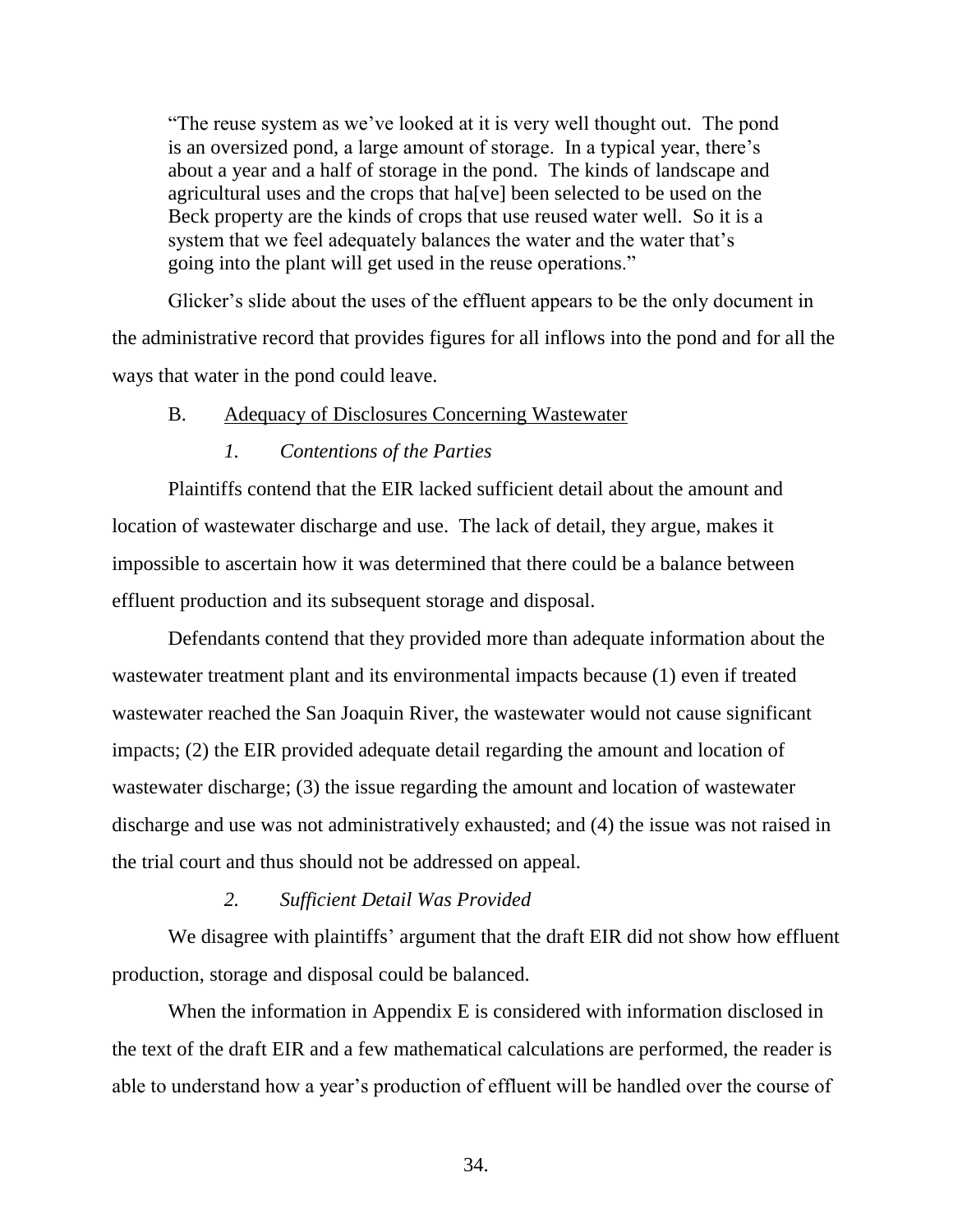a year and the amount of land on which it will be applied for irrigation. In particular, under the irrigate-in-summer-and-store-in-winter alternative, the 900 acre-feet of effluent expected to be produced by the plant at project build-out would require winter storage of 113.1 million gallons (i.e., 347 acre-feet) of effluent. Also, Appendix E's reference to the irrigation of 225 acres can be compared to the 900 acre-feet of treated effluent generated per year to deduce that, on average, four acre-feet of effluent would be applied to each acre of land during the irrigation season.**<sup>14</sup>**

As to the location of the effluent application, the draft EIR indicates that "the Project proposes to use all effluent for a combination of irrigation of landscape features within the Friant Ranch Specific Plan development and turf at Lost Lake Park or other suitable disposal area in the immediate vicinity." While this statement about location is general in nature, we conclude that it is legally sufficient for a *draft* EIR because it provides enough detail to enable members of the public to present comments during the administrative review process about the location of effluent application and its potential environmental impacts. (See *AIR*, *supra*, 107 Cal.App.4th at p. 1390.)

Moreover, the final EIR provided more specific information, which eliminated some of the generality of the disclosure in the draft EIR. In particular, the final EIR included the response to comment No. 28.14, which stated that the Beck Property had "enough remaining land to use the balance of reclaimed water for agriculture irrigation after supplying 400 acre-feet to the development areas of the Specific Plan Area for landscape irrigation. The Project is not relying on 100% of the anticipated effluent to contribute towards onsite landscaping within the Specific Plan Area throughout the year.

**<sup>14</sup>** This estimate of four acre-feet per acre does not account for losses due to evaporation and percolation and gains from rainfall. Glicker's figures indicated a net loss of approximately 25 percent of the effluent produced, which, if applied to the four acrefeet estimate, would reduce it to three acre-feet.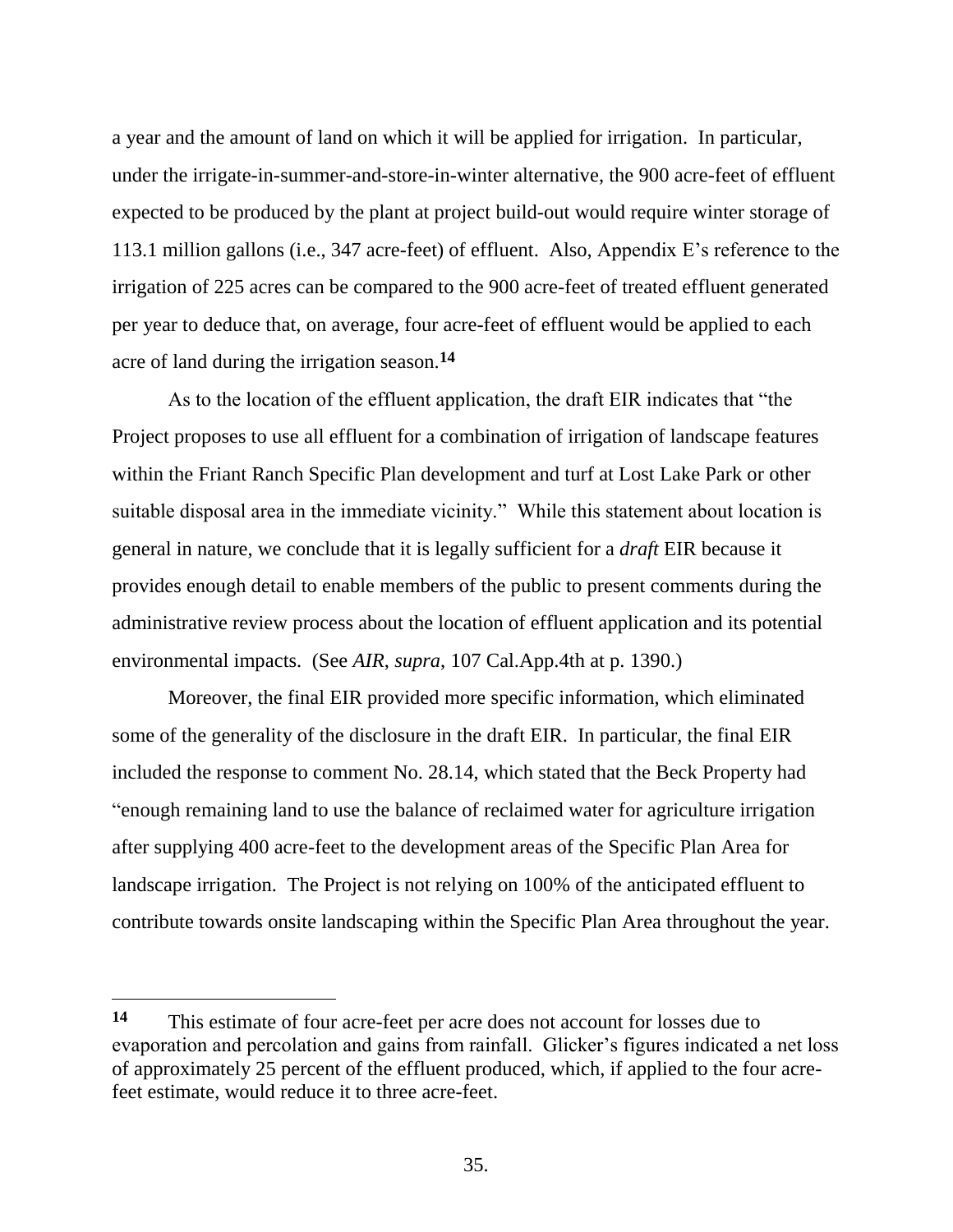The excess effluent will be used off-site, once the on-site demand is met."**<sup>15</sup>** We conclude that this disclosure provides sufficient detail about the location of the effluent application—namely, the Beck Property and the Specific Plan area—to enable the public and decision makers to understand the location of the proposed effluent application and consider its potential impacts. (See *AIR*, *supra*, 107 Cal.App.4th at p. 1390; Guidelines, § 15151 [evaluation in EIR need not be exhaustive].)

Plaintiffs' opening brief argues that the statement about the project's use of 400 acre-feet annually "fails to account for the entire 900 AFY of wastewater that the Project will generate." First, this argument does not reflect the wastewater production of Alternative 3, the smaller version of the project that was approved. Under Alternative 3, the treatment plant's wastewater production is not expected to exceed 815 acre-feet per year. Second, the final EIR states that the excess effluent will be applied to the Beck Property, which has enough remaining land (i.e., land besides that used for the wastewater treatment plant and storage pond) to use the balance of the effluent for agriculture irrigation. Therefore, the final EIR does account for the application of all of the effluent produced by the wastewater treatment plant over the course of a year.

Plaintiff also argues that the draft EIR does not indicate that the Beck Property has the capacity to store all of the effluent generated during the nonirrigation season. This alleged shortcoming has some merit because the draft EIR referred to a 25-acre storage pond on the Beck Property and Appendix E indicated that a storage pond of 32 acres was

**<sup>15</sup>** The conclusion that the Beck Property and Specific Plan area were sufficient to use all recycled water was confirmed by the additional detail provided by Glicker at the board of supervisors' February hearing. His slide addressed farm use at the Beck Property, irrigation in the Specific Plan area, losses to evaporation and percolation, and gains from rainfall.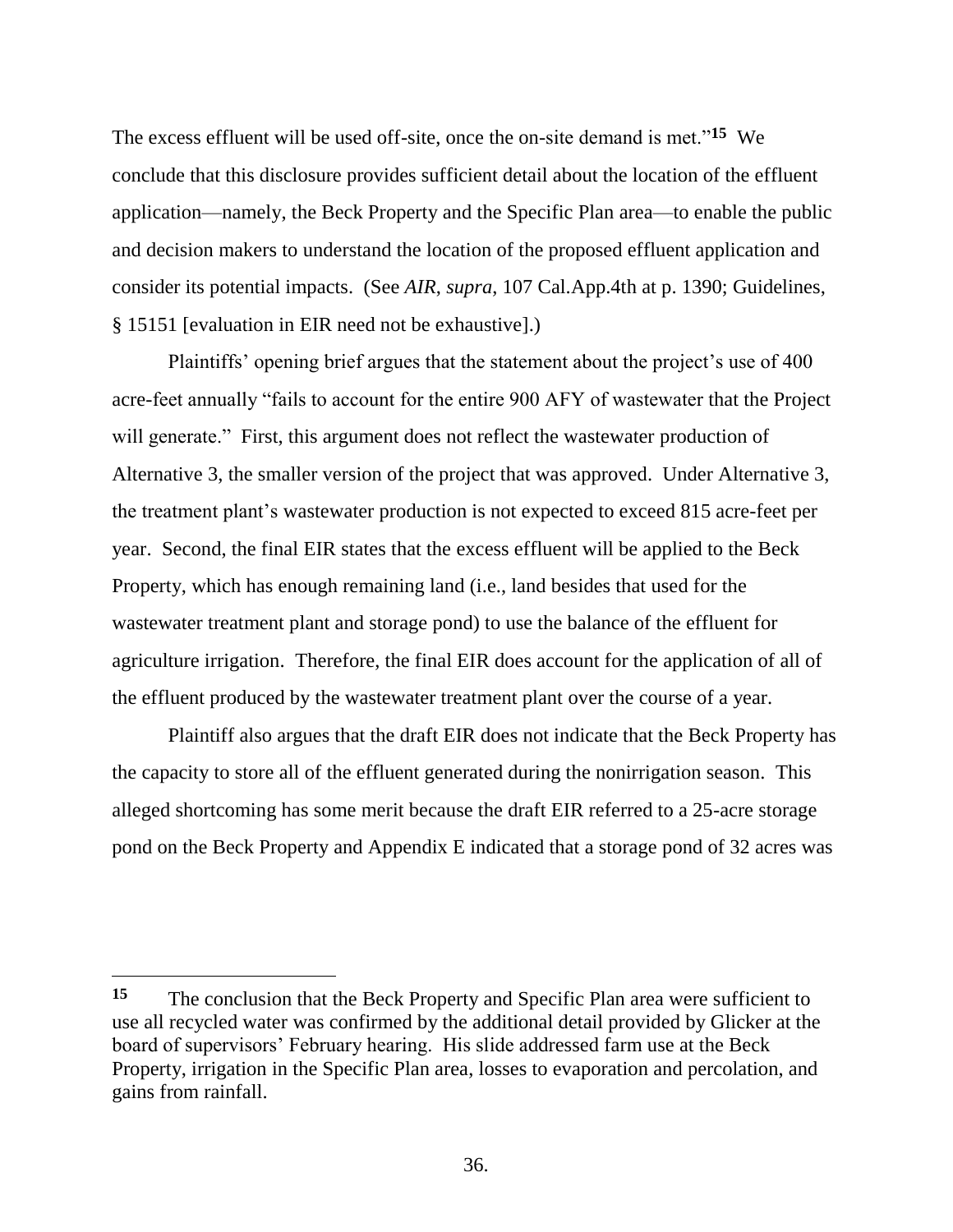needed for the irrigate-in-summer-and-store-in-winter alternative.**<sup>16</sup>** In addition, the final EIR and IMP refer to 100-day storage capacity, which is unfortunate in view of the statements that the months of no irrigation demand typically are October through April, a period much longer than 100 days. However, the concerns generated by the discrepancy in pond acreage, and the possibility that 100 days of storage was insufficient, might be viewed as being addressed by the general assurance in the final EIR that the Beck Property storage capacity was sufficient to accommodate the wastewater generated by the project. Also, concerns are addressed by the maps included in the IMP and its statements that (1) the existing size of the pond on the Beck Property was more than adequate to provide 100-day storage of effluent produced during the winter and (2) at project buildout, the pond's total available capacity would be approximately 600 acre-feet. Because the upper limit of estimated wastewater production was 815 acre-feet per year, a storage pond with a capacity of 600 acre-feet storage is adequate to accommodate the effluent produced by the treatment plant during the winter. Therefore, any shortcomings in the draft EIR about storage capacity were addressed in sufficient detail during the environmental review process. Also, the record contains substantial evidence to support the final EIR's statement that adequate storage capacity exists at the Beck Property.

Plaintiffs also argue that the final EIR added to the confusion about wastewater balance by deleting the draft EIR's explanation of plans for disposal during the winter months. We conclude that the final EIR was not confusing on this point because the irrigate-in-summer-and-store-in-winter alternative was recommended to the board of supervisors and approved by them. This alternative provides for winter storage rather than winter disposal. Therefore, the discussion of possible methods of winter disposal, such as discharge into the San Joaquin River, was not relevant to the recommendations

**<sup>16</sup>** Appendix E also listed 113.1 million gallons as the volume of effluent to be stored under the irrigate-in-summer-and-store-in-winter alternative, a volume equal to approximately 347 acre-feet.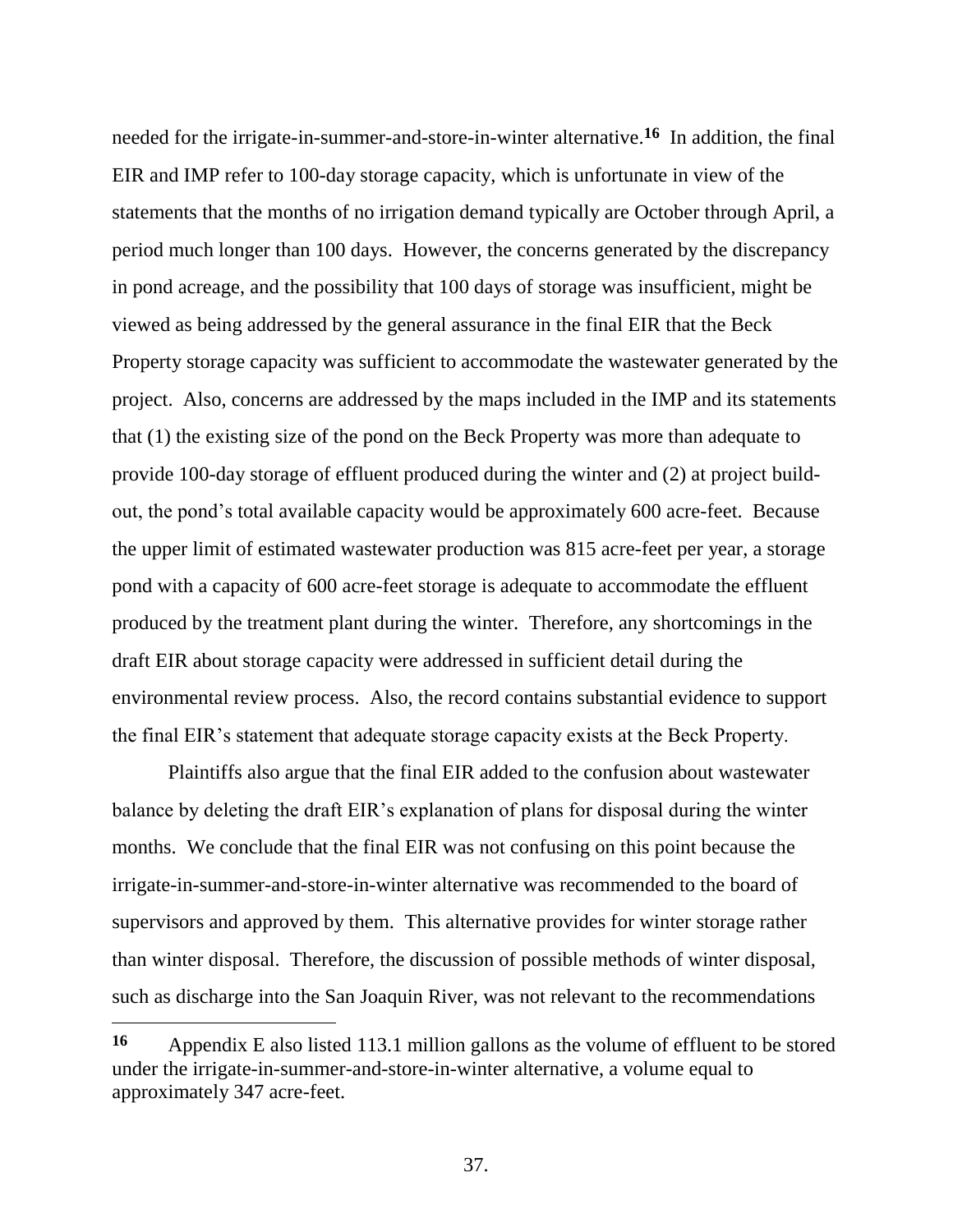being made or approved and the continued inclusion of that information was unnecessary. In short, deleting the reference from the final EIR was consistent with the board of supervisors' decision to prohibit the discharge of effluent into the San Joaquin River and simplified matters by eliminating the discussion of an alternative that was being abandoned. Consequently, we reject plaintiffs' argument that County violated CEQA by approving a final EIR that deleted a discussion contained in the draft EIR.

In summary, we conclude that the various arguments presented by plaintiffs have not established that the CEQA documents provided insufficient detail regarding the amount and location of wastewater disposal.

# *3. Other Issues*

 $\overline{a}$ 

For purposes of creating a full record, we will address briefly other issues raised by defendants. First, we conclude that the issue regarding the adequacy of the disclosures about the amount and location of wastewater disposal was exhausted during the administrative process by comment No. 28.14 and a letter from plaintiff Revive the San Joaquin River.**<sup>17</sup>** Second, because (1) issues concerning the adequacy of a CEQA disclosure present questions of law and (2) matters involving disposal of wastewater affect the public interest, we have exercised our discretion and considered plaintiffs' argument on appeal even though it was not presented to the trial court. (See *Woodward Park Homeowners Assn., Inc. v. City of Fresno, supra,* 150 Cal.App.4th at pp. 712-714 [issue concerning legal adequacy of EIR allowed to be raised for first time on appeal].) Third, defendants' argument that their disclosure was legally adequate because the opinions provided by experts constitute substantial evidence is off point. The existence

**<sup>17</sup>** The undated comment letter raised concerns about wastewater and stormwater and appears to have been presented at or shortly after the December 7, 2010, board of supervisors meeting. The letter asked for the identification of lands capable of accepting the recycled water applications and an assessment of impacts "so that application of recycled water [is] consistent with potential irrigable acreage."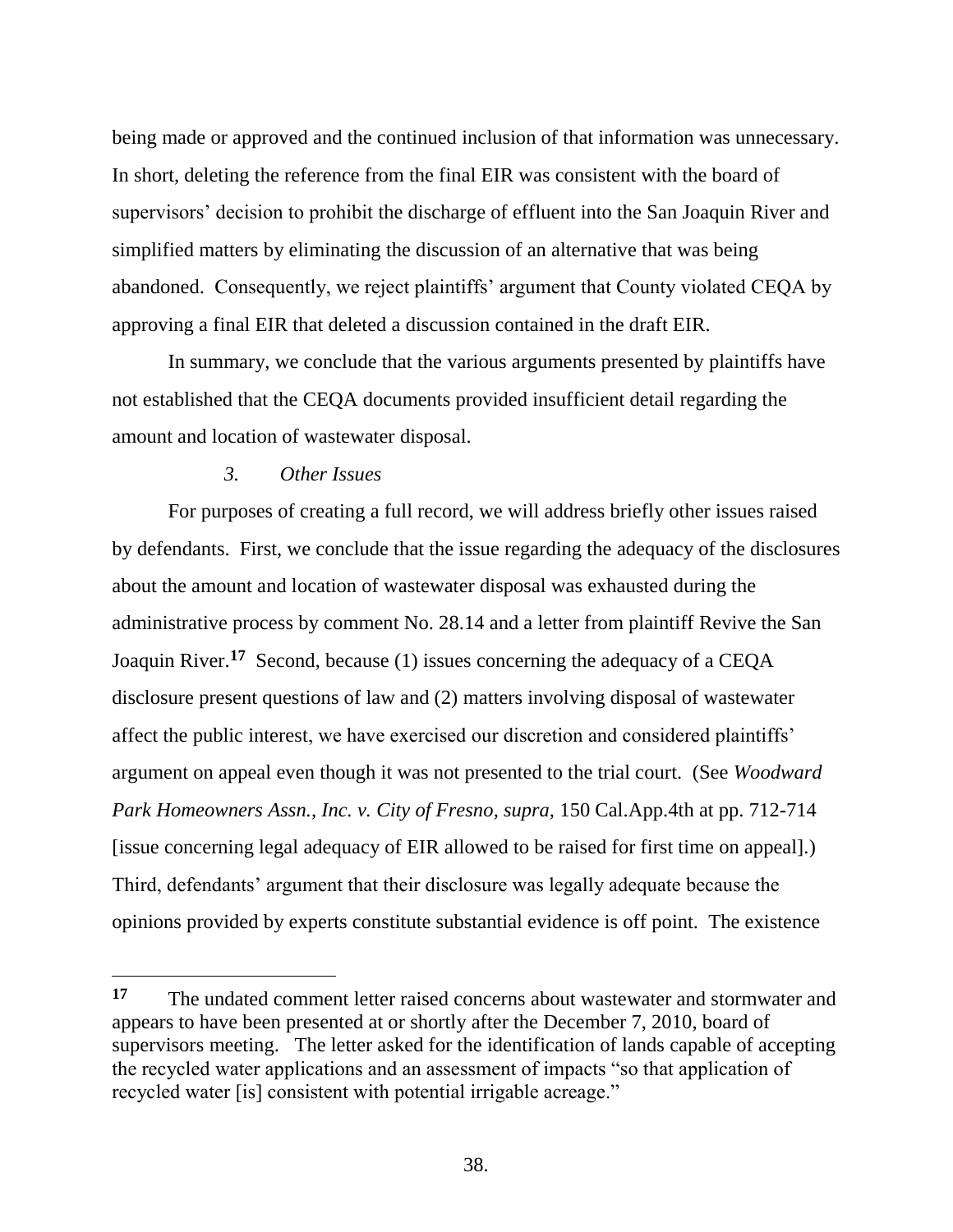of substantial evidence in the record does not mean that sufficient information was disclosed—they are separate legal issues. Fourth, we are not persuaded by defendants' argument that plaintiffs failed to demonstrate prejudice because the EIR asserted that there would be no significant adverse environmental impact if tertiary treated effluent reached the San Joaquin River. The board of supervisors did not necessarily agree with that particular assertion when they certified the EIR—they could have been convinced by the alternate position that it was improbable that any effluent would reach the river.

# C. Hydrogeology of Beck Property

 $\overline{a}$ 

# *1. Arguments Made to the Trial Court*

The opening brief plaintiffs filed in the trial court contained (1) a heading that asserted the EIR's analysis of the water quality impacts associated with the proposed wastewater treatment facility was inadequate and (2) one related subheading that asserted the "EIR fails to adequately analyze potential discharge of effluent to the River." (Underscoring omitted.) Plaintiffs argued that an adequate analysis would have described the hydrogeology of the Beck Property and analyzed the hydrological connection between the proposed effluent storage pond and the San Joaquin River.

Plaintiffs acknowledged a discussion in the final EIR (which relied upon a 2009 memorandum by Provost & Pritchard) that concluded: "[D]ue to the impermeable soil conditions and the direction of groundwater flow underlying the site, it is unlikely that a hydrologic connection exists between the groundwater and the San Joaquin River such that later groundwater seepage of treated wastewater into the San Joaquin River from the [Beck] Property would occur."<sup>18</sup> Plaintiffs argued to the trial court that this assessment

**<sup>18</sup>** The final EIR also stated that lateral migration of water held in the storage pond on the Beck Property to the river would be precluded by the nature of the lateral soils and the distance to the river. As the downward migration, the final EIR stated that was not a possibility because the 25-acre storage pond has been excavated to hard, resistant and impermeable granitic bedrock. The absolute nature of this statement was contradicted by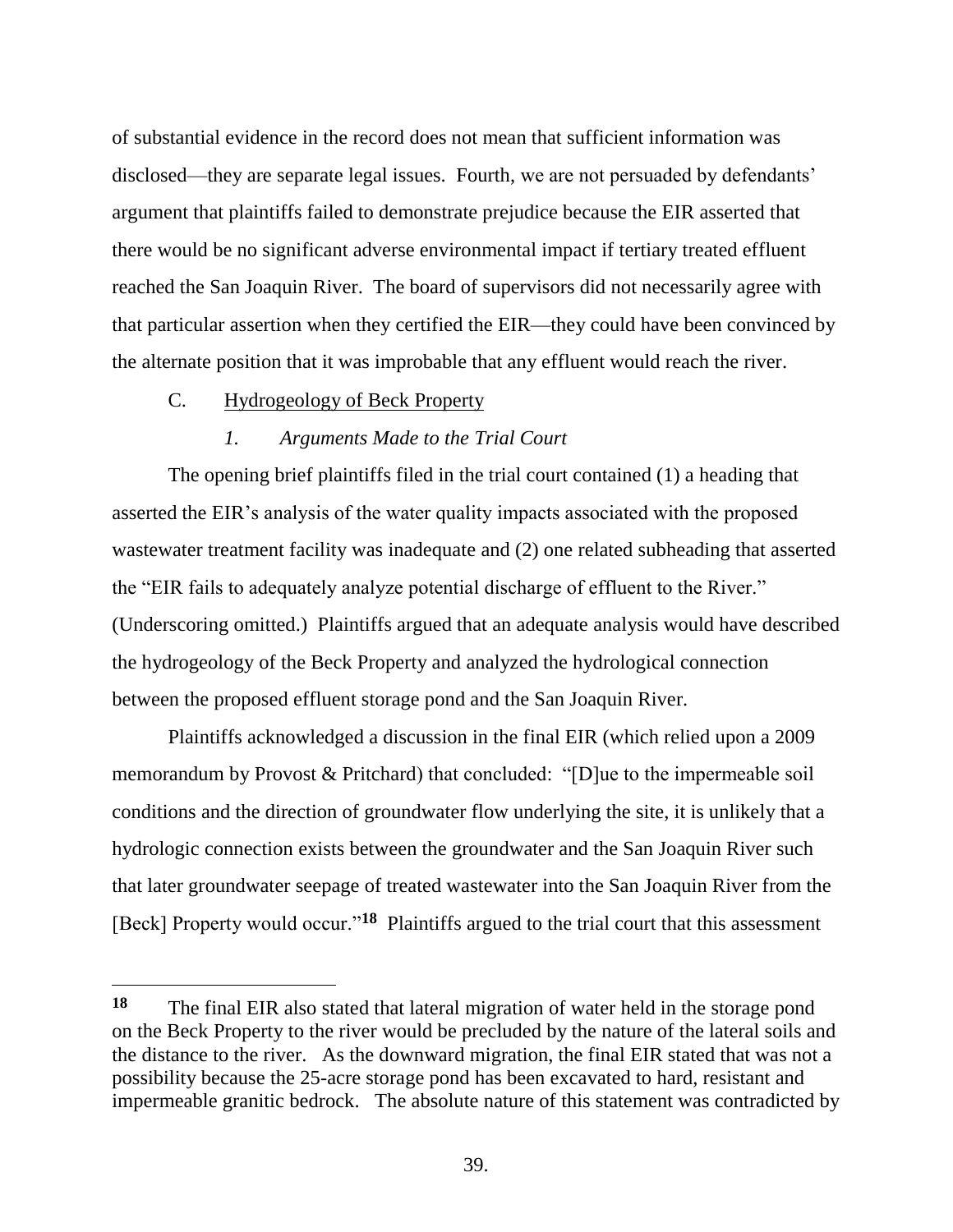"was put in serious doubt by  $[(1)]$  the testimony and expert opinion of Dr. Robert D. Merrill," a geology professor, and (2) a study that was included in an earlier EIR.

Defendants responded to plaintiffs' arguments by filing a joint opposition brief that asserted substantial evidence supported County's conclusion that operating a wastewater treatment plant on the Beck Property would not adversely affect the San Joaquin River. Defendants referred to studies and testimony of its expert that recycled water stored in the pond on the Beck Property would not reach the river. As an alternative, defendants also argued the EIR determined that even a *direct* discharge of the treated effluent would have no significant impact on the river and, therefore, seepage could not have a significant adverse impact.

The trial court rejected plaintiffs' claims, stating that a battle-of-the-experts situation existed and the court could not substitute its decision for County's decision where that decision was supported by substantial evidence.

# *2. Plaintiffs' Contentions on Appeal*

On appeal, plaintiffs have focused their argument on the adequacy of the *draft* EIR, rather than the final EIR. They argue that the "failure to disclose and discuss information about the hydrogeology of the Beck Property in the DEIR precluded informed public review and scrutiny of the decision to approve wastewater treatment, storage, and discharge on the Beck Property."

Plaintiffs rely on this court's decision in *San Joaquin Raptor/Wildlife Rescue Center v. County of Stanislaus* (1994) 27 Cal.App.4th 713, a case in which the plaintiffs challenged the adequacy of a final EIR prepared for a residential and commercial development project. The rescue center argued the inadequate description of the existing environmental setting of the site and surrounding areas made it impossible to determine

Glicker, who estimated three to four million gallons of treated effluent would be lost from the pond each year due to percolation.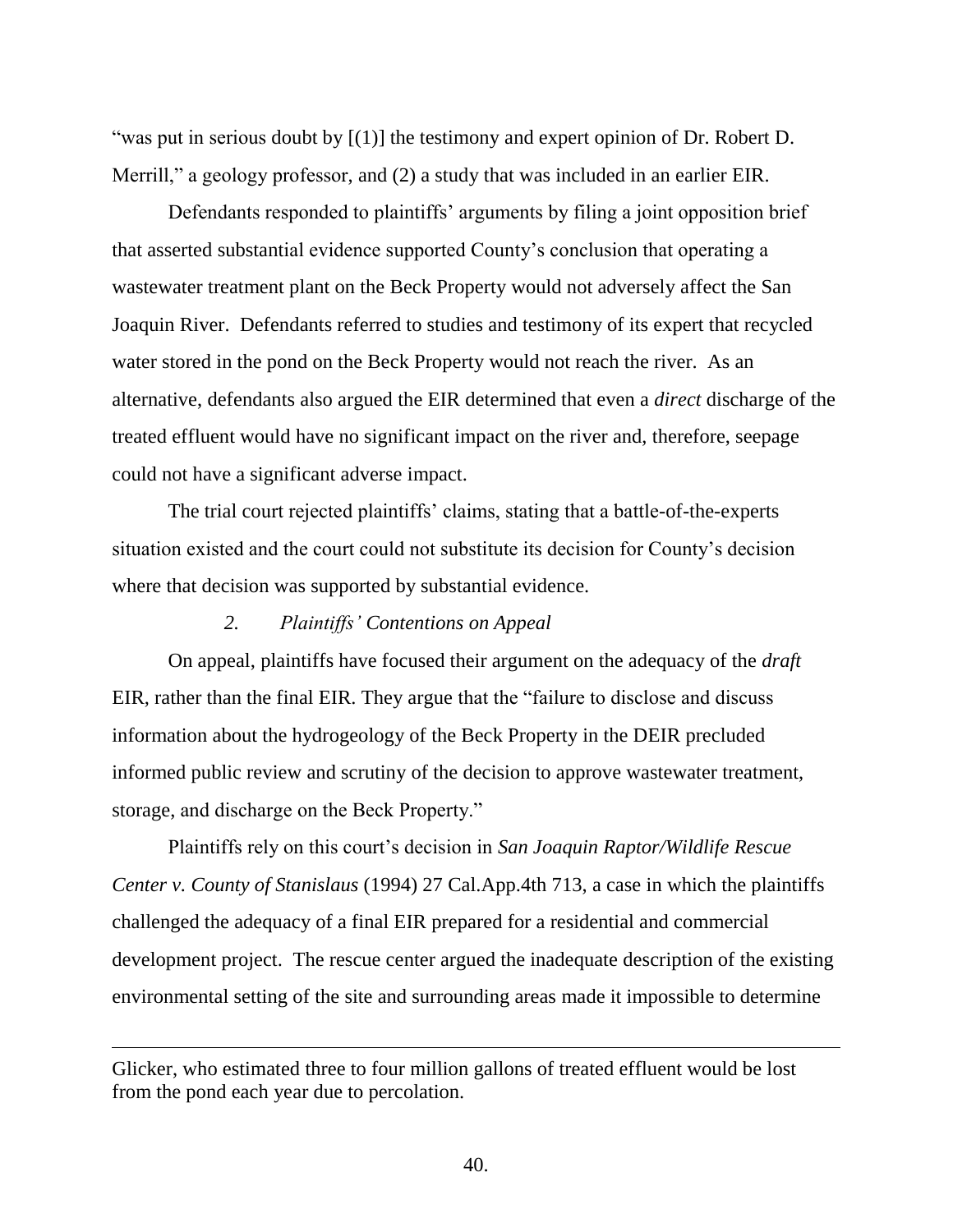from the final EIR whether wetlands existed on the site. (*Id*. at p. 722.) The trial court rejected the claim, but this court reversed and directed the trial court to require the preparation of an EIR that accurately described the site and surrounding environs. (*Id*. at pp. 742-743.)

## *3. Analysis*

The challenge presented in *San Joaquin Raptor/Wildlife Rescue Center v. County of Stanislaus*, *supra*, 27 Cal.App.4th 713, concerned the adequacy of the *final* EIR description of the existing environmental setting. In discussing that challenge, this court discussed the contents of the *draft* EIR at length. (*Id*. at pp. 723-728.) Our discussion demonstrated that the draft EIR's description of the environmental setting site of the project site and surrounding area was "inaccurate, incomplete and misleading" (*id*. at p. 729) and that wetlands were an important aspect of the environment that should have been described and analyzed (*id*. at pp. 724-725). Our discussion, however, did not establish new rules of law heightening the disclosure required in a draft EIR or preventing a final EIR from curing a draft EIR's omission of information. Indeed, the discussion of the draft EIR preceded our resolution of the ultimate question—whether the final EIR was legally adequate. (*Id*. at pp. 728-729.) In resolving that question, we stated that the final EIR "does not reflect even minimal investigation into the exact location and extent of riparian habitats either adjacent to or within the site." (*Id*. at p. 728.) Our holding referred to the final EIR, not the draft:

"Without accurate and complete information pertaining to the setting of the project and surrounding uses, it cannot be found that the FEIR adequately investigated and discussed the environmental impacts of the development project. The failure to provide clear and definite analysis of the location, extent and character of wetlands possibly within and definitely adjacent to the development project and the failure to discuss [San Joaquin Wetlands Farm], precludes this court from concluding that all the environmental impacts of the development project were identified and analyzed in the FEIR." (*Id*. at p. 729.)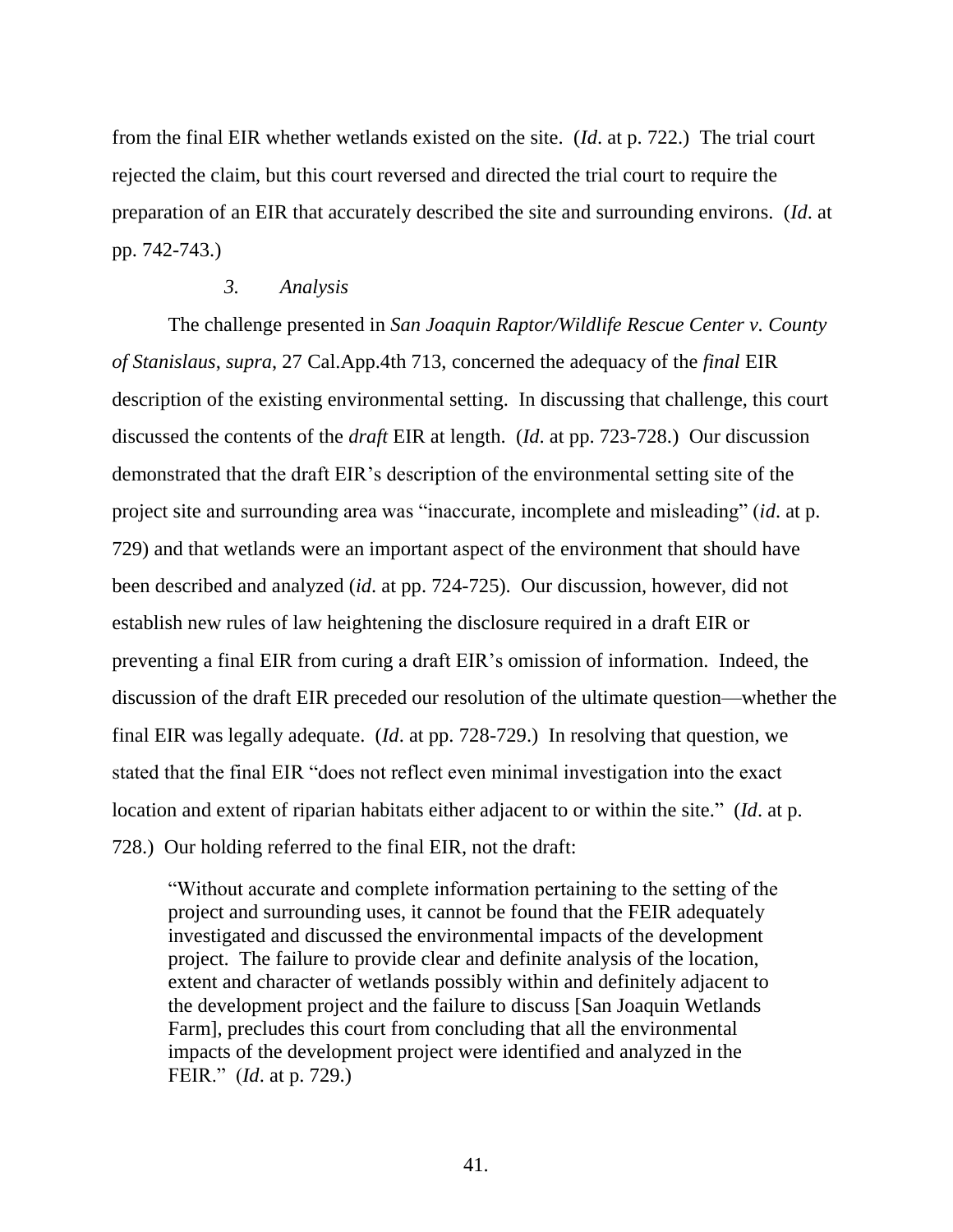The instant case is distinguishable from *San Joaquin Raptor/Wildlife Rescue Center v. County of Stanislaus*, *supra*, 27 Cal.App.4th 713, in at least two important ways.

First, the draft EIR for the Project actually mentioned the point in dispute—that is, the possibility of seepage of wastewater from the Beck Property to San Joaquin River. At page 3-210, the draft EIR states: "Due to impermeable soil conditions, it is unlikely that a hydrological connection exists between the groundwater and the surface water such that wastewater applied to irrigate onsite landscaping, the Beck Property, Lost Lake Park, or similarly situated lands would seep into the San Joaquin River through groundwater." This disclosure set forth the position that a hydrological connection was unlikely and, as a result, allowed those who disagreed to challenge that conclusion during the subsequent environmental review process.

Second, after the release of the draft EIR for the Project, the environmental review process (which included the submission of public comments, the publication of responses in a final EIR, and further public hearings) produced further information and analysis regarding the possible hydrologic connection between the Beck Property and the river. The documents generated, which are included in the administrative record before this court, directly contradict plaintiffs' claim that the inadequacy of the draft EIR precluded public review and scrutiny of the use of the Beck Property as a wastewater storage and application site.

Therefore, unlike the circumstances in *San Joaquin Raptor/Wildlife Rescue Center v. County of Stanislaus*, *supra*, 27 Cal.App.4th 713 that led to our conclusion that the final EIR was inadequate, the circumstances of the instant case show that the subject of the alleged inadequacy was mentioned in the draft EIR and expanded upon in the final EIR. Accordingly, we reject plaintiffs' position that the disclosures in the *draft* EIR regarding the hydrogeology of the Beck Property were prejudicially inadequate and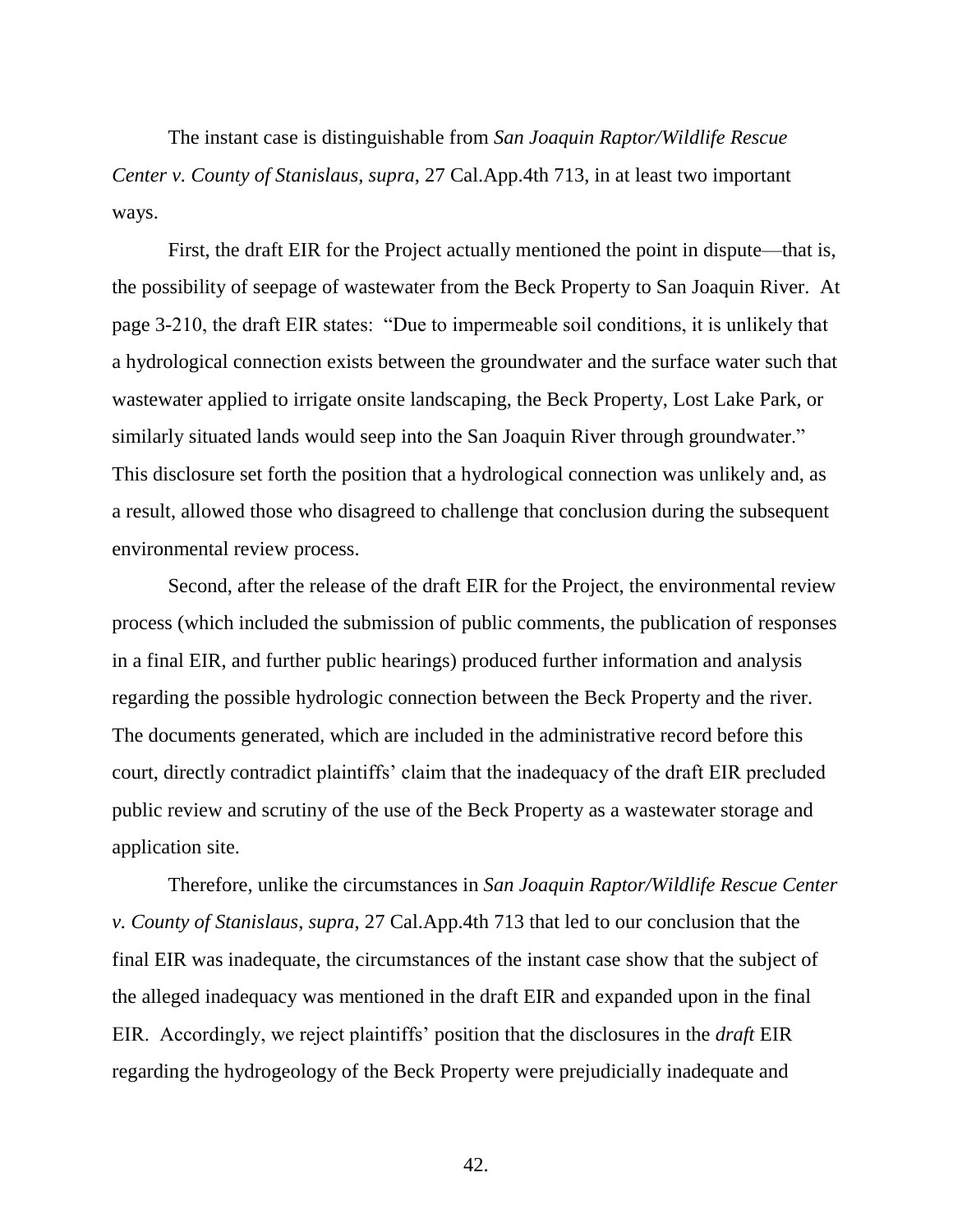require this matter be remanded with directions for County to prepare a further analysis of the subject.

# IV. ADEQUACY OF EIR's DISCUSSION OF AIR QUALITY IMPACTS

## A. Overview of EIR's Air Quality Discussion

Chapter 3 of the EIR addresses the project's setting, impacts and mitigation measures. Air quality is addressed in section 3.3.

Subsection 3.3.1 of the EIR describes the regulatory setting—that is, the federal and state agencies that regulate air quality and the applicable statutes, regulations, policies and plans. Among other things, subsection 3.3.1 contains a table of the National Ambient Air Quality Standards (NAAQS) and corresponding California standards for certain pollutants, including ozone, particulate matter 10 microns in diameter or smaller (PM10), fine particulate matter (PM2.5), carbon monoxide, nitrogen dioxide, sulfur dioxide and lead.**<sup>19</sup>**

Subsection 3.3.2 describes the project's physical setting in a manner relevant to the air quality issues, including the fact that the project is located in the San Joaquin Valley Air Basin, which is the lower half of California's Central Valley. The EIR states that (1) the basin's ozone problem ranks among the most severe in California and (2) under the NAAQS and California's standards, Fresno County is designated a severe nonattainment area for ozone and a non-attainment area for PM10. Subsection 3.3.2 also provides a general description of the criteria air pollutants; these descriptions usually include a paragraph addressing the adverse health effects associated with exposure to the pollutant.

**<sup>19</sup>** The EIR states that these pollutants are commonly referred to as "criteria air pollutants" because they "are the most prevalent air pollutants known to be deleterious to human health and extensive health-effects criteria documents are available ...."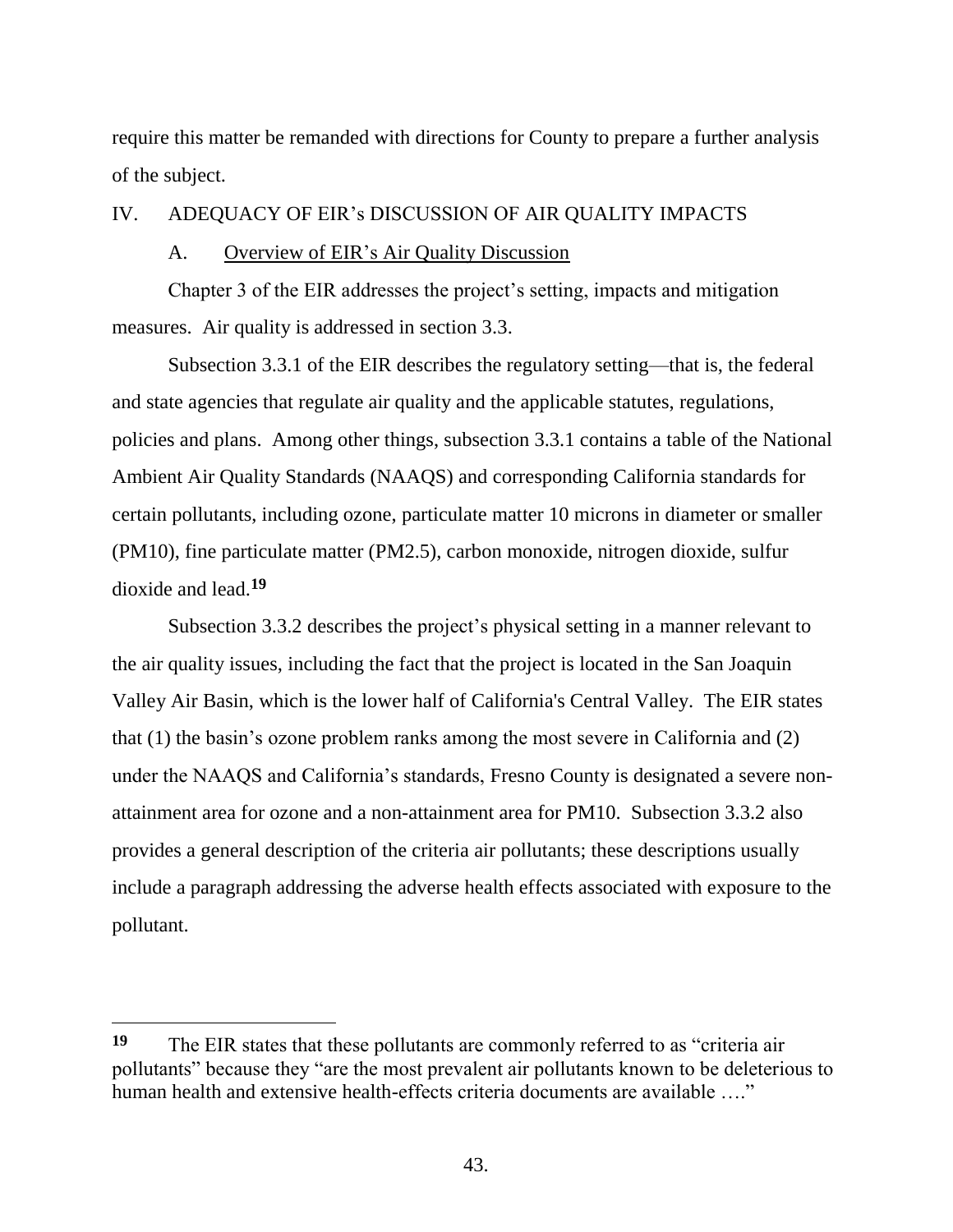Subsection 3.3.3 describes the criteria used to evaluate the air quality impacts. They include the "thresholds of significance"**<sup>20</sup>** adopted by the Air District and the criteria in CEQA Appendix G. Also, a software program, URBEMIS, was used to estimate the amount of air emissions the development would generate. These estimates, and the thresholds of significance, are stated in tons per year.

Subsection 3.3.4 contains the impact analysis. The short-term construction emissions are analyzed separately from the long-term, ongoing area and operational emissions.**<sup>21</sup>** Specifically, Impact #3.3.1 addresses construction emissions and Impact #3.3.2 addresses the long-term emissions primarily related to the activities that will occur indefinitely as a result of the new development. The primary source of the latter type of emissions is vehicular traffic.

The estimate of the project's long-term emissions and the application of the Air District's thresholds of significance produced the conclusion that the project would have a significant adverse effect on air quality. As a result, the EIR proposed Mitigation Measure #3.3.2 and stated that the measures would reduce the impacts, but not below the thresholds of significance. Whether Mitigation Measure #3.3.2 complies with various CEQA requirements is among the issues raised on appeal; the actual mitigation provisions are discussed below.

**<sup>20</sup>** Guidelines section 15064.7, subdivision (a) encourages public agencies to develop and publish thresholds of significance, which are "an identifiable quantitative, qualitative or performance level of a particular environmental effect …." Noncompliance with the threshold usually means that the environmental effect will be deemed to be significant for purposes of CEQA. (*Ibid*.)

**<sup>21</sup>** The final EIR also states the analysis is divided into (1) a project level analysis for the Friant Ranch Specific Plan and Depot Parcel and (2) programmatic level analysis for the Friant Community Plan area outside the development proposed in the specific plan.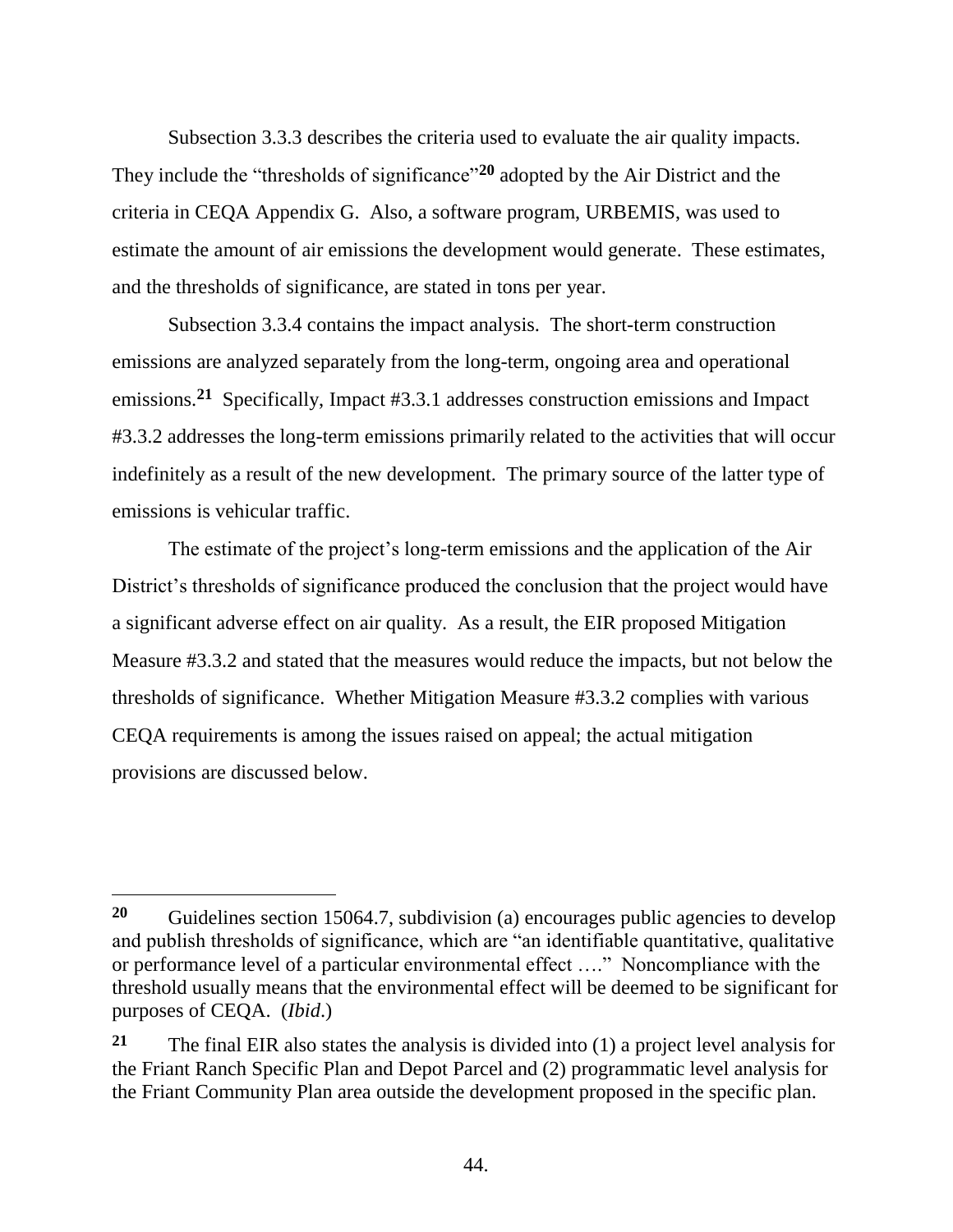#### B. Discussion of Impact of Project-Related Emissions on Health

Plaintiffs' first CEQA air quality challenge asserts that the EIR's discussion of air quality impacts failed to explain in adequate detail how the air pollutants emitted *by this project* would impact public health. We agree.

# *1. EIR's Discussion of Air Pollutants*

The EIR's discussion of Impact #3.3.2, the long-term area and operational emissions, estimated that, at build-out, the proposed Friant Community Plan would emit approximately 117.38 tons per year of PM10, 109.52 tons per year of reactive organic gases (ROG), and 102.19 tons per year of nitrogen oxides (NOx). Estimates were made for ROG and NOx because they are precursors to ozone, which is formed when ROG and NOx undergo chemical reactions in the presence of sunlight.

The Air District's thresholds of significance are 15, 10 and 10 tons per year for PM10, ROG and NOx, respectively. Because the project's estimated emission of PM10, ROG and NOx were from seven to 10 times larger than that of the thresholds of significance, the EIR concluded these air pollutants would have a significant adverse effect on air quality. Because Mitigation Measure #3.3.2 could not reduce these emissions below the Air District's thresholds of significance, the EIR concluded that the significant impacts were unavoidable.

The draft EIR included a page of background information about ozone and nearly a page of background information about PM10. Each included a paragraph about the adverse health effects associated with the pollutant. The discussion of the adverse health effects, however, was not connected to the levels of the pollutant that would be emitted by the completed project. Instead, the discussion of adverse health effects was general in nature. For example, the description of the health effects of ozone noted that the effects were primarily to the respiratory system and stated:

"Exposure to ambient levels of ozone ranging from 0.10 to 0.40 ppm for 1 to 2 hours has been found to significantly alter lung functions by increasing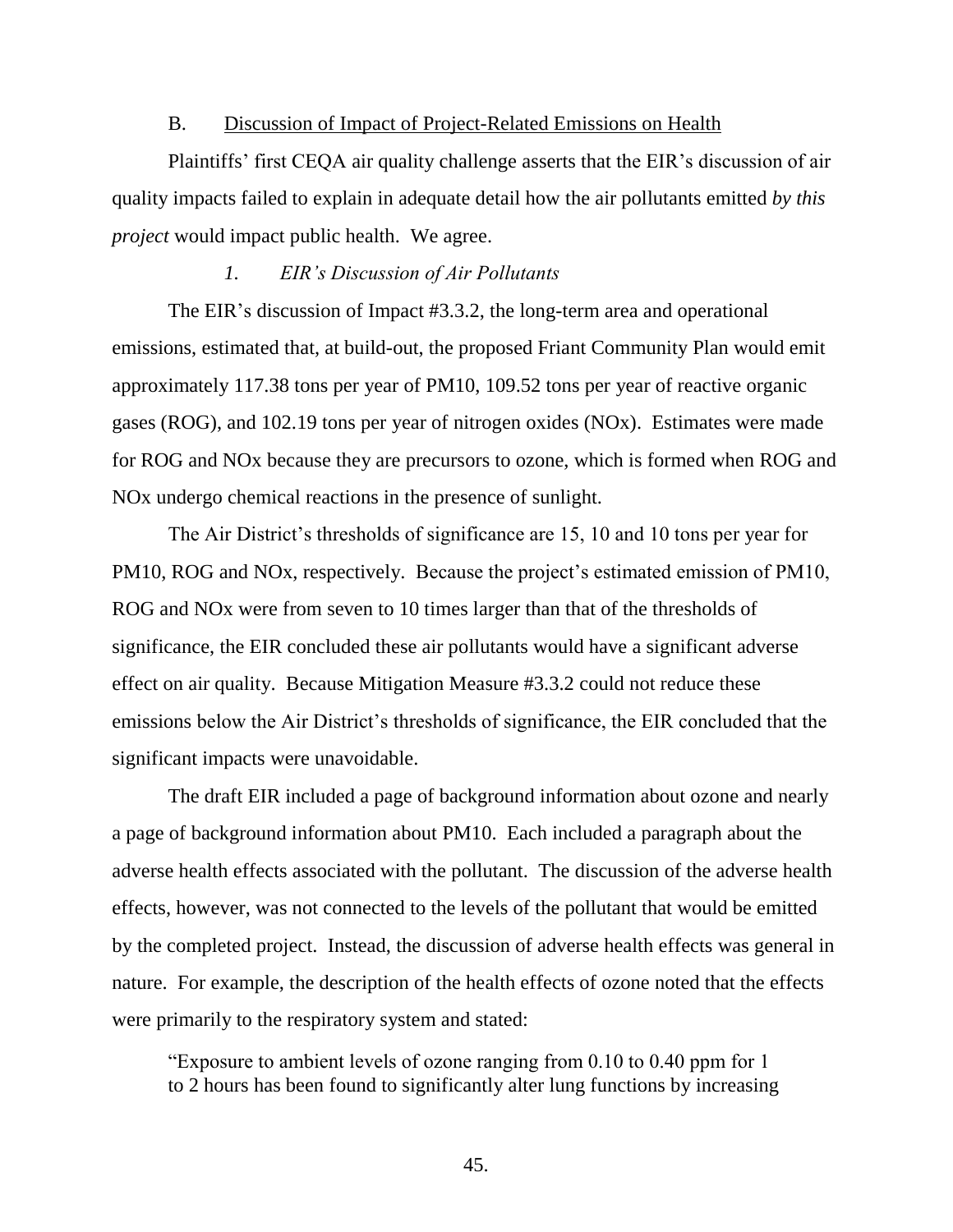respiratory rates and pulmonary resistance, decreasing tidal volumes, and impairing respiratory mechanics."

As to PM10, the EIR stated its adverse health effects depended upon "the specific composition of the particulate matter." The EIR, however, provided no information about the composition of the particulate matter that was expected to be produced by the project.

# *2. Contentions of the Parties*

Plaintiffs contend the discussion of air quality impact was inadequate because (1) the EIR did not explain what it meant to exceed the thresholds of significance by tens of tons per year and (2) provided no meaningful analysis of the adverse health effects that would be associated with the project's estimated emissions, which were far above the thresholds. Plaintiffs argue that anyone reading the EIR would not be able to understand how to translate the bare numbers of tons of estimated emissions and the thresholds of significance into adverse health impacts. To illustrate this point, plaintiffs assert that a reader would not understand how, from the perspective of human health, exceeding an Air District threshold by 20 tons would differ from exceeding the threshold by 100 tons. Plaintiffs support their position by citing *Bakersfield Citizens for Local Control v. City of Bakersfield* (2004) 124 Cal.App.4th 1184, 1219-1220 (*Bakersfield Citizens*), a case in which this court held an EIR was inadequate because it failed to correlate adverse air quality impacts to resulting adverse health impacts.

Defendants contend the EIR was adequate because it informed readers that (1) Friant Ranch's operational emissions would exceed the thresholds of significance set by the Air District, which are based on standards necessary for public health; (2) the project's exceedance of the thresholds was a significant and unavoidable consequence of the project; (3) the project's emissions will make it more difficult for the Central Valley to reach attainment status, which means the health of valley residents may be impacted; and (4) certain types of health impacts can occur from unsafe levels of ozone and PM10. Defendants contend that the "reader can infer from this information that the more tons per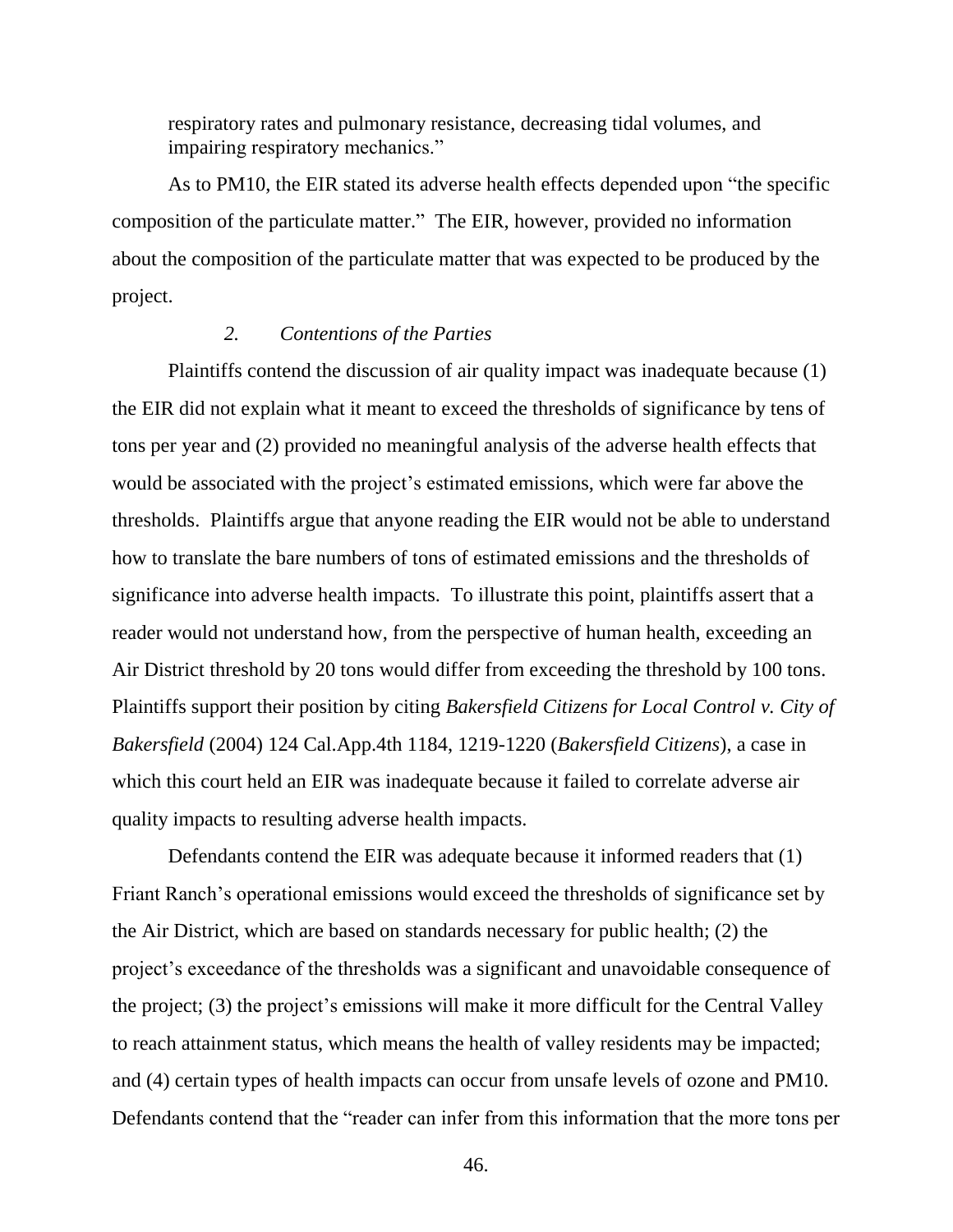year of these emissions that a project adds to the air, the worse the project is for air quality and human health, generally." Defendants also contend that if anyone had requested additional information regarding the magnitude of the significant impact in a comment to the EIR, County would have responded.

*3. Identification and Analysis of Health Impacts from Air Pollutants* In *Bakersfield Citizens*, *supra*, 124 Cal.App.4th 1184, a local citizens group filed a CEQA petition challenging the EIR's for two retail shopping centers planned for the southwestern portion of Bakersfield, California. (*Id*. at p. 1193.) Each shopping center featured a Wal-Mart Supercenter as its primary anchor tenant. (*Id*. at p. 1194.) One of the arguments raised by the citizens group was "that both EIR's omitted relevant information when they failed to correlate the identified adverse air quality impacts to resultant adverse health effects." (*Id*. at p. 1219.)

Both EIR's in *Bakersfield Citizens*, *supra*, 124 Cal.App.4th 1184 concluded that the shopping center projects would have significant and unavoidable adverse impacts on air quality. (*Id*. at p. 1219.) "Yet, neither EIR acknowledges the health consequences that necessarily result from the identified adverse air quality impacts. Buried in the description of some of the various substances that make up the soup known as 'air pollution' are brief references to respiratory illnesses. However, there is no acknowledgement or analysis of the well-known connection between reduction in air quality and increases in specific respiratory conditions and illnesses. After reading the EIR's, the public would have no idea of the health consequences that result when more pollutants are added to a nonattainment basin." (*Id*. at p. 1220.) We concluded that the disclosures were inadequate and stated that, on remand, the health impacts resulting from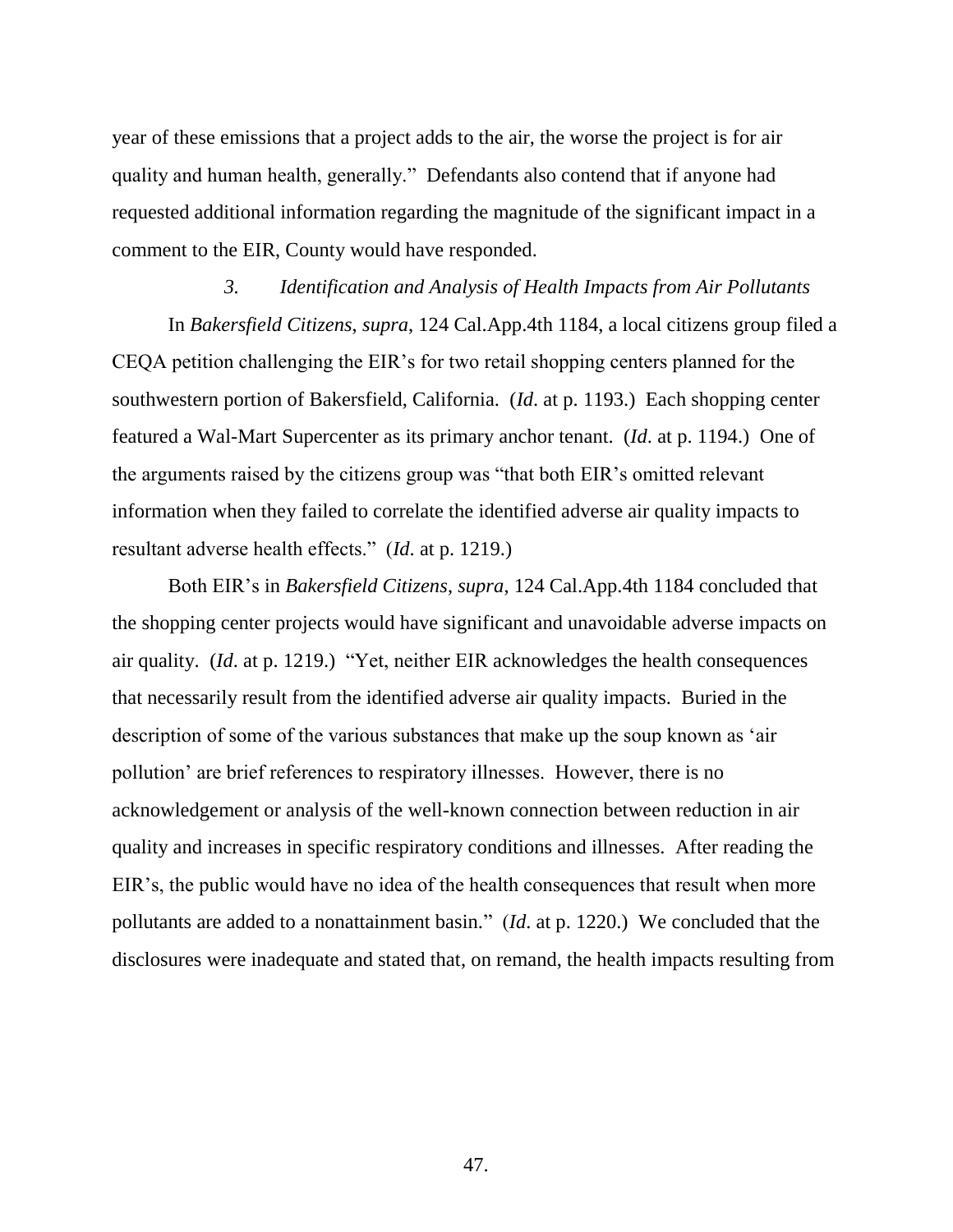the adverse air quality impacts must be *identified and analyzed* in the new EIR's. (*Ibid*.)**<sup>22</sup>**

We will discuss these two action verbs—identify and analyze—separately. With respect to identification, the EIR in the present case goes much further than the EIR's in *Bakersfield Citizens*, *supra*, 124 Cal.App.4th 1184, because it (1) lists many types of air pollutants that the project will produce; (2) identifies the tons per year of PM10, ROG, NOx and other pollutants that the project is expected to generate; and (3) provides a general description of each pollutant that acknowledges how it affects human health. Therefore, the Friant Ranch EIR has identified, in a general manner, the adverse health impacts that could result from the project's effect on air quality.

Despite the inclusion of this information, the Friant Ranch EIR was short on analysis. It did not correlate the additional tons per year of emission that would be generated by the project (i.e., the adverse air quality impacts) to adverse human health impacts that could be expected to result from those emissions. As defendants have pointed out, the reader can infer from the provided information that the project will make air quality and human health worse. Although the better/worse dichotomy is a useful starting point for analyzing adverse environmental impacts, including those to human health, more information is needed to understand that adverse impact.

To illustrate this point, we will use extreme examples from the continuum of potential human health impacts. The information provided does not enable a reader to determine whether the 100-plus tons per year of PM10, ROG and NOx will require people with respiratory difficulties to wear filtering devices when they go outdoors in the

**<sup>22</sup>** The regulatory basis for this conclusion was Guidelines section 15126.2, subdivision (a), which provides that an "EIR shall identify and focus on the significant environmental effects of the proposed project." Direct and indirect significant environmental effects of the project "shall be clearly identified and described .…" (*Ibid*.) The EIR's "discussion should include relevant specifics of the … health and safety problems caused by the physical changes" resulting from the project. (*Ibid*.)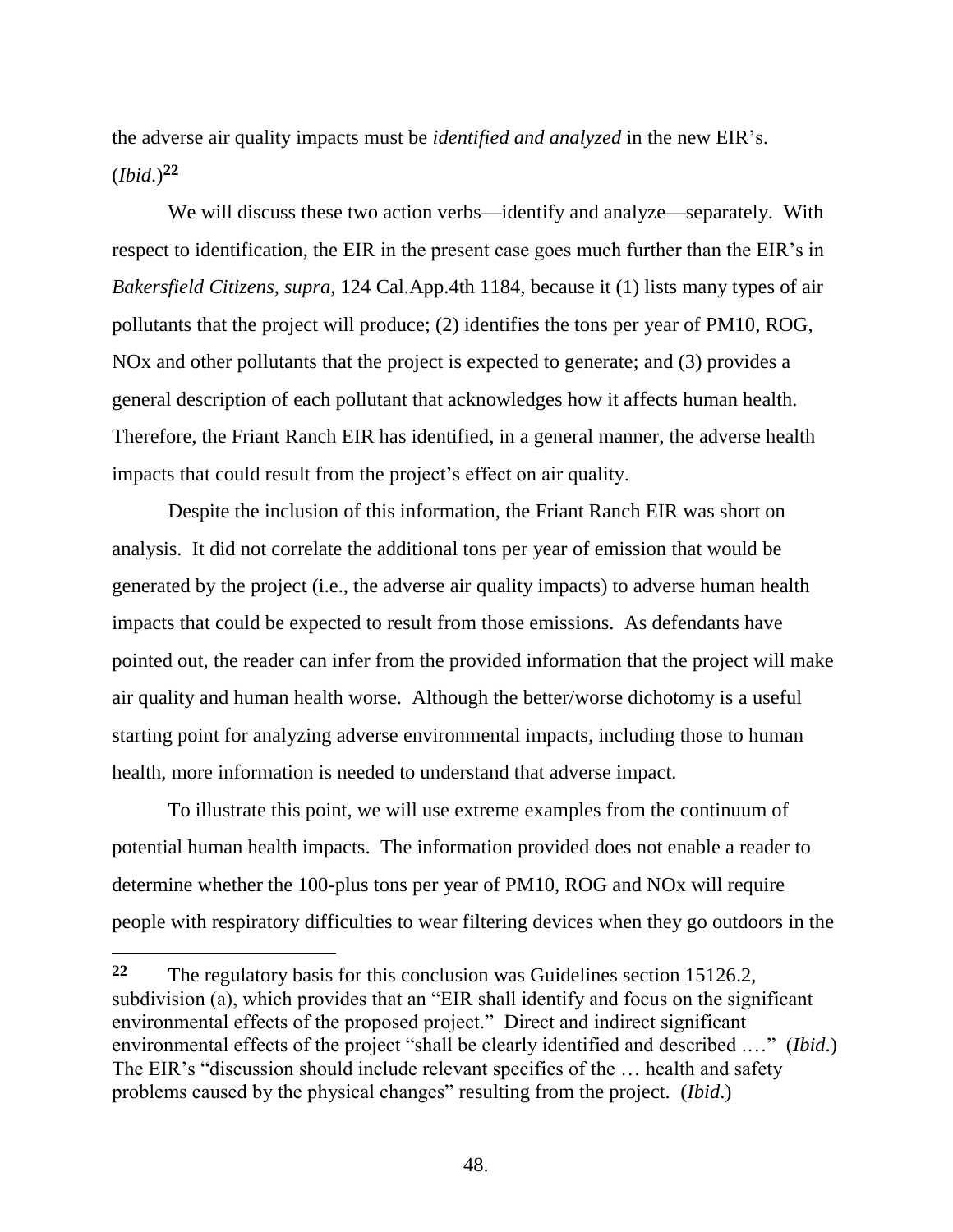project area or nonattainment basis or, in contrast, will be no more than a drop in the bucket to those people breathing the air containing the additional pollutants.

The lack of information about the potential magnitude of the impact on human health**<sup>23</sup>** also can be demonstrated by referring to quantitative information in the EIR. For instance, Table 3.3-2 in the draft EIR sets forth the days each year that pollutants, as measured at three monitoring stations in the Fresno area, exceeded federal and state standards. If an estimate of the project's impact on the "days exceeding standards" had been provided, the public and decision makers might have some idea of the magnitude of the air pollutant impact on human health. As presently written, the final EIR does not inform the reader what impact, if any, the project is likely to have on the days of nonattainment per year—it might double those days or it might not even add a single a day per year. Similarly, no connection or correlation is made between (1) the EIR's statement that exposure to ambient levels of ozone ranging from 0.10 to 0.40 parts per million for one to two hours has been found to significantly alter lung functions and (2) the emissions that the project is expected to produce.

The foregoing references to the data provided in the EIR should not be interpreted to mean that County *must* connect the project's levels of emissions to the standards involving days of nonattainment or parts per million. County has discretion in choosing what type of analysis to provide and we will not direct County on how to exercise that discretion. (§ 21168.5.) Nonetheless, there must be some analysis of the correlation

**<sup>23</sup>** In this case, information about the magnitude of the human health impacts is relevant to the board of supervisors' value judgment about whether other considerations override the adverse health impacts. In other words, a disclosure of respiratory health impacts that is limited to the better/worse dichotomy does not allow the decision makers to perform the required balancing of economic, legal, social, technological and other benefits of the project against the adverse impacts to human health because they have not been informed of the weight to place on the adverse impact side of the scales. (See Guidelines, § 15093, subd. (a) [statement of overriding considerations].)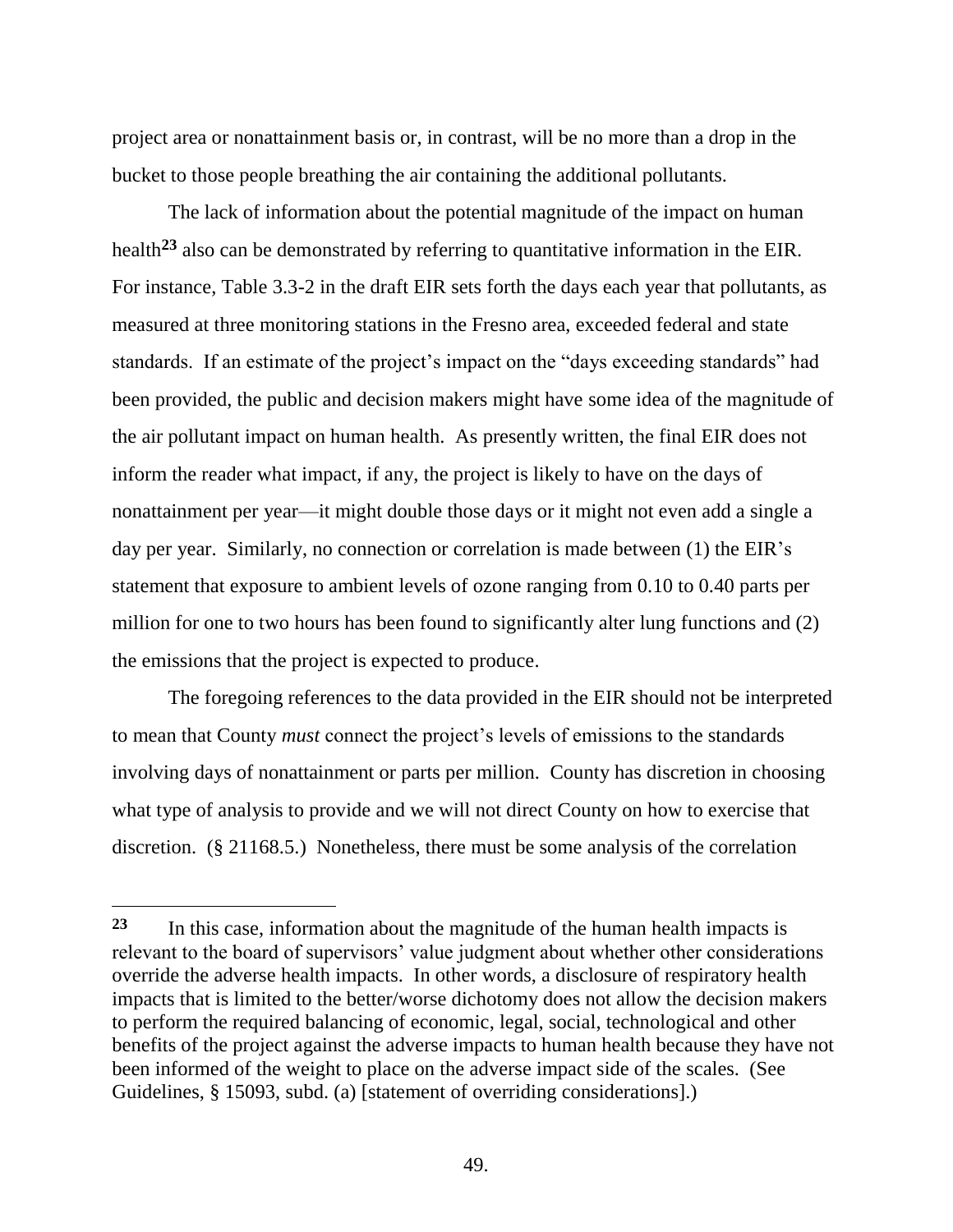between the project's emissions and human health impacts. (*Bakersfield Citizens*, *supra*, 124 Cal.App.4th at pp. 1219-1220.) In other words, we agree with plaintiffs that it is not possible to translate the bare numbers provided into adverse health impacts *resulting from this project*.

Therefore, we conclude that the Friant Ranch EIR is inadequate under CEQA because it does not *analyze* the adverse human health impacts that are likely to result from the air quality impacts identified in the EIR. The simple statement in an EIR that the significant adverse air quality impacts will have an adverse impact on human health fails to comply with the CEQA standards we discussed in *Bakersfield Citizens*, *supra*, 124 Cal.App.4th at pages 1219 through 1220.

#### *4. Administrative Exhaustion*

Defendants argue that the issue regarding the correlation between the project's emission of air pollutants and adverse health impacts was not exhausted during the administrative process. (See § 21177, subd. (a) [issue exhaustion].)

We conclude the City of Fresno's letter adequately raised the issue during the administrative process by asserting that "under CEQA, the EIR must disclose the human health related effects of the Project's air pollution impacts. (CEQA Guidelines section 15126.2(a).) The EIR fails completely in this area." This assertion apprised County that the discussion of human health impacts could not be general in nature, but was required to be connected to "the Project's air pollutions impacts." Therefore, County was alerted and provided an opportunity to correct the deficiency now raised on appeal.

Also, we conclude that the issue was raised before the trial court. Plaintiffs' opening brief in the trial court asserted that the EIR failed "to discuss the health effects of the Project's significant air quality impacts" and cited *Bakersfield Citizens*, *supra*, 124 Cal.App.4th 1184.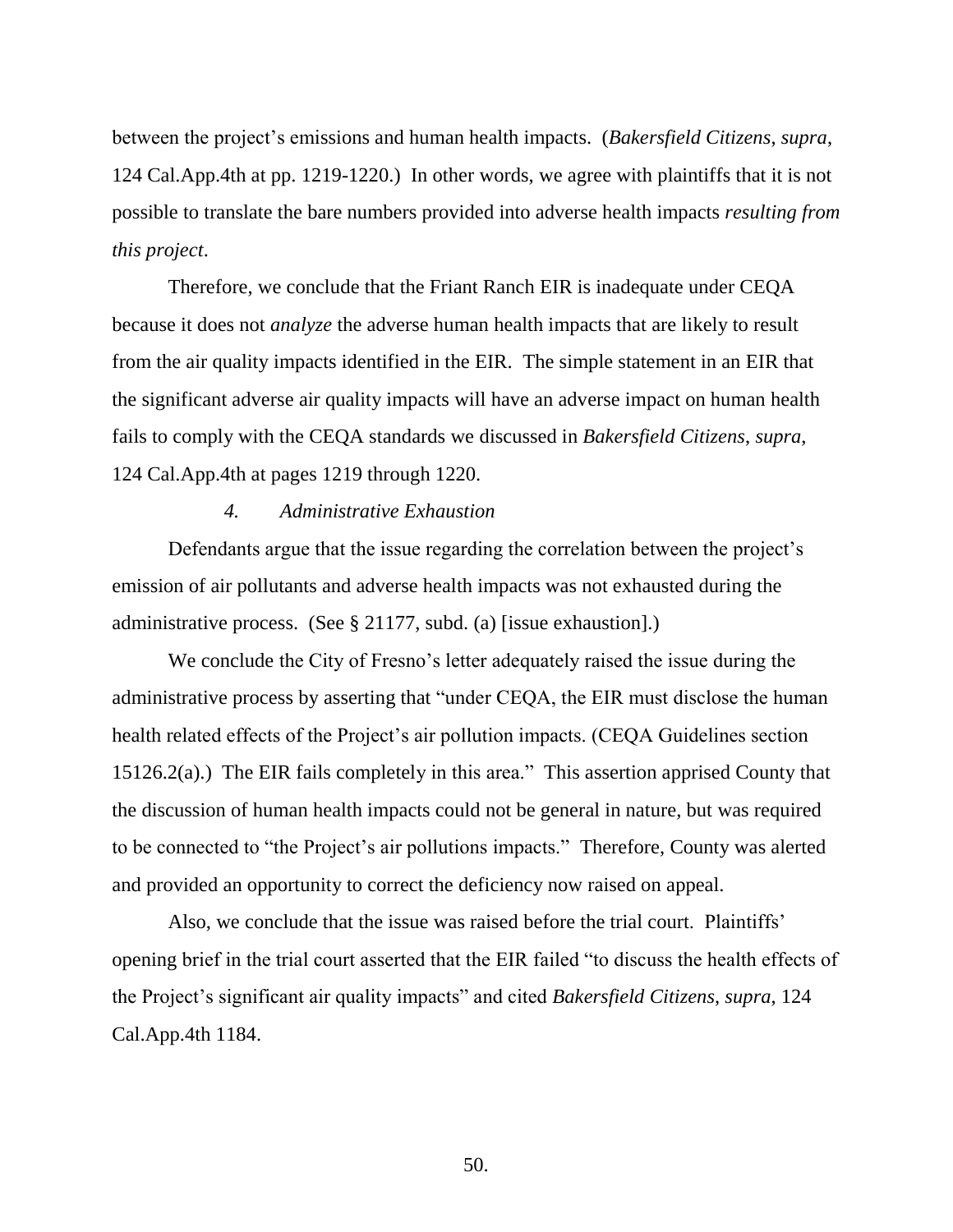#### C. Air Quality Mitigation Measure #3.3.2

Plaintiffs' second CEQA challenge involving air quality asserts that the EIR fails to provide sufficient detail about the measures that comprise Mitigation Measure #3.3.2. We agree.

# *1. Legal Requirements for EIR's Discussion of Mitigation Measures*

The statutory basis for plaintiffs' challenge is section 21100, subdivision (b)(3), which states that the EIR "shall include a detailed statement setting forth" the "[m]itigation measures proposed to minimize significant effects on the environment .…" This informational requirement is designed to fulfill one of the purposes of an EIR, which is "to indicate the manner in which [the identified] significant effects [on the environment] can be mitigated or avoided." (§ 21002.1, subd. (a).)

The statutory requirement for a detailed statement about mitigation measures is expanded upon by Guidelines section 15126.4, which addresses the consideration and discussion of mitigation measures that must be included in an EIR. Plaintiffs' appellate briefs referred to the following three provisions. First, subdivision (a)(1) of Guidelines section 15126.4 states that an "EIR shall describe feasible measures which could minimize significant adverse impacts .…" Second, Guidelines section 15126.4, subdivision (a) $(1)(B)$  provides: "Where several measures are available to mitigate an impact, each should be discussed and the basis for selecting a particular measure should be indentified."

The third provision plaintiffs cite mandates a substantive requirement for mitigation measures. Guidelines section 15126.4, subdivision (a)(2) states that "[m]itigation measures must be fully enforceable through permit conditions, agreements, or other legally-binding instruments." The statutory basis for this regulatory provision is section 21081.6, subdivision (b): "A public agency shall provide the measures to mitigate or avoid significant effects on the environment are fully enforceable through permit conditions, agreements, or other measures." The use of permit conditions to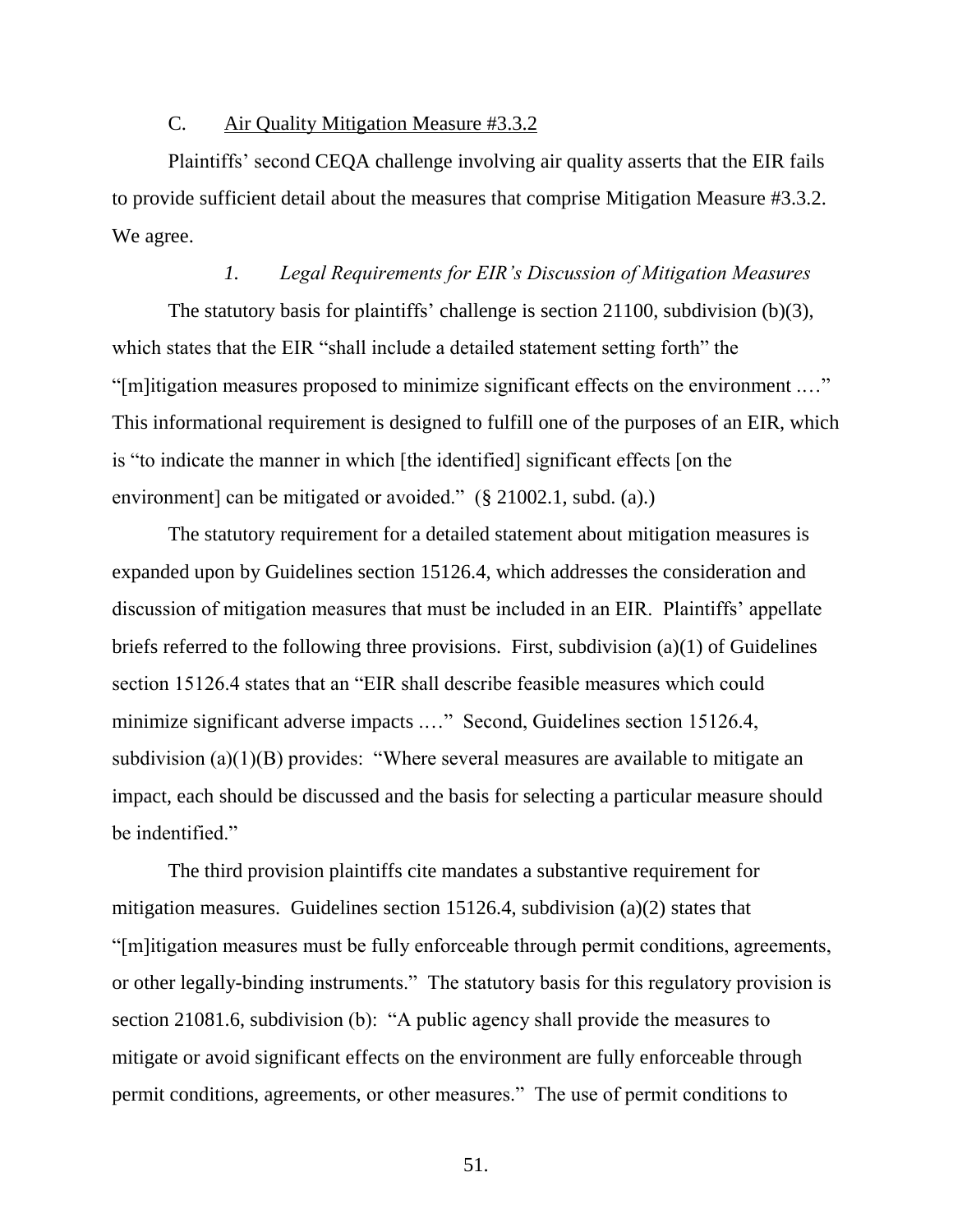satisfy the enforceability requirement is illustrated by *Gray v. County of Madera* (2008) 167 Cal.App.4th 1099, a case in which the mitigation measures were incorporated as part of the conditional approval of the hard rock mining permit issued by the board of supervisors. (*Id*. at p. 1116.)

# *2. Overview of Mitigation Measure #3.3.2*

Mitigation Measure #3.3.2 is not a single measure, but a dozen separate provisions that address (1) nonresidential development, (2) reducing residential energy consumption, (3) promoting bicycle usage and (4) transportation emissions. To avoid repetition, the terms of those provisions are set forth where relevant to our discussion of the issues raised.

The effectiveness of the proposed mitigation is addressed by the draft EIR's statement that Mitigation Measure #3.3.2 would reduce project air quality impacts, but not below the Air District's thresholds of significance. In comparison, the lead paragraph of Mitigation Measure #3.3.2 goes further, stating that implementation of the measures would *substantially* reduce air quality impacts related to human activity within the project area, but not to a level that is less than significant.

The final paragraph of Mitigation Measure #3.3.2 provides County with some flexibility by indicating that the mitigation measures are subject to change:

"The County and [Air District] may substitute different air pollution control measures for individual projects, that are equally effective or superior to those proposed herein, as new technology and/or other feasible measures become available in the course of build-out within the Friant Community Plan boundary."

This paragraph is among those challenged by plaintiffs in this appeal.

# *3. Statement that Policies Will Lessen Impact*

Plaintiffs' first claim of insufficient detail concerns a statement made in the paragraph labeled "**Conclusion**" at the end of the EIR's discussion of Impact #3.3.2 and immediately before the terms of Mitigation Measure #3.3.2 were set forth. The third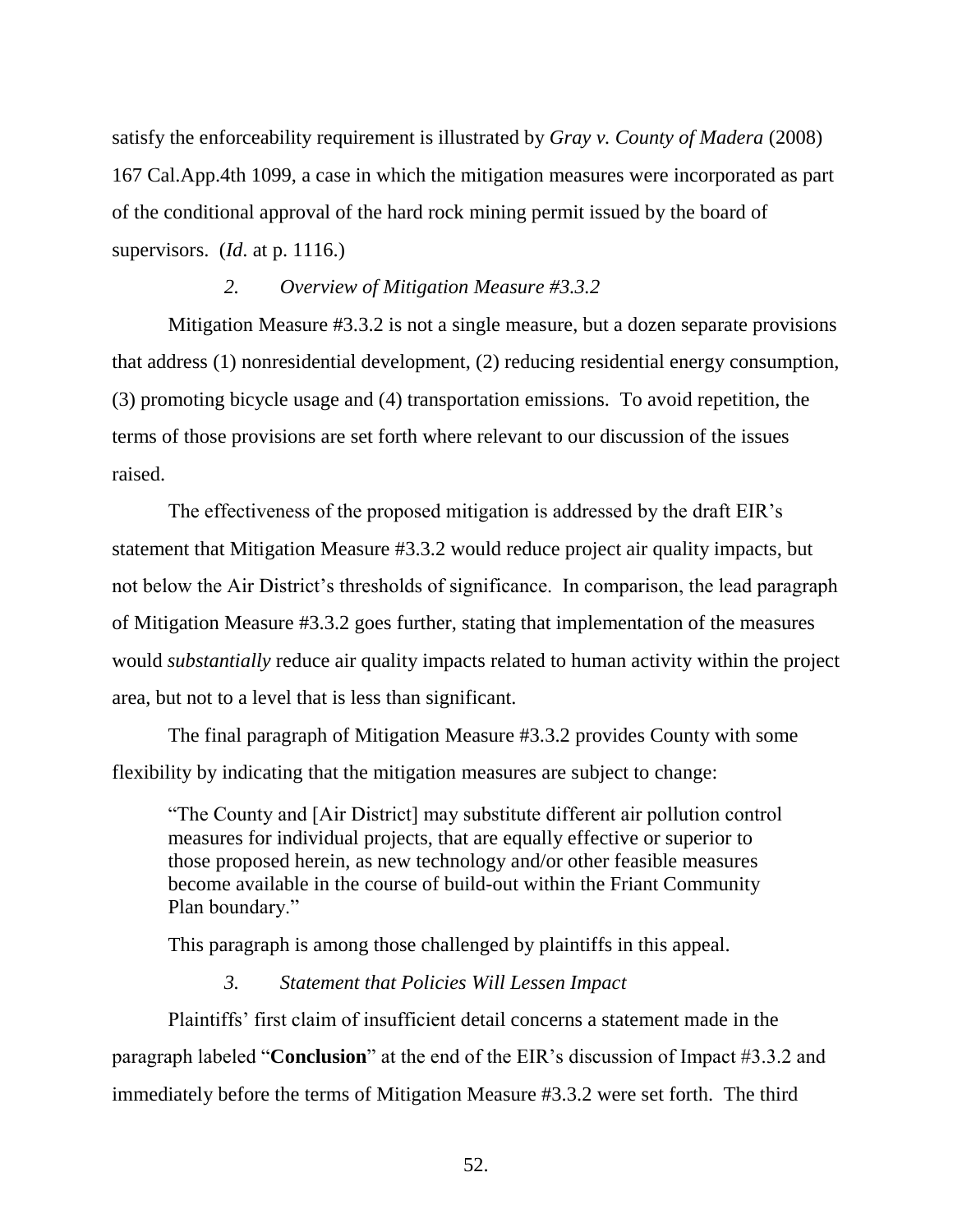sentence of the conclusion stated: "The impact will be lessened by policies of the proposed Specific Plan and Community Plan, as mentioned above, which will promote the use of alternative transportation, air quality mitigation for new developments, and strategies to minimize the number and length of vehicle trips."

Plaintiffs argue that "it is unclear what 'impact' the policies will 'lessen.' To the extent the objective is to minimize emissions from Project-related traffic, the EIR fails to explain how the policies of the proposed plans will minimize these emissions or to what extent they would minimize the emissions."

We disagree with plaintiffs' assertion that it is unclear what "impact" will be lessened. The statement is part of the discussion of Impact #3.3.2, which addresses air pollutants from area and operational emissions at build-out of the project. Thus, the "impact" referred to is the "increase [in] criteria air pollutants in the area" that is mentioned in the first paragraph of the EIR's discussion of Impact #3.3.2. Furthermore, the goals and policies from the specific plan and community plan that are set forth in the EIR are not part of the mitigation measures, despite the fact that the implementation of the policies would appear to reduce emissions. Because the goals and policies are not part of Mitigation Measure #3.3.2, the rules of law governing the adequacy of an EIR's discussion of mitigation measures do not require the EIR to (1) explain how those policies would minimize emissions or (2) quantify, or otherwise describe, the extent that the policies would minimize emissions.

Plaintiffs' argument about the statement that the impact will be lessened by the plans' policies also includes the contention that "a mitigation measure cannot be used as a device to avoid disclosing project impacts." (*San Joaquin Raptor Rescue Center v. County of Merced*, *supra*, 149 Cal.App.4th at pp. 663-664.) This legal principle does not apply to the instant case because (1) the policies are not mitigation measures and (2) the EIR, in fact, does disclose the air quality impacts by setting forth estimates of the operational and area emissions at build-out produced by the URBEMIS software. The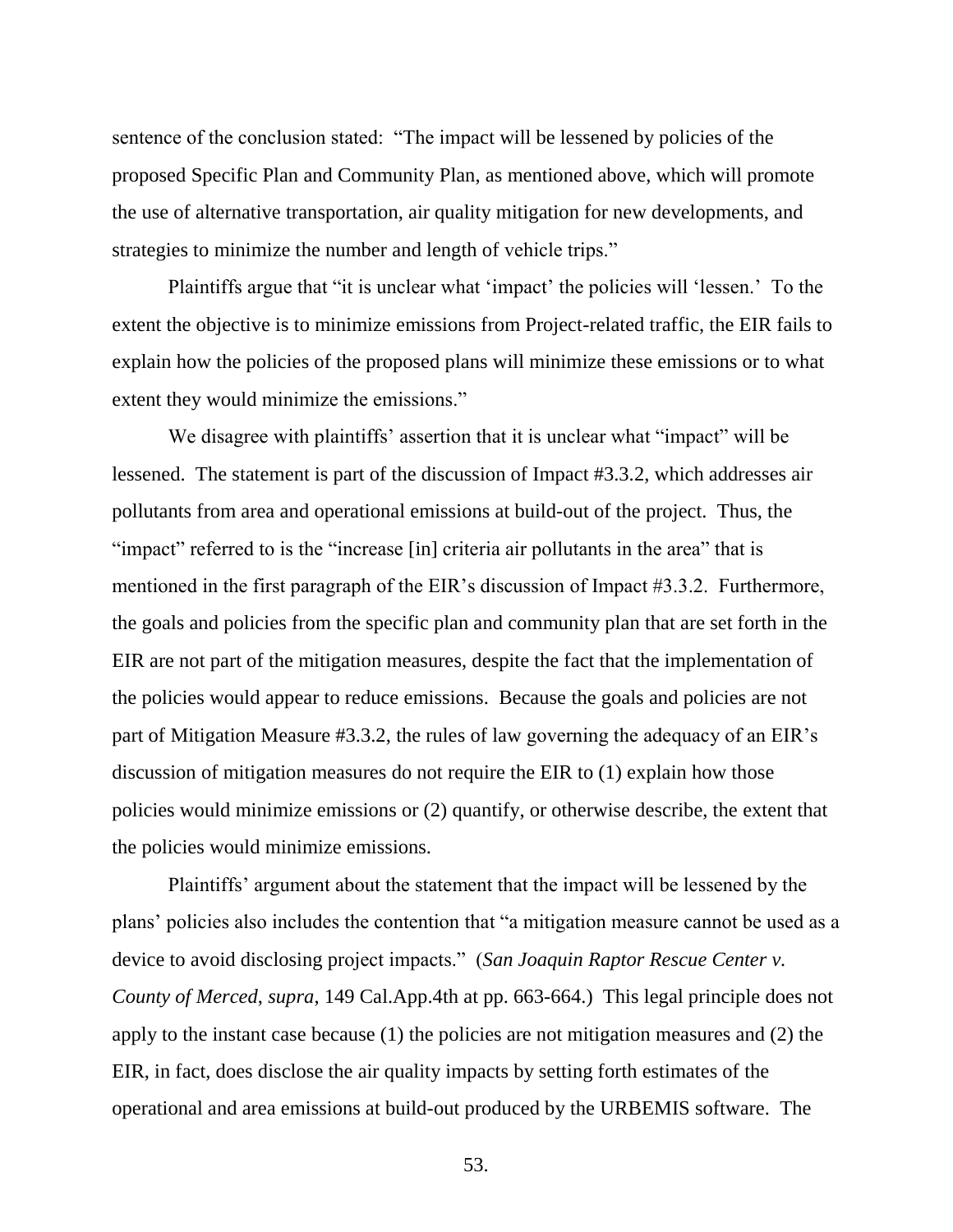estimates in the final EIR are 117.38 tons per year of PM10, 109.52 tons per year of ROG, and 102.19 tons per year of NOx.

Therefore, the EIR's statement that the impact will be lessened by the plans' policies does not violate the informational requirements applicable to mitigation measures.

# *4. Guidelines for Nonresidential Development*

Plaintiffs' second claim of insufficient detail in the discussion of the mitigation measures concerns the part of Mitigation Measure #3.3.2 that addresses nonresidential development:

"The following guidelines shall be used by the County during review of future project-specific submittals for non-residential development with the Specific Plan area and within the Community Plan boundary in order to reduce generation of air pollutants with the intent that specified measures be required where feasible and appropriate:

*"Trees shall be carefully selected and located to protect building(s) from energy consuming environmental conditions, and to shade paved areas. Trees selected to shade paved areas should be varieties that will shade 25% of the paved area within 20 years;* 

*"Equip HVAC units with a PremAir or similar catalyst system, if reasonably available and economically feasible at the time building permits are issued. Catalyst systems are considered feasible if the additional cost is less than 10% of the base HVAC unit cost;* 

*"Install two 110/208 volt power outlets for every two loading docks."* (Original italics.)

a. Contentions of the Parties

Plaintiffs' argument regarding the inadequacy of this discussion is built, in part, on two related flaws in the mitigation provisions themselves. Plaintiffs assert the mitigation measures (1) are merely amorphous guidelines and (2) are not enforceable. Plaintiffs appear to argue that these flaws (and the uncertainty they create) are not cured by the discussion in the EIR because there is no explanation of how it will be determined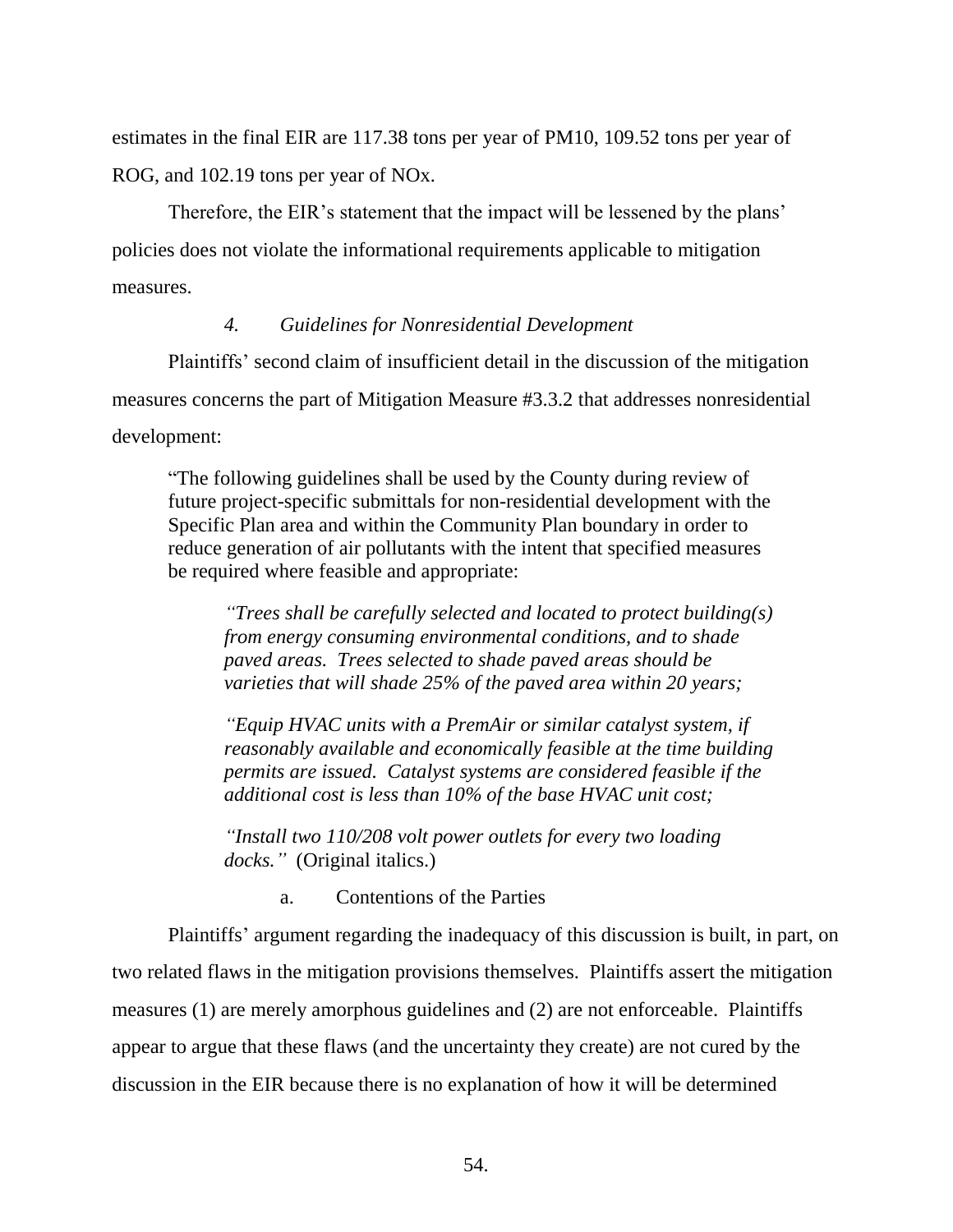whether a measure is both "feasible and appropriate" and the person making this determination is not identified.

Defendants contend that the measures concerning nonresidential development are specific, enforceable and adequately described in the EIR. Defendants interpret these measures to mean that during review of future project-specific submittals, County shall require that the three provisions be followed. Defendants acknowledge the use of the term "guidelines" in the introductory language, but note the use of the word "shall" and contend the requirements in the italicized text are quite specific. As to enforceability, defendants interpret plaintiffs' argument as being limited to the phrase "feasible and appropriate" and arguing that feasibility is inherent in every mitigation measure adopted under CEQA and, alternatively, the three italicized mitigation measures are repeated in Mitigation Measures #3.15.1a and #3.15.1d without an introductory clause that states they will be implemented only if feasible and appropriate. Based on these arguments, defendants conclude that the CEQA requirements are satisfied because County is "committed" to the listed mitigation.

# b. Vagueness and Enforceability

 $\overline{a}$ 

Our scrutiny of plaintiffs' claim begins by examining whether the mitigation measures in question are vague or unenforceable. For purposes of this case, we will treat the question of vagueness as being part of our inquiry into enforceability because vagueness makes it difficult to identify the who-what-when essential to enforcement. **24**

**<sup>24</sup>** Although we are not applying the due process vagueness doctrine here, the cases discussing that doctrine illustrate the relationship between vagueness in a legal requirement or prohibition and its enforceability. A vague provision can make persons of common intelligence guess at its meaning and cause them to differ as to its application, which may result in arbitrary decisions by judges or others enforcing the requirement or prohibition. Accordingly, one aspect of the vagueness doctrine examines whether the requirement or prohibition in question "provides reasonably adequate standards to guide enforcement. [Citations.]" (*Fisher v. City of Berkeley* (1984) 37 Cal.3d 644, 702.)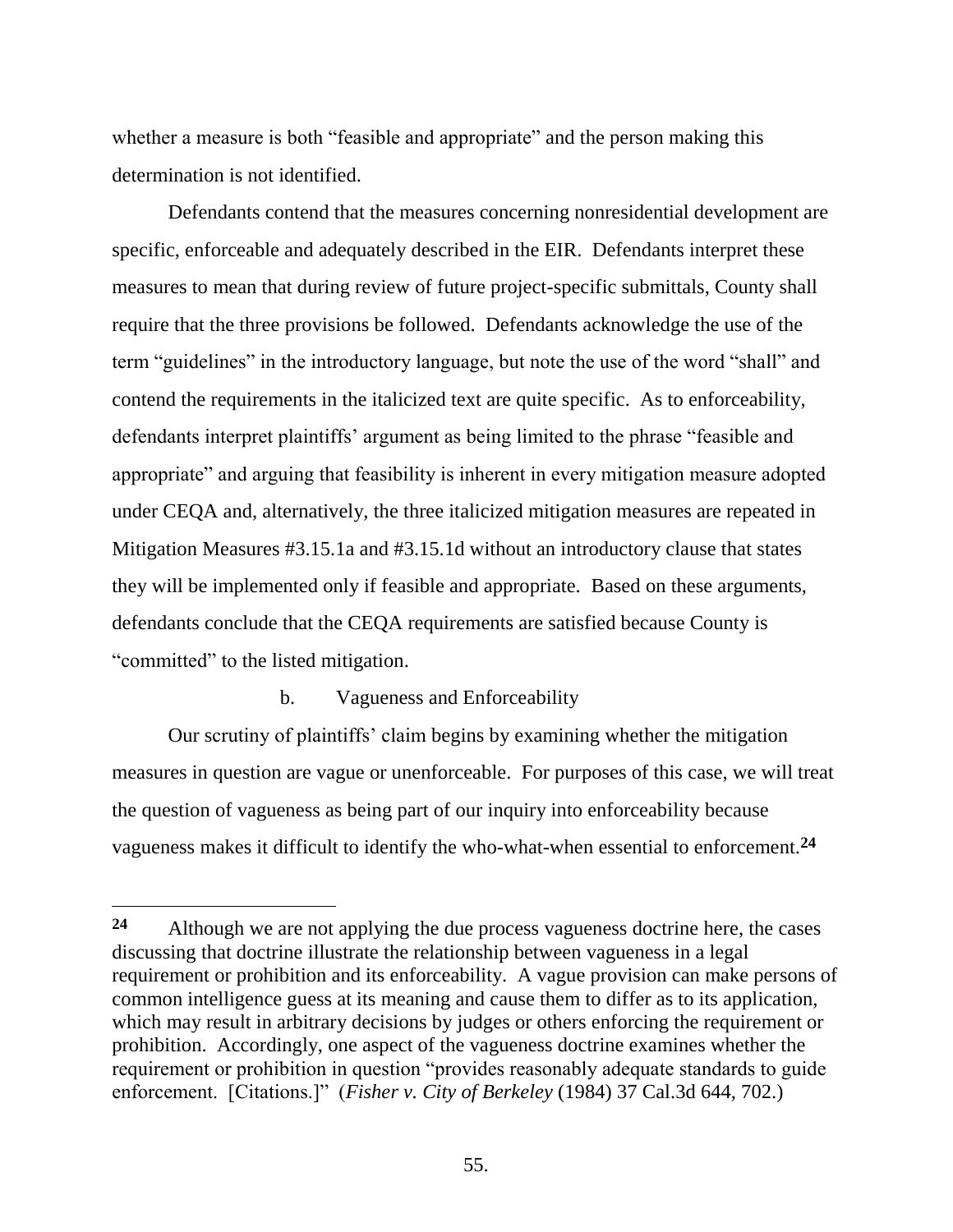Under CEQA, County "shall provide" that the mitigation measures "are fully enforceable through permit conditions, agreements or other measures." (§ 21081.6, subd. (b); Guidelines, § 15126.4, subd. (a)(2).) The mitigation provisions in question do not expressly identify the means by which County will make the measures enforceable. The provision about equipping HVAC units with a catalyst system refers to availability and feasibility *at the time building permits are issued*. One implication of this language is that the inclusion of a catalyst system will be made a permit condition, but other interpretations are possible. Because the mitigation provisions themselves do not state expressly what County is required to do to render the measures enforceable, we turn to the discussion in the EIR to see if it explains how the provisions will be made enforceable.<sup>25</sup> No such explanation is given in the EIR. Additional uncertainty about enforcement arises from the fact that the provisions do not clearly state who is to do what and when that action must be taken. For example, the provision that trees "shall be carefully selected and located" (italics omitted) to protect buildings from energy consuming environmental conditions uses the passive voice to hide the identity of the actor—that is, the person or entity selecting and locating the trees. **26** Thus, the reader is

**<sup>25</sup>** Because the measures concerning nonresidential development concern future submittals, the enforceability question has two layers. First, if County fails to require the mitigation at a future date, can a legal proceeding be brought against County to force it to impose the mitigation? (See *Morris v. Harper* (2001) 94 Cal.App.4th 52, 62 [ordinary mandamus generally is available only to compel performance of a duty that is purely ministerial and cannot be invoked to compel an official to exercise discretion in a particular way].) Second, if County requires mitigation, can a legal proceeding be brought against the developer to require the developer to perform the action required in the mitigation measure?

**<sup>26</sup>** None of the 12 mitigation provisions in Mitigation Measure #3.3.2 identify the person or entity that will perform the mitigation and some measures, such as the transportation related mitigation measures, even lack a verb (e.g., equip or install) that indicates the action to be taken. For example, the 12th measure simply provides: "*Information regarding [Air District's] programs to reduce county-wide emissions*."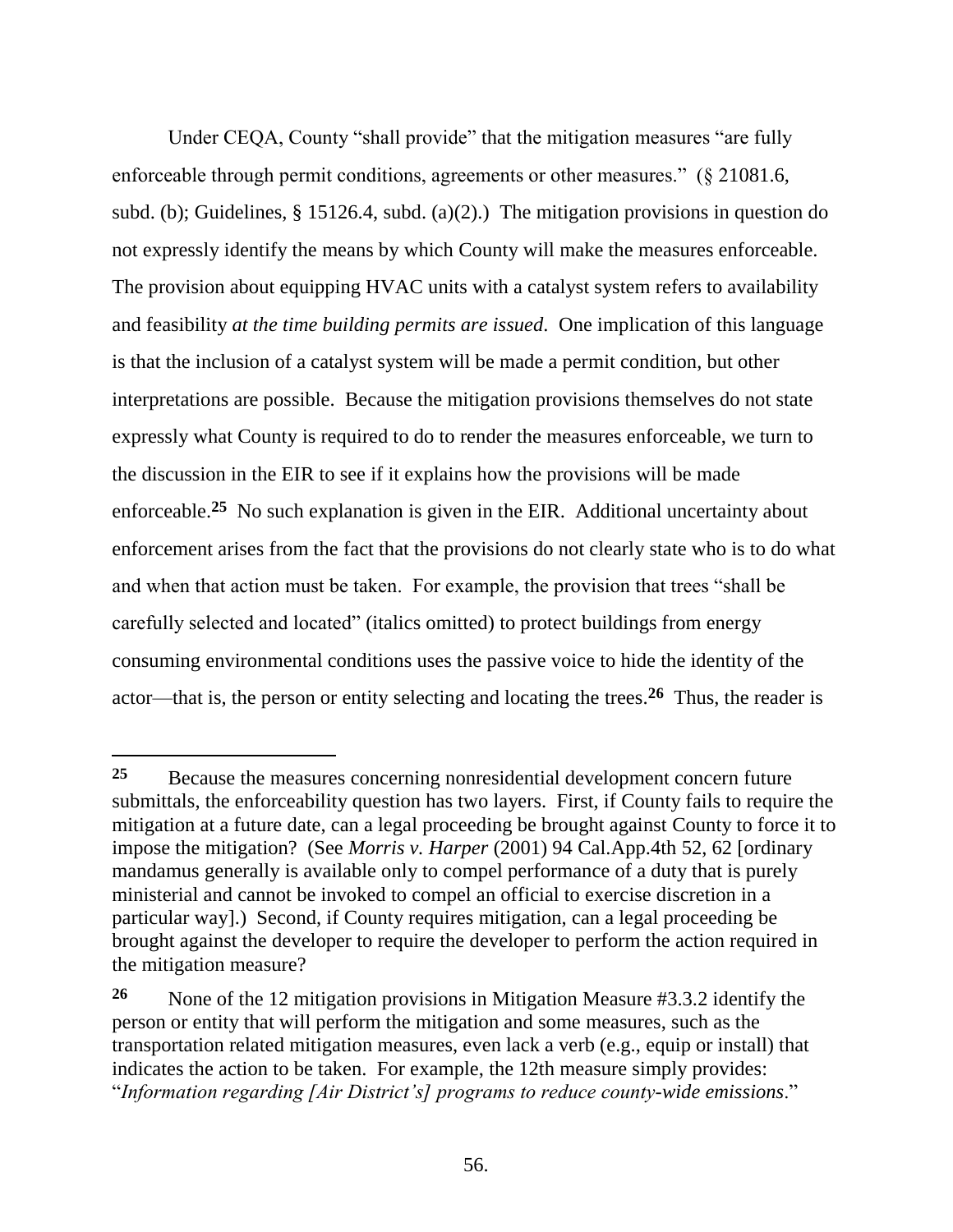left to speculate whether County or the developer will perform the selection. Similarly, the provision about equipping HVAC units with a catalyst system does not identify who will determine if the system is "reasonably available and economically feasible." Based on the foregoing, we conclude that the provisions in Mitigation Measure #3.3.2 are vague on matters essential to enforceability and, therefore, County has violated the requirement in CEQA that it "shall provide" mitigation measures that "are fully enforceable through permit conditions, agreements or other measures." (§ 21081.6, subd. (b).)

As to defendants' argument that the phrase "where feasible and appropriate"**<sup>27</sup>** does not create vague, unenforceable standards because the same measures are restated elsewhere without that limitation, we conclude that this internal inconsistency in the language of the mitigation measures does not solve the vagueness problem, but adds to it. For example, in a subsequent lawsuit over compliance with the mitigation measures, County could argue the inconsistency creates an ambiguity and the courts should defer to the interpretation County adopts to resolve that ambiguity because it adopted the provisions in the first place and understands the underlying intent. (See *Gray v. County of Madera*, *supra*, 167 Cal.App.4th 1099 [county entitled to considerable deference when

**<sup>27</sup>** While the regulatory definition of "feasible" in Guidelines section 15364 has been addressed and applied in many cases, the term "appropriate" is not defined in CEQA or the Guidelines. Consequently, use of the term could be interpreted as granting County a wide range of discretionary authority with regard to the imposition of future mitigation. One dictionary defines "appropriate" as "especially suitable or compatible: fitting." (Merriam-Webster's Collegiate Dictionary (10th ed. 1999) p. 57, col. 2.) Therefore, the use of the term "appropriate" adds to the vagueness of the mitigation provisions for nonresidential development.

Also, we do not join in defendants' interpretation of plaintiffs' argument about the lack of enforceability as concerning only the phrase stating that the specified measures will "be required where feasible and appropriate." Plaintiffs expressly argued that "there is nothing in MM 3.3.2 that appears to be a commitment to enforceable mitigation" and we interpret this argument as addressing more than just the phrase "feasible and appropriate."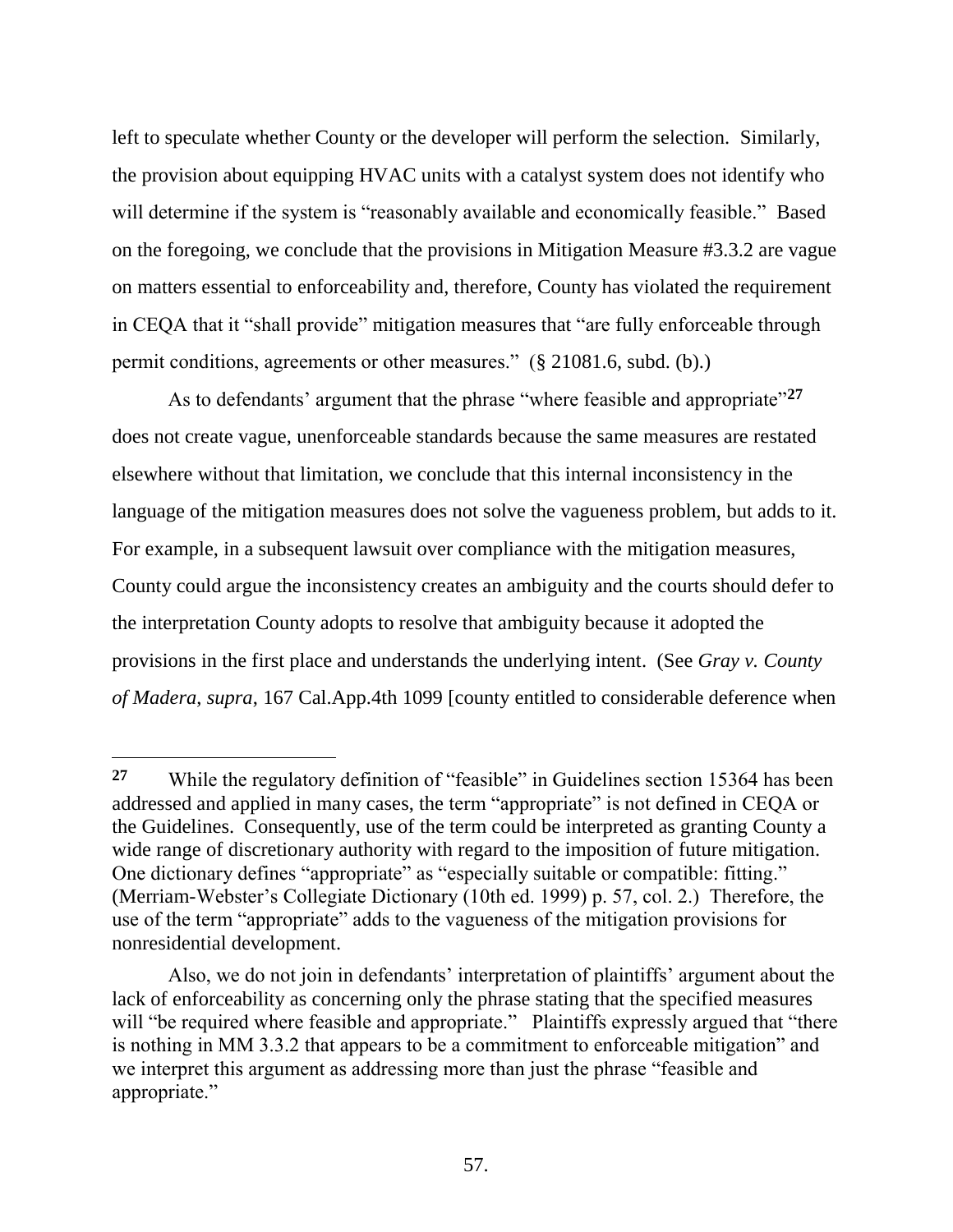interpreting its general plan or its zoning ordinances].) Therefore, on remand, the additional vagueness created by the inclusion of the phrase "where feasible and appropriate" in Mitigation Measure #3.3.2 should be resolved.

# *5. Substantial Reduction in Air Quality Impacts*

Plaintiffs' third claim of insufficient detail in the discussion of the mitigation measures concerns the first sentence in Mitigation Measure #3.3.2, which states that "[i]mplementation of the following mitigation measures will *substantially* reduce air quality impacts related to human activity within the entire Project area .…" (Italics added.) Plaintiffs argue there was no explanation of how it was determined that the proposed measures would substantially reduce air quality impacts and the bare conclusion about a substantial reduction does not satisfy CEQA's disclosure requirements. (See *AIR*, *supra*, 107 Cal.App.4th at p. 1390 [EIR must contain facts and analysis, not just bare conclusions].)

Defendants argue that the EIR is adequate because it enables the public to discern the analytical route County traveled from evidence to action and, furthermore, plaintiffs have cited no legal authority requiring an EIR to disclose *the extent* that mitigation would reduce emissions.

The statement that air quality impacts will be reduced substantially by Mitigation Measure #3.3.2 implies that someone has quantified the expected reductions to the tons of emissions disclosed earlier in the EIR and concluded that those expected reductions would be substantial. This implication is not supported by the discussion in the EIR nor explained in defendants' appellate brief. Thus, we are unable to discern whether the use of the term "substantially reduce" is supported by any evidence or, alternatively, is unsupported by the evidence and was included in Mitigation Measure #3.3.2 inadvertently or as an intentional attempt to mislead the reader. Regardless of how the phrase came to be used, we agree with plaintiffs that the statement that the measure will *substantially* reduce air quality impacts is a bare conclusion and, in this case, is not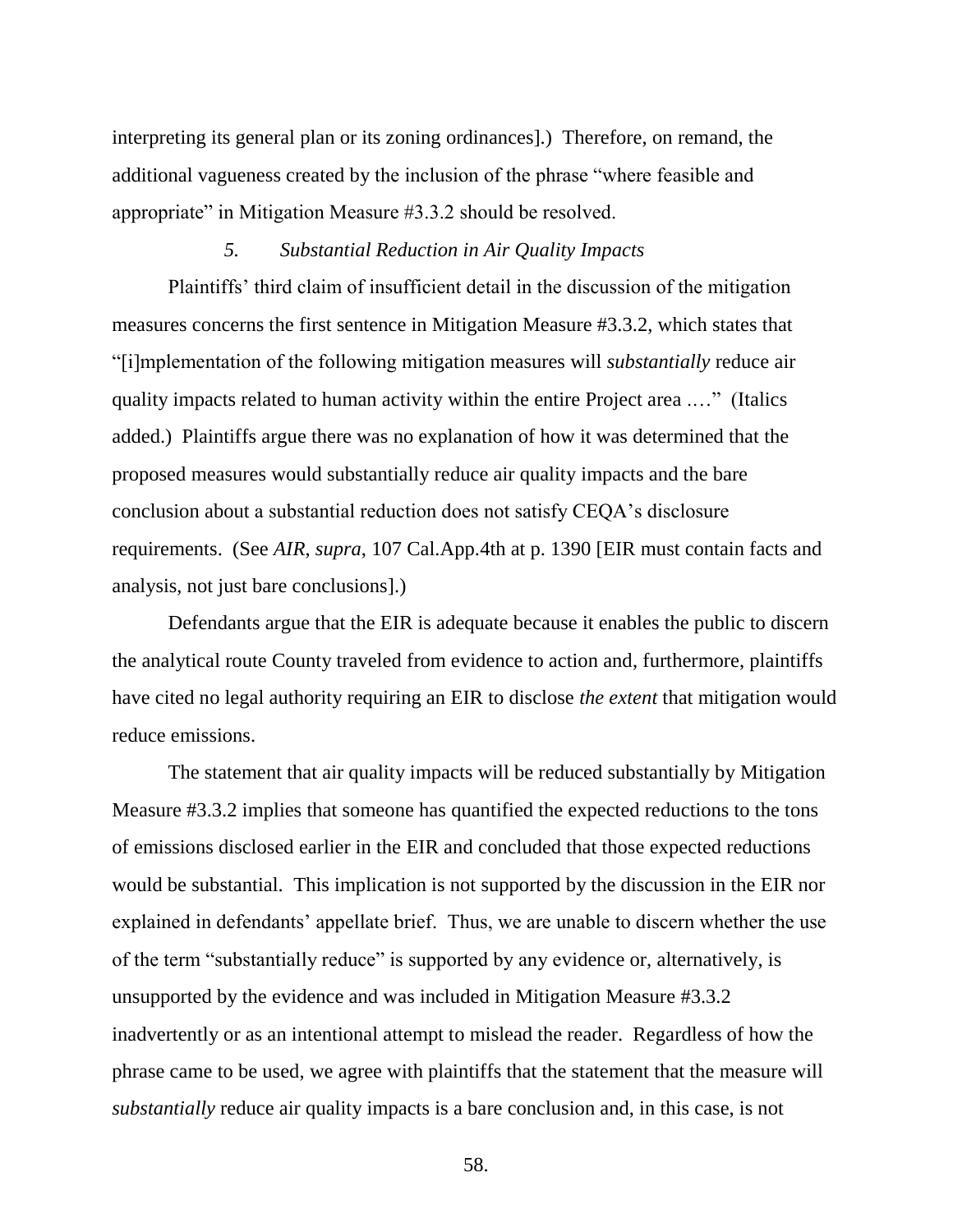supported by facts or analysis as required by the disclosure principles set forth in *AIR*, *supra*, 107 Cal.App.4th at pages 1390 through 1391. On remand, if County reasserts its position that the reductions in emissions will be substantial, it should include enough facts and analysis in the EIR to allow a reviewing court to determine whether that finding of fact is supported by substantial evidence. For example, if the URBEMIS software program used to estimate the development's emissions contains variables that are affected by the mitigation measures, it may be that the software program was used to analyze a development scenario that included the mitigation measures. If that is the case, then the use of URBEMIS to quantify the emission reductions should be disclosed. Alternatively, if no quantitative assessment was performed, then (1) the claim of a substantial reduction should not be made or (2) the nonquantitative basis for the claim should be disclosed.

In summary, on remand, the assertion of fact in Mitigation Measure #3.3.2 that the reduction in air quality impacts will be substantial should be either explained or deleted.

#### D. Impermissible Deferral of Formulation of Mitigation Measures

Plaintiffs argue that Mitigation Measure #3.3.2 constitutes an impermissible deferral of the formulation of mitigation measures because (1) it provides for future mitigation measures without a commitment to any performance standards and (2) it defers the task of formulating mitigation to the Air District.

# *1. Arguments Made to Trial Court*

Defendants contend the issue of deferred formulation of mitigation was not raised in the trial court. Plaintiffs did argue to the trial court that the mitigation measures were vague and undefined, which made it impossible to gauge their effectiveness. This vagueness argument is similar to the claim that the mitigation measures failed to contain specific performance criteria—the test used to determine whether the formulation of a mitigation measure may be deferred. In addition, the improper deferral of the formulation of a mitigation measure for a project of this size presents a question of law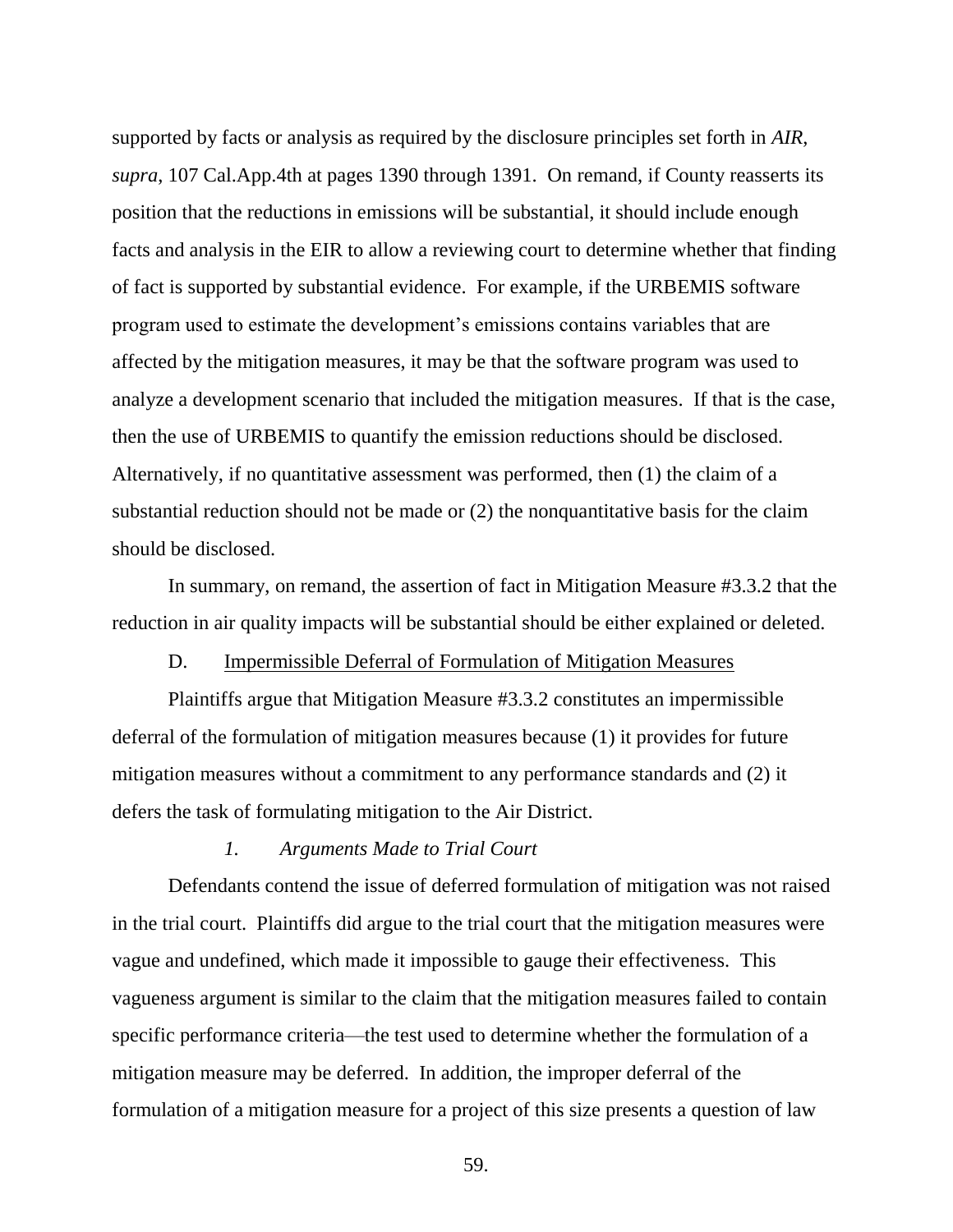involving the public interest. Therefore, in the exercise of our discretion, we will consider the question whether County improperly deferred the formulation of mitigation measures. (See *Woodward Park Homeowners Assn., Inc. v. City of Fresno*, *supra*, 150 Cal.App.4th at pp. 712-714 [this court exercised its discretion to consider issues regarding adequacy of EIR not raised below].)

#### *2. Rules Concerning Deferral and Performance Criteria*

Generally, it is improper to defer the formulation of mitigation measures. (Guidelines, § 15126.4, subd. (a)(1)(B); *POET, LLC v. State Air Resources Bd.* (2013) 218 Cal.App.4th 681, 735 (*POET*).) An exception to this general rule applies when the agency has committed itself to specific performance criteria for evaluating the efficacy of the measures to be implemented in the future, and the future mitigation measures are formulated and operational before the project activity that they regulate begins. (*POET, supra,* at p. 738.)

#### *3. Substitution of New Measures*

Our analysis of the deferral issue begins with the last paragraph of Mitigation Measure #3.3.2 because of its overarching effect, which provides that all the mitigation provisions are subject to change. Specifically, the final paragraph provides that "County and [Air District] may substitute different air pollution control measures for individual projects, that are equally effective or superior to those proposed herein .…" The contents of the substitute provisions are unknown at present and, therefore, must be created (i.e., formulated) in the future. Because the formulation of the substitute provisions is deferred, they must qualify for an exception to the general rule that prohibits the deferred formulation of mitigation measures—that is, there must be specific performance standards so that the substitute measures may be evaluated to determine whether, in fact, they are equally effective or superior to the measure they replaced.

Many of the specific provisions in Mitigation Measure #3.3.2 lack performance standards that would allow either County or the public to determine whether the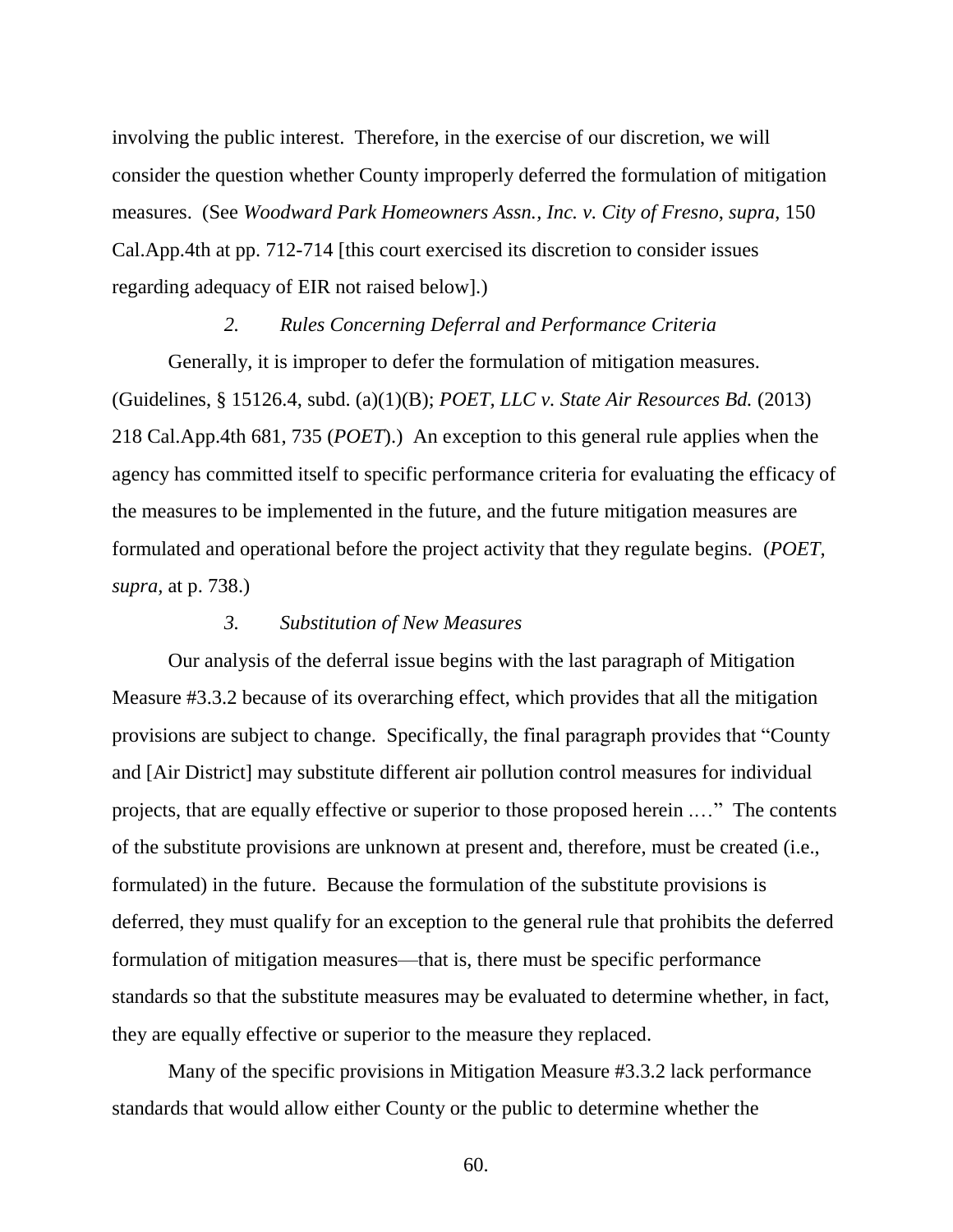substitute measure works as well as the original provisions. The 12th measure, which is supposed to address transportation, states: "*Information regarding [Air District's] programs to reduce county-wide emissions*." When this provision is construed with the substitution clause, there is no basis for determining whether any potential substitute measure is equally effective or superior. Therefore, the substitution clause, when read together with the 12th measure, violates CEQA because it allows for the deferred formulation of mitigation measures when there are no specific performance standards to evaluate the effectiveness of the substitute measure.

# *4. Application of Specificity Requirement*

The foregoing conclusion leads us to an analysis of each of the 12 mitigation provisions contained in Mitigation Measure #3.3.2. If the original provision contains specific performance criteria, then the possibility that a substitute measure might be formulated in the future does not violate CEQA because the substitute's performance could be measured objectively under those criteria and a determination reached as to whether the substitute is as effective as the measure being replaced.

The first mitigation measure, which concerns the use of trees in nonresidential development, fails to contain any performance standard as to the trees selected and located to protect buildings from energy consuming environmental conditions, but does contain a performance standard for trees selected to shade paved areas. The latter category of trees "should be varieties that will shade 25% of the paved area within 20 years" (italics omitted). The absence of any performance criteria for the trees selected to protect buildings leads us to conclude that part of the provision violates CEQA's rule against the deferred formulation of mitigation measures.

The second mitigation measure concerning nonresidential development states: "Equip HVAC units with a PremAir or similar catalyst system, if reasonably available and economically feasible at the time building permits are issued.…" In addition to the vagueness problem discussed earlier, the phrase "PremAir or similar catalyst system"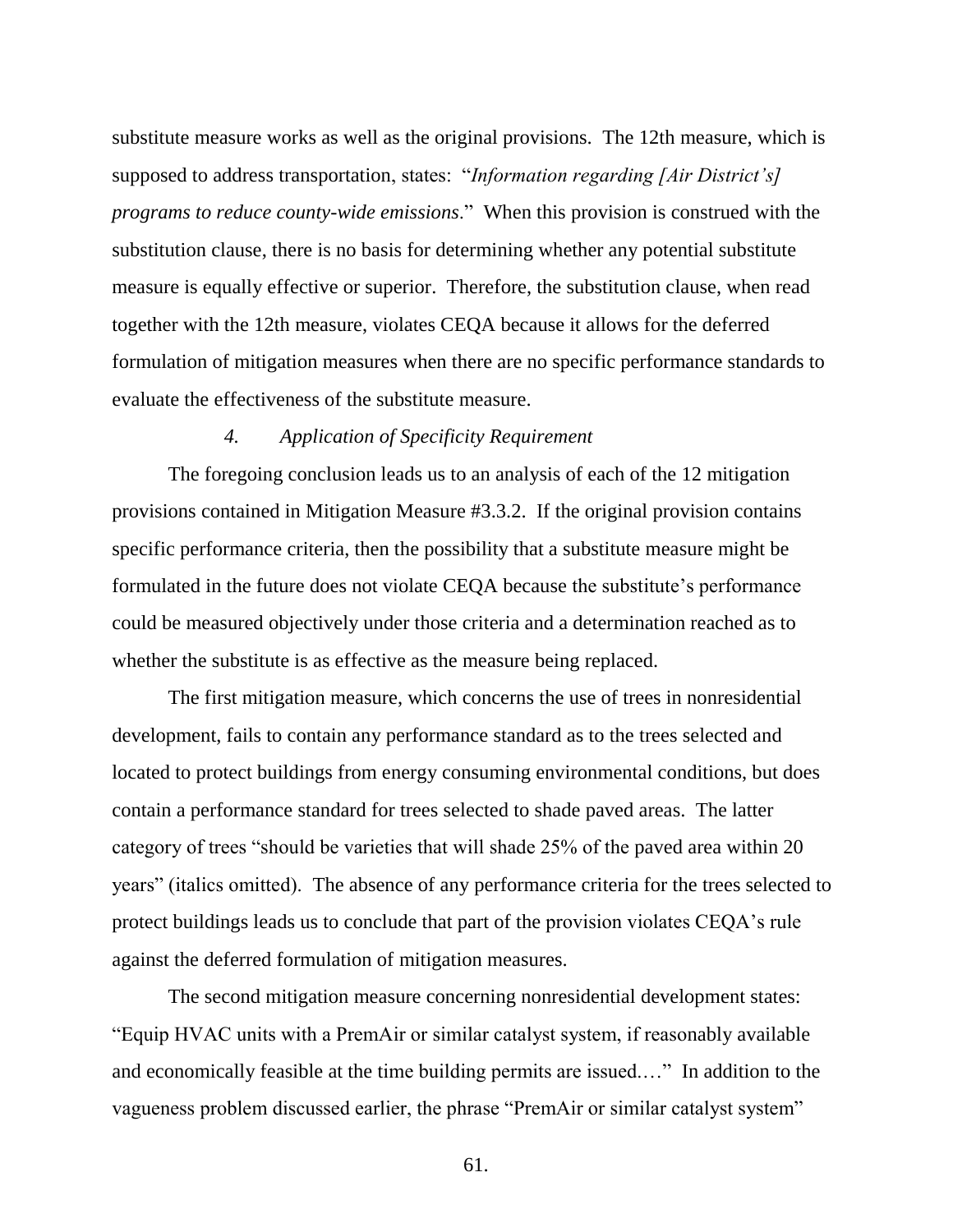does not identify the relevant performance characteristics of a PremAir system and, therefore, fails to set forth specific performance criteria. As a result, the person tasked with determining whether another catalyst system is similar to or better than a PremAir has not been provided with objective criteria for measuring whether the stated goal is met. (See *POET*, *supra*, 218 Cal.App.4th at p. 741.) Therefore, the measure concerning HVAC units violates CEQA because it lacks sufficiently specific performance standards for determining when another catalyst system is "similar" to the PremAir.

The third mitigation provision calls for the installation of "two 110/208 volt power outlets for every two loading docks." Plaintiffs do not contend this measure lacks the requisite specificity.

The fourth through seventh mitigation provisions in Mitigation Measure #3.3.2 shall be used to "accomplish an overall reduction of 10 to 20% in residential energy consumption relative to the requirements of the 2008 State of California Title 24 .…"**<sup>28</sup>** The percentage reduction appears to be a specific performance standard. Plaintiffs have not addressed this 10 to 20 percent reduction and, therefore, have not shown the energy efficiency standard cannot be measured objectively. Therefore, we conclude that the provisions that concern residential energy consumption set forth a standard with the requisite specificity.

The eighth and ninth provisions are designed to promote bicycle usage by requiring (1) nonresidential projects to have bike lockers or racks and (2) apartments and condominiums to provide "at least two Class I bicycle storage spaces per unit." (Italics omitted.) The eighth provision lacks any performance standard. The ninth provision is specific only about the amount of storage required. There is no basis for evaluating the emissions reductions achieved by the measure. Therefore, a substitute that addresses

**<sup>28</sup>** This reference to title 24 presumably means title 24 of the California Code of Regulations—part 6 of this title contains the California Building Energy Efficiency Standards. (See *Tracy First v. City of Tracy* (2009) 177 Cal.App.4th 912, 932-933.)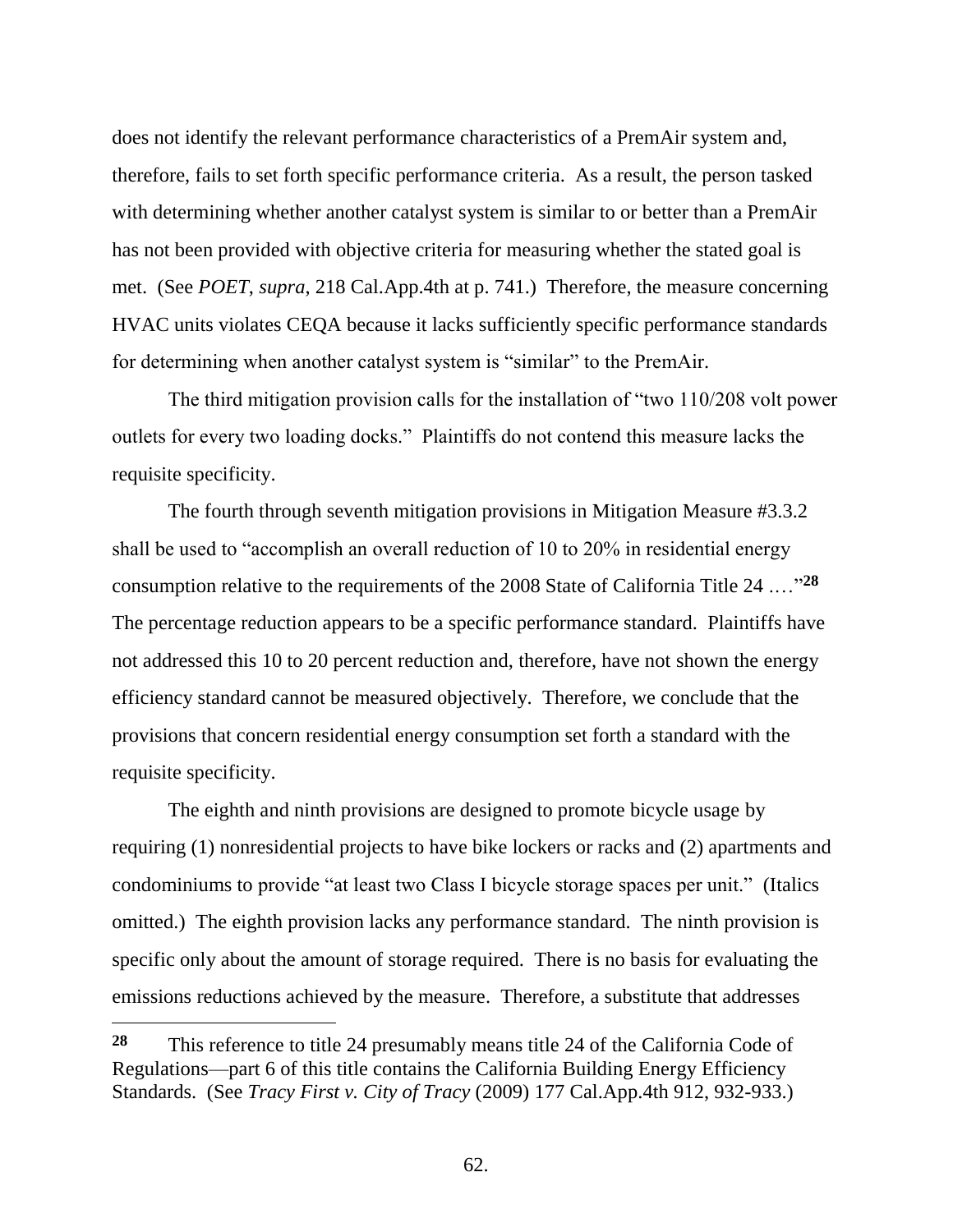storage of bicycles could be evaluated under objective criteria, but a substitute pertaining to another subject matter could not be evaluated.

The tenth through 12th mitigation provisions, which are transportation related mitigation, are not enforceable because of vagueness and, also, lack the specific performance criteria necessary for the evaluation of a substitute measure.

On remand, the CEQA violations involving the substitution clause and the lack of specific performance standards in the mitigation provisions should be addressed.

# E. Off-Site Emission Reductions

 $\overline{a}$ 

Plaintiffs requested County to consider how air quality impacts could be mitigated impacts through off-site emission reduction programs such as Air District's Voluntary Emission Reduction Agreement (VERA). Plaintiffs contend that County's response to their comment was not in good faith and does not provide a reasoned analysis for not requiring a VERA as a condition of project approval.

Defendants contend County's response to the comments were adequate because they correctly explained that the suggestion for off-site emission reductions, including a VERA, would be considered during the Air District's indirect source review (ISR) process.**<sup>29</sup>**

The lead agency's obligation regarding comments to the draft EIR is discussed in CEQA and Guidelines section 15088. The agency must evaluate the comments and prepare a written response. (§ 21091, subd. (d)(2)(A); Guidelines, § 15088, subd. (a).) The written response shall describe the disposition of significant environmental issues

**<sup>29</sup>** The ISR process is defined by Air District's Rules 3180 and 9510. (See *Coalition for Clean Air v. City of Visalia* (2012) 209 Cal.App.4th 408, 415, fn. 5.) Rule 9510 requires a certain amount of emission reductions from each new development project and those reductions may be achieved through on-site emission reductions, payment of a fee to fund off-site emission reducing projects, or a combination of the two. (*California Building Industry Assn. v. San Joaquin Valley Air Pollution Control Dist.* (2009) 178 Cal.App.4th 120, 127.)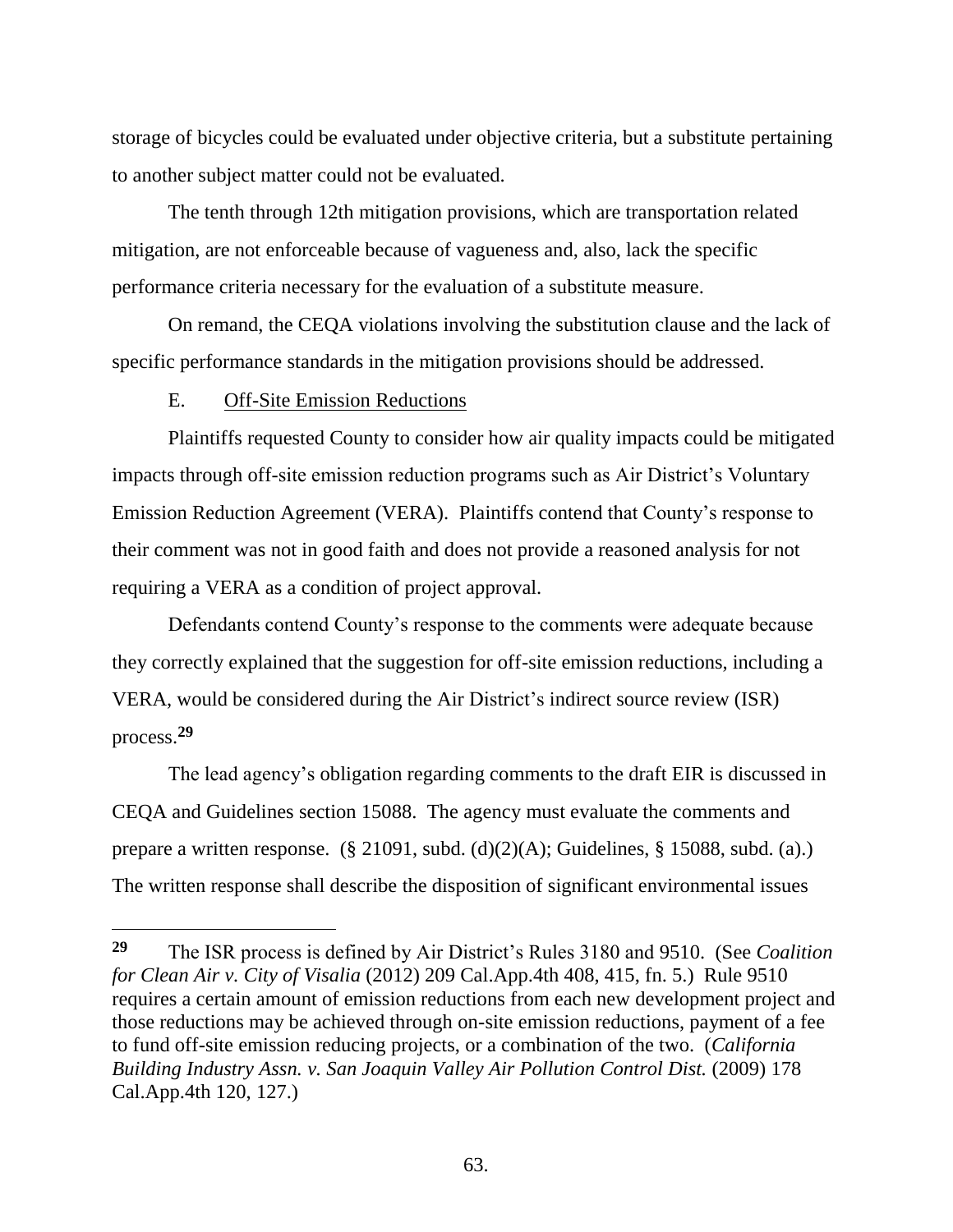raised in the comments. When the lead agency's position on a major environmental issue is at variance with the recommendations and objections raised in the comments, the response must address in detail why the specific comments and suggestions were not accepted. (Guidelines, § 15088, subd. (c).) "There must be good faith, reasoned analysis in response. Conclusory statements unsupported by factual information will not suffice." (*Ibid.*) Responses to comments need not be exhaustive. (*Eureka Citizens for Responsible Government v. City of Eureka* (2007) 147 Cal.App.4th 357, 378.) The level of detail required in a response is judged by the level of detail in the comment—that is, a general response to a general comment is sufficient. (*Ibid*.)

Applying the foregoing legal standards, we conclude that County's response to plaintiffs' written comments provided a reasoned analysis that meets an objective good faith standard.**<sup>30</sup>** County's response to comment No. 32.24 stated: "[A] VERA is a voluntary agreement and therefore is not a mitigation measure that is enforceable by the County. In addition, VERAs are typically handled prior to issuance of a tentative map. However, the application will also be subject to an [ISR], at which time the application will discuss a VERA with the [Air District.]" County's response to comment No. 32.25 stated that the Air District had jurisdiction over various project-related approvals, including the action to ensure compliance with Rule 9510.

We conclude that these responses adequately served the disclosure purpose that is central to the EIR process. (*Twain Harte Homeowners Assn. v. County of Tuolumne* (1982) 138 Cal.App.3d 664, 686.) County clearly indicated that the consideration of a VERA would occur at a later stage and explained that process.

**<sup>30</sup>** We conclude an objective standard, which is based on reasonableness, rather than a subjective standard, which is based on the actor's state of mind or motives, is the correct standard in this context. (See *Madera Oversight Coalition, Inc. v. County of Madera*, *supra*, 199 Cal.App.4th at p. 103, fn. 32.)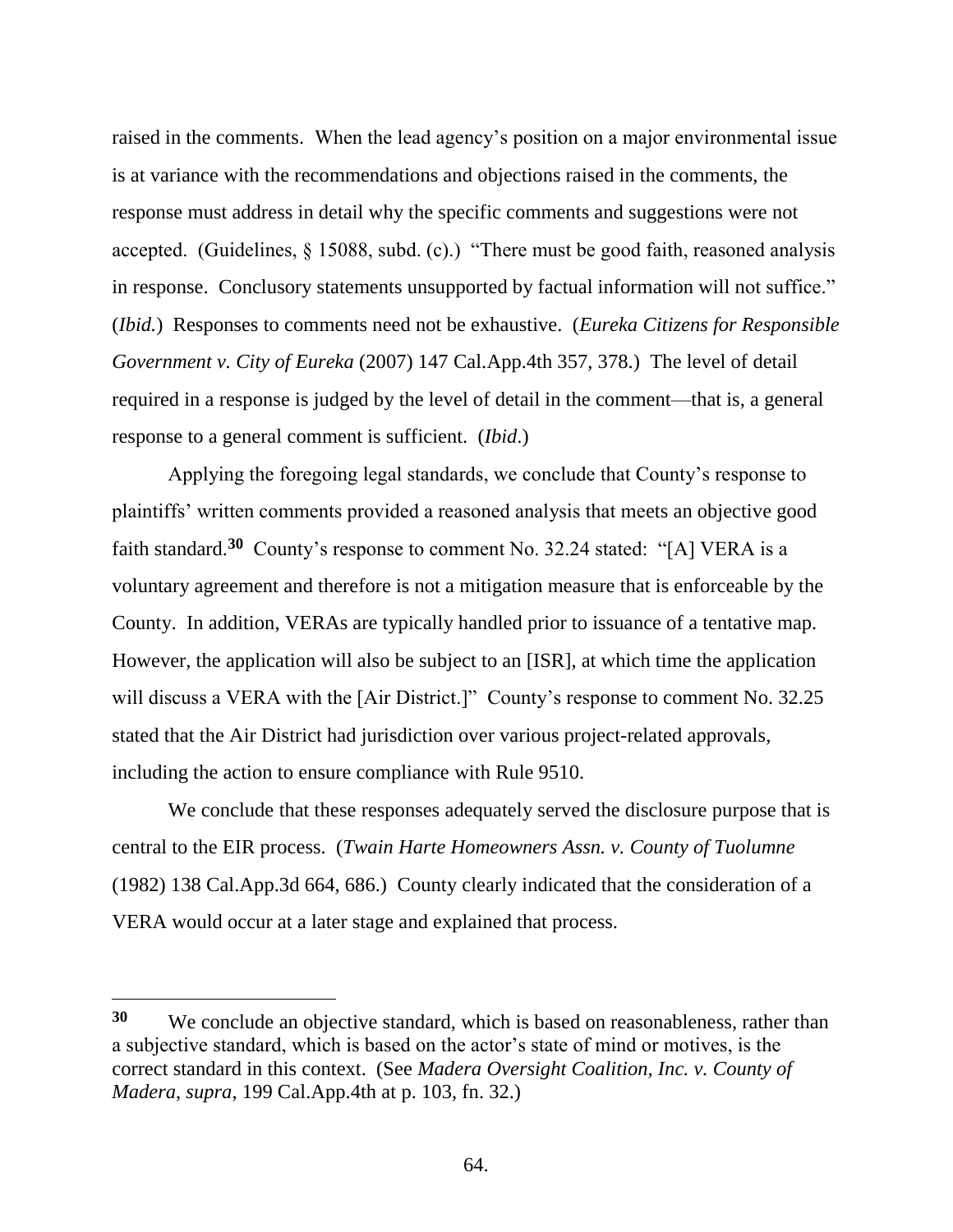Besides claiming that County's response to the comment about VERA was inadequate, plaintiffs also appear to disagree with County's substantive decision to have the consideration of a VERA addressed later rather than accelerating the consideration of a VERA. Under the abuse of discretion standard of review, it can be difficult for a plaintiff to show that an agency's substantive decision constitutes reversible error. To establish reversible error, the plaintiffs must show that the agency "has not proceeded in a manner required by law ...." (§ 21168.5.) In the present case, plaintiffs have identified no statute, regulations or case law that requires the consideration of VERA at this point in the administrative process. Therefore, plaintiffs have not shown that County failed to proceed in a manner required by law when it decided not to accelerate the consideration of a VERA.

#### **DISPOSITION**

The judgment is reversed and the matter remanded for further proceedings. The superior court is directed (1) to vacate its decision denying the petition for writ of mandate and (2) to enter a new order that grants the petition for writ of mandate.

The superior court shall issue a peremptory writ of mandate that compels County to vacate or set aside it approval of the Friant Ranch project and directs County not to approve the project before preparing a revised EIR that (1) contains an analysis of the adverse human health impacts that are likely to result from the air quality impacts identified in the EIR; (2) addresses the deficiencies concerning vagueness, enforceability and lack of specific performance standards in Mitigation Measure #3.3.2; and (3) addresses the issues related to the statement that those mitigation provisions will *substantially* reduce air quality impacts.

The superior court shall retain jurisdiction over the proceedings by way of a return to the writ. Whether the superior court requires County to file an initial return explaining the action it intends to take to satisfy the writ's requirements is a matter committed to the court's discretion.